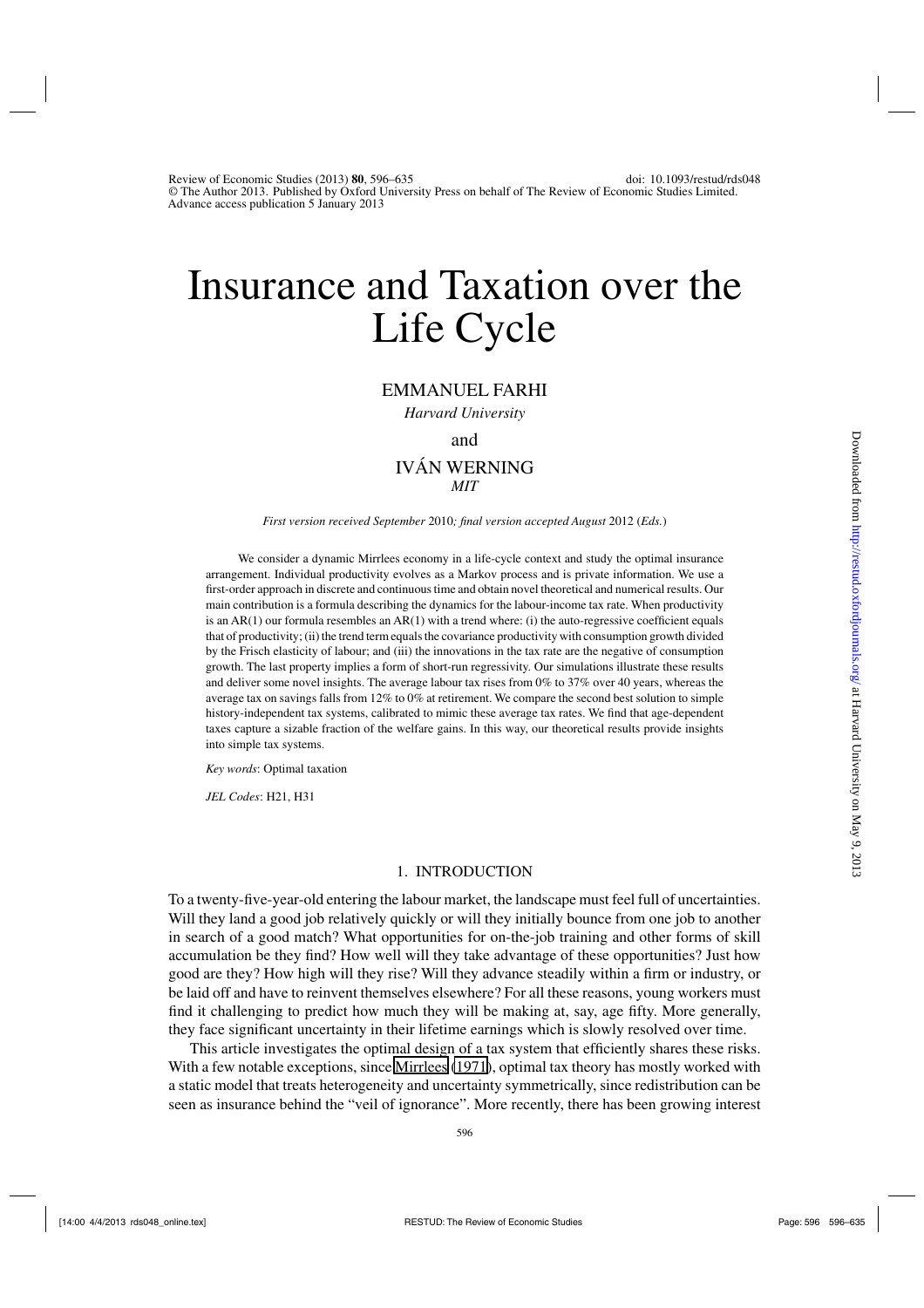in the special role of uncertainty and insurance. To date, this more dynamic approach has focused on savings distortions, or considered special cases, such as two periods or i.i.d. shocks.<sup>1</sup> Little is known in more realistic settings about the pattern of labour-income taxes when uncertainty is gradually revealed over time.

This article aims to fill this gap and address the following questions. How are the lessons for labour-income taxes from the static models (*e.g.* [Mirrlees](#page-39-0), [1971;](#page-39-0) [Diamond](#page-38-0), [1998;](#page-38-0) [Saez, 2001](#page-39-0); [Werning](#page-39-0), [2007b\)](#page-39-0) altered in a dynamic context? How is taxation with an insurance motive different from the redistributive motive? Does the insurance arrangement imply a tax systems that is progressive or regressive? How does the fully optimal tax system compare to simpler systems? Are the welfare gains from a more elaborate system large? What lessons can we draw from the optimal tax structure for simpler tax systems?

We adapt the standard dynamic Mirrleesian framework to a life-cycle context. In our model, agents live for *T* years. They work and consume for  $T_E$  years and then retire, just consuming, for the remaining  $T_R = T - T_E$  periods. During their working years, labour supply in efficiency units is the product of work effort and productivity. An agent's productivity evolves as a persistent Markov process. Both effort and productivity are privately observed by the agent. The planner controls consumption and output, but cannot observe productivity nor work effort. Due to this private information, allocations must be incentive compatible. We study constrained efficient allocations and characterize the implicit marginal taxes or wedges implied by the allocation.

A direct attack on this problem is largely intractable, but we show that both theoretical and numerical progress can be made by using a first-order approach. A similar approach has proven useful in moral-hazard contexts with unobservable savings (see, for example, [Werning](#page-39-0) [\(2002\)](#page-39-0)). [Kapicka](#page-39-0) [\(2008](#page-39-0)) spells out the first-order approach for a Mirrleesian setting, which we implement here. The basic idea is to relax the problem by imposing only local incentive constraints. Unlike the original problem, the relaxed problem has a simple recursive structure that makes it tractable. One can then check whether the solution to the relaxed problem is incentive compatible, and, hence, a solution to the original problem. We find it useful to work in both discrete and continuous time.

Our theoretical results are summarized by a novel formula for the dynamics of the labour wedge  $\tau_{L,t}$ . Although we derive the formula for a general stochastic process for productivity, it is most easily explained in the case where the logarithm of productivity follows an AR(1) with coefficient of mean-reversion  $\rho$ :

$$
\log \theta_{t+1} = \rho \log \theta_t + (1 - \rho) \log \bar{\theta} + \varepsilon_{t+1}.
$$

We require utility to be additively separable between consumption and labour and an isoelastic disutility function for labour. We then obtain

$$
\mathbb{E}_{t}\left[\frac{\tau_{L,t+1}}{1-\tau_{L,t+1}}\frac{1}{u'(c_{t+1})}\right] = \rho \frac{\tau_{L,t}}{1-\tau_{L,t}}\frac{1}{u'(c_{t})} + \left(\frac{1}{\epsilon}+1\right) \text{Cov}_{t}\left(\log \theta_{t+1}, \frac{1}{u'(c_{t+1})}\right).
$$

The first term captures mean-reversion and is simply the past labour wedge weighted by the coefficient of mean-reversion  $\rho$  in productivity. In this sense, the labour wedge inherits its degree of mean reversion from the stochastic process for productivity. The second term is zero if productivity or consumption are predictable. In this case, if  $\rho = 1$ , the formula specializes to a case of perfect tax smoothing: the labour wedge remains constant between periods *t* and

<sup>1.</sup> See for example, [Diamond and Mirrlees](#page-38-0) [\(1978](#page-38-0)); [Farhi and Werning](#page-38-0) [\(2008b](#page-38-0)); [Golosov](#page-38-0) *et al.* [\(2003](#page-38-0)); [Golosov](#page-38-0) *et al.* [\(2006](#page-38-0)); [Albanesi and Sleet](#page-38-0) [\(2006\)](#page-38-0).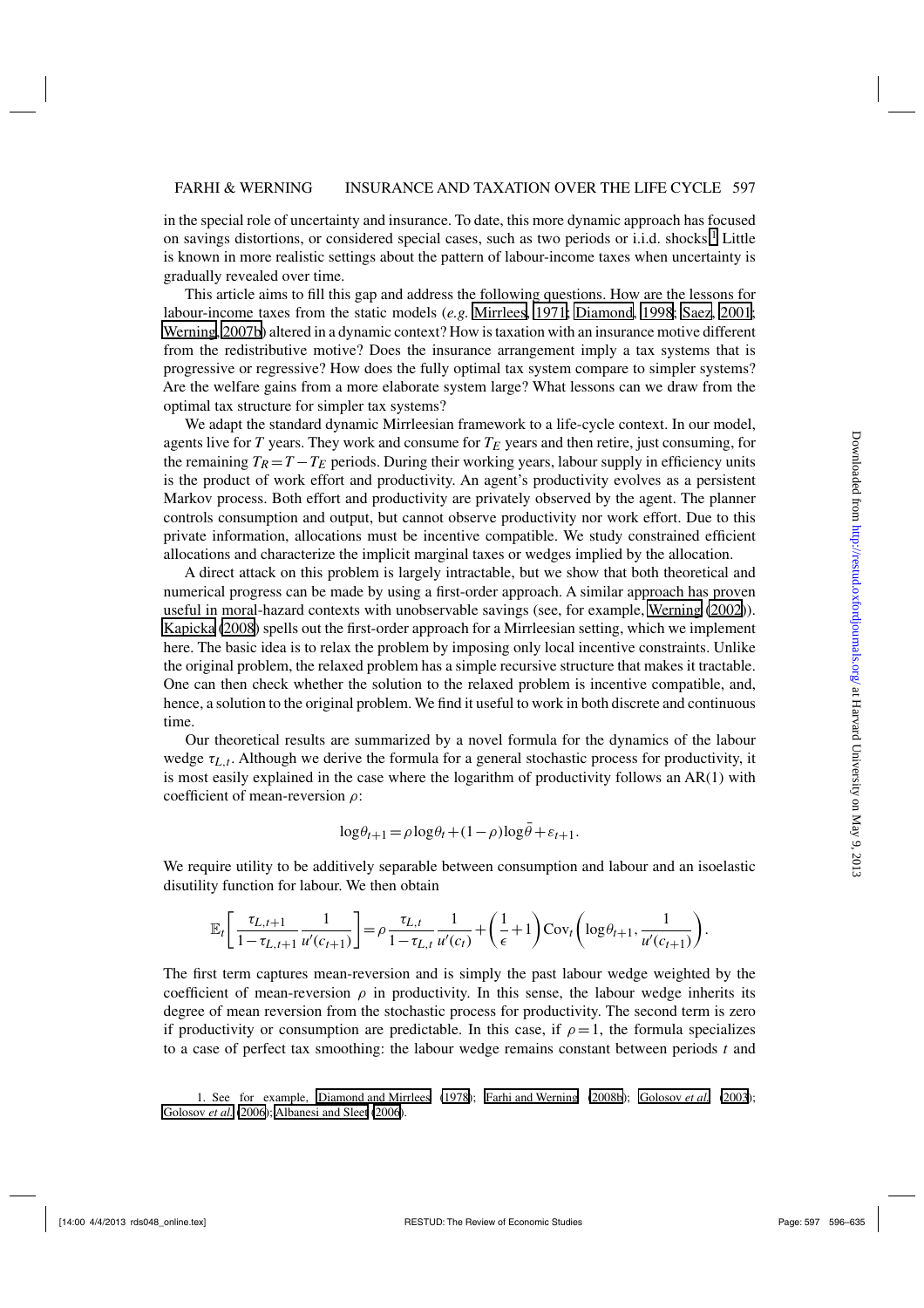$t+1$ . If instead  $\rho < 1$ , then the labour wedge reverts to zero at rate  $\rho$ . When productivity and consumption are not predictable and are positively correlated, the second term on the right-hand side is positive, contributing to higher average taxes. Intuitively, uncertainty in consumption creates a role for insurance, delivered by larger taxes. The covariance captures the marginal benefit of more insurance. The marginal cost depends on the elasticity of labour, which explains the role of the Frisch elasticity  $\epsilon$ .

In continuous time we confirm these results and also derive a tighter characterization.

Consider a continuous-time limit where productivity is a Brownian diffusion:  $d\log\theta_t = -(1-\theta)^2$  $\rho$ )( $\log \theta_t - \log \bar{\theta}$ )*dt* +  $\sigma_t dW_t$ , so that  $\rho$  controls the degree of mean reversion as above. We show that in the limit, the process  $\{\frac{\tau_L}{1-\tau_L}\}\$  with

$$
d\left(\frac{\tau_{L,t}}{1-\tau_{L,t}}\right) = \left[ -(1-\rho)\frac{\tau_{L,t}}{1-\tau_{L,t}}\frac{1}{u'(c_t)} + \left(\frac{1}{\epsilon}+1\right) \text{Cov}_t \left(d\log\theta_t, d\left(\frac{1}{u'(c_t)}\right)\right) \right] dt + \frac{\tau_{L,t}}{1-\tau_{L,t}}\frac{1}{u'(c_t)}d\left(u'(c_t)\right).
$$

The drift in the continuous time (the terms multiplying  $dt$ ) is the exact counterpart of the discretetime expectation formula above. The new result here is that the innovations to the labour wedge are related one to one with innovations in the marginal utility of consumption. Economically, this result describes a form of regressivity. When productivity rises, consumption rises, so the marginal utility of consumption falls and the labour wedge must then fall by the same amount, at least in the short run. This induces a negative short-run relation between productivity and the labour wedge. This regressive taxation result is novel and due to the dynamic aspects of our model. In a static optimal taxation settings with a Utilitarian welfare function no general results on regressive or progressive taxation are available, since the optimal tax schedule depends delicately on the skill distribution [\(Mirrlees](#page-39-0), [1971;](#page-39-0) [Diamond](#page-38-0), [1998](#page-38-0); [Saez](#page-39-0), [2001](#page-39-0)).

Finally, we extend the well-known zero-taxation result at the top and bottom of the productivity distribution. If the conditional distribution for productivity has a fixed support and labour is not zero, then the labour wedge is zero at both extremes, just as in the static Mirrlees model. However, in our dynamic model, a moving support may be more natural, with the top and bottom,  $\theta_t(\theta_{t-1})$ and  $\theta_t(\theta_{t-1})$ , being functions of the previous period's productivity,  $\theta_{t-1}$ . With a moving support, we establish that the labour wedge is no longer zero at the top and bottom. An interesting example is when productivity is a geometric random walk, and innovations have a bounded support, the extremes  $\overline{\theta}_t(\theta_{t-1})$  and  $\underline{\theta}_t(\theta_{t-1})$  move proportionally with  $\theta_{t-1}$ . In this case, the labour wedge at the top must be below the previous period's labour wedge. The reverse is true at the bottom: the labour wedge must be higher than in the previous period. This result is consistent with the short-run regressivity discussed in the previous paragraph. Note, however, that no limit argument is required.

For our numerical exploration, we adopt a random walk for productivity. This choice is motivated by two considerations. First, the evidence in [Storesletten](#page-39-0) *et al.* [\(2004\)](#page-39-0) points to a near random walk for labour earnings, which requires a near random walk for productivity. Second, by focusing on a random walk we are considering the opposite end of the spectrum of the well explored i.i.d. case [\(Albanesi and Sleet, 2006\)](#page-38-0). Our findings both serve to illustrate our theoretical results and provide novel insights. In addition, although our numerical work is based the discretetime version of the model, with a period modelled as a year, the simulations show that our continuous-time results provides excellent explanations for our findings.

We find that the average labour wedge starts near zero and increases over time, asymptoting to around 37% precisely at retirement. The intertemporal wedge displays the opposite pattern, with its average starting around 0.6%, corresponding to a 12% tax on net interest, and falling to zero at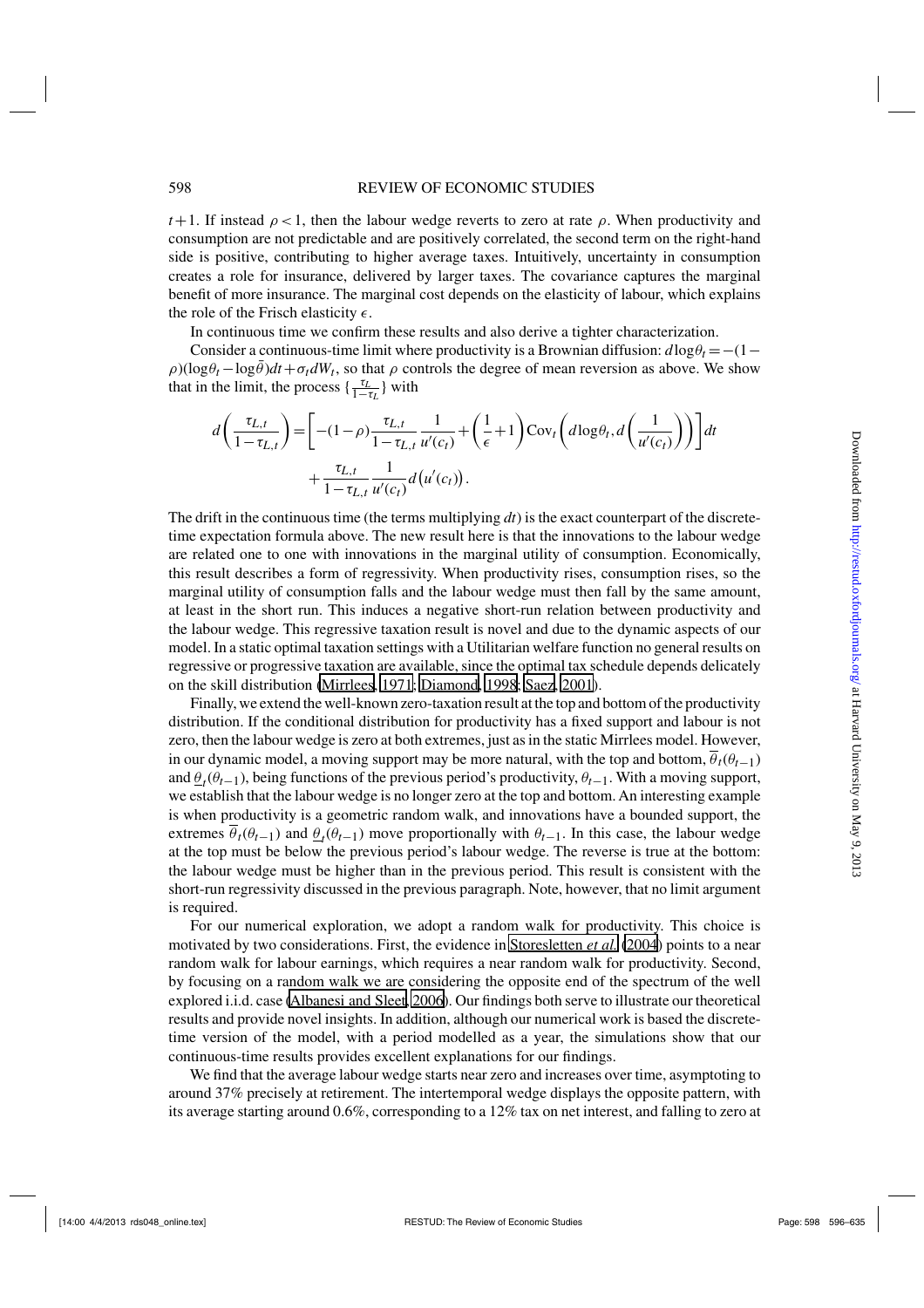retirement. Both results are easily explained by our theoretical formula. As retirement approaches the variance of consumption growth falls to zero, for standard consumption smoothing reasons. Our formulas then indicate that the labour wedge will rise over time and asymptote at retirement and that the intertemporal wedge will reach zero at retirement.

Our tax system comes out to be slightly regressive in the sense that marginal tax rates are higher for agents with currently low productivity shocks. Our short-run regressivity result seems to explain at least part of this regressivity. In terms of average tax rates the optimal tax system is progressive, the present value of taxes paid relative income is increasing in productivity. This captures the insurance nature of the solution.

The second-best allocation we have characterized can be implemented with taxes, but, as is well known, it requires relatively elaborate, history-dependent tax instruments. We investigate how our results translate to simpler systems that are restricted to being history independent. Do our theoretical results provide guidance for such real-world tax systems? We find that they do. In fact, the second best turns out to be unexpectedly informative in the design of simpler policies.

Specifically, we compute the equilibrium with history-independent linear taxes on labour and capital income, and consider both age-dependent and age-independent taxes. When agedependent linear taxes are allowed, the optimal tax rates come out to be indistinguishable from the average rate for each age group from the fully optimal (history dependent) marginal tax rates. Surprisingly, the welfare loss of such a system, relative to the fully optimal one, is minuscule around 0.15% of lifetime consumption. In this way, our theoretical results do provide guidance for more restrictive tax systems.

We then solve for optimal age-independent linear tax rates. We find that welfare losses are more significant, around 0.3% of lifetime consumption. Thus, age-dependent tax rates are important. Second, when linear taxes are age independent, the optimal tax on capital is essentially zero, despite the fact that these are positive in the full optimum, or in the system that allows for agedependent taxes. This can be explained by the fact that a linear subsidy on capital helps imitate the missing age-dependent linear taxes on labour: with a subsidy on savings, income earned, and saved in early periods count for more at retirement. This new effect cancels the desire for a positive linear tax on capital. This provides an interesting force that contrasts the conclusions in [Erosa and Gervais](#page-38-0) [\(2002\)](#page-38-0). Their model is a deterministic life-cycle model and found positive taxes on capital when restricting to age-independent taxes.

# 1.1. *Related literature*

Our article contributes to the optimal taxation literature based on models with private information (see [Golosov](#page-38-0) *et al.*, [2006,](#page-38-0) and the references therein). The case where shocks are i.i.d. has been extensively studied [see, for example, [Albanesi and Sleet](#page-38-0) [\(2006](#page-38-0)) and more recently [Ales and Maziero](#page-38-0) [\(2009\)](#page-38-0)]. Outside of the i.i.d. case few undertake a quantitative analysis. Persistent shocks significantly complicate the analysis. As emphasized by [Fernandes and Phelan](#page-38-0) [\(2000\)](#page-38-0), the efficient allocations have a recursive structure, but the dimensionality of the state is proportional to the number of possible shock values, severely limiting the possibilities for realistic numerical analyses. $2,3$ 

<sup>2.</sup> Two exceptions are [Golosov and Tsyvinski](#page-38-0) [\(2006\)](#page-38-0) for disability insurance and [Shimer and Werning](#page-39-0) [\(2008](#page-39-0)) for unemployment insurance. In both cases, the nature of the stochastic process for shocks allows for a low dimensional recursive formulation that is numerically tractable.

<sup>3.</sup> See also [Battaglini and Coate](#page-38-0) [\(2008\)](#page-38-0). See as well [Tchistyi](#page-39-0) [\(2006](#page-39-0)) and [Battaglini](#page-38-0) [\(2005\)](#page-38-0) for applications in a non-taxation context.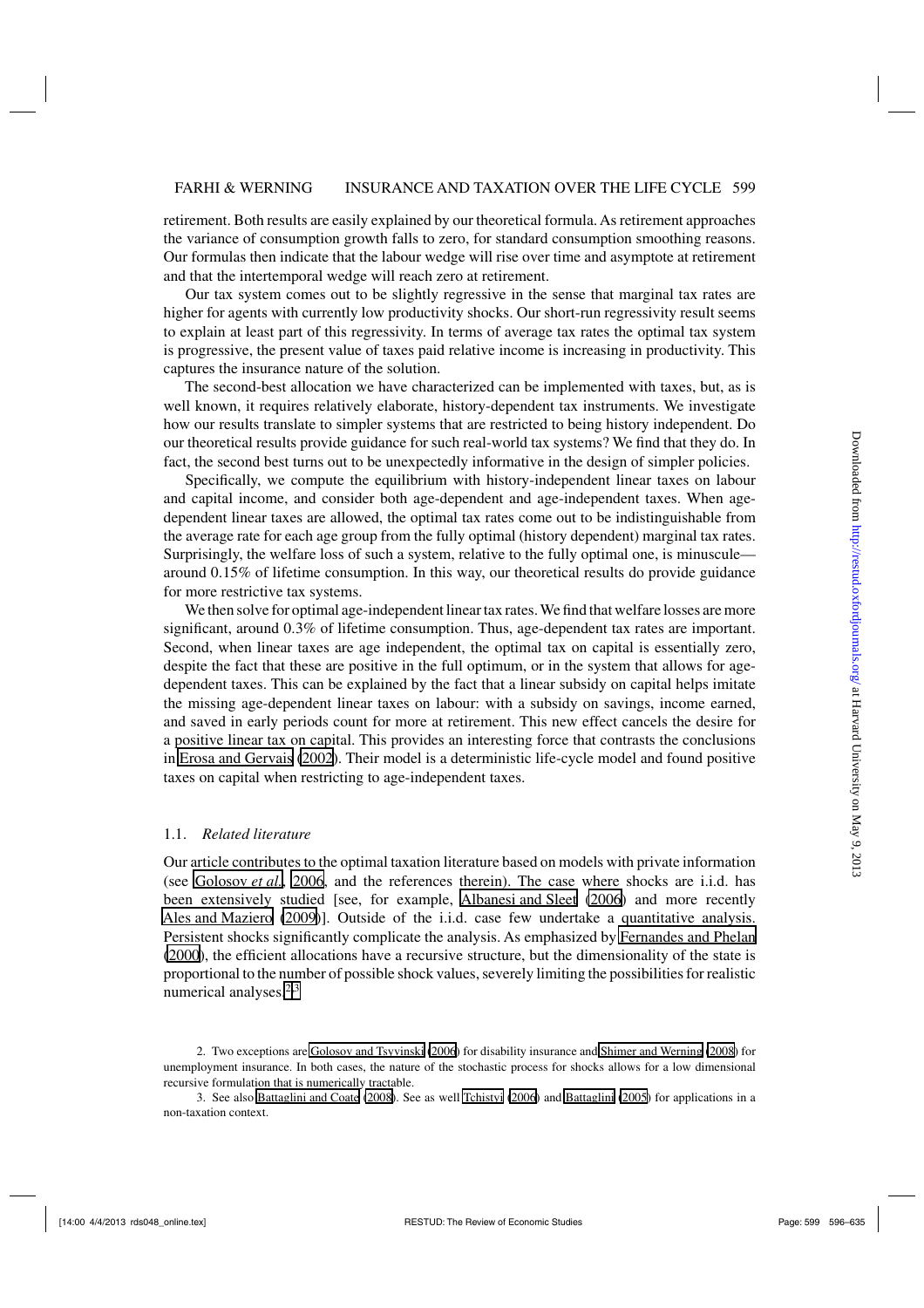This article continues our efforts to quantify dynamic Mirrleesian models using more realistic assumptions about uncertainty. In [Farhi and Werning](#page-38-0) [\(2008a\)](#page-38-0) and [Farhi and Werning](#page-38-0) [\(2009](#page-38-0)), our strategy was to focus on the welfare gains from savings distortions. We presented a simple method to do so, which allowed us to consider rich stochastic processes and was tractable enough to apply in general equilibrium settings, which proved to be important. However, these papers do not attempt anything regarding labour wedges, which are the main focus of the present article.

Versions of the first-order approach on which we rely in this article have been studied in other papers. [Werning](#page-39-0) [\(2002](#page-39-0)) introduced this approach in a moral-hazard setting with unobservable savings to study optimal unemployment insurance with free-savings. [Pavan](#page-39-0) *et al.* [\(2009](#page-39-0)) characterize necessary and sufficient conditions for the first-order approach in very general dynamic environment. [Williams](#page-39-0) [\(2008](#page-39-0)) studies a continuous-time economy with hidden income that follows a Brownian motion. [Garrett and Pavan](#page-38-0) [\(2010\)](#page-38-0) use a first-order approach to study managerial compensation. [Kapicka](#page-39-0) [\(2008](#page-39-0)) spells out the first-order approach for a general Mirrleesian setting with persistent productivity shocks. He also simulates a simple example to illustrate the approach. $4$ 

[Fukushima](#page-38-0) [\(2010](#page-38-0)) performs a numerical study of an overlapping generations economy, where each generation looks much like the ones in our model. He considers a special class of Markov chains with two discrete shocks that allow for a low dimensional representation of the state space. For a planning problem that seeks to maximize steady-state utility, he reports substantial welfare gains of the optimal tax system over a system combining a flat tax and an exemption. [Golosov](#page-38-0) *et al.* [\(2010\)](#page-38-0) use a first-order approach to study a life-cycle economy with two periods and persistent shocks. The goal of their paper is to calibrate the distribution of shocks in both periods using the observed distribution of incomes, as [Saez](#page-39-0) [\(2001](#page-39-0)) did for a single period in a static setting.<sup>5</sup>

An important implication of our results is that with persistent productivity shocks, labour taxes should on average increase with age. Our theoretical formula provides the underpinnings for this observation as well as insights into its origin; our numerical simulation explores its quantitative importance. This aspect of our contribution connects with a prior contributions focusing on the benefits of age-dependent taxes.<sup>6</sup> Most closely related to our article are [Kremer](#page-39-0) [\(2002](#page-39-0)) and [Weinzierl](#page-39-0) [\(2008](#page-39-0)). [Kremer](#page-39-0) [\(2002\)](#page-39-0) emphasized the potential benefits of age-dependent labour taxation, noting that the wage distribution is likely to become more dispersed with age and conjectured that labour taxes should generally rise depend on age. [Weinzierl](#page-39-0) [\(2008](#page-39-0)) provides a more comprehensive treatment. He calibrates two- and three-period Mirrlees models. Like us, he finds important welfare gains from age-dependent taxes.

# 2. THE INSURANCE PROBLEM

This section first describes the economic environment and its planning problem. We then explain our first-order approach to solving this problem.

<sup>4.</sup> See also [Abraham and Pavoni](#page-38-0) [\(2008\)](#page-38-0), [Jarque](#page-39-0) [\(2008\)](#page-39-0), and [Kocherlakota](#page-39-0) [\(2004\)](#page-39-0).

<sup>5.</sup> Both [Kapicka](#page-39-0) [\(2008](#page-39-0)) and [Golosov](#page-38-0) *et al.* [\(2010](#page-38-0)) rely on exponential utility and special shock specifications to make the problem tractable, by reducing the number of state variables.

<sup>6.</sup> [Erosa and Gervais](#page-38-0) [\(2002](#page-38-0)) analyse age-dependent linear labour taxation in Ramsey setting. In their model, optimal linear labour-income taxes are indexed on age because the elasticity of labour supply varies, endogenously, with age.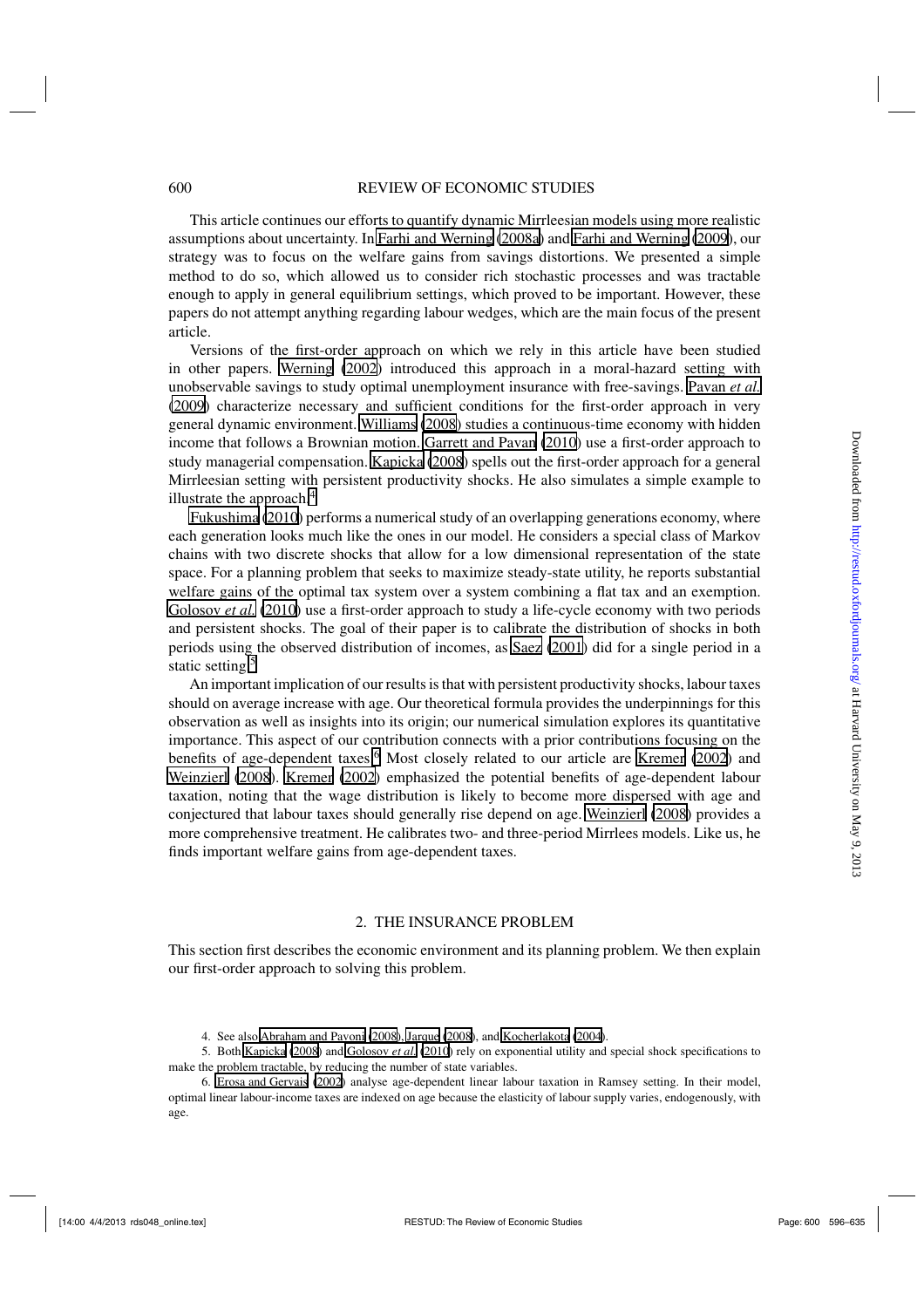# <span id="page-5-0"></span>FARHI & WERNING INSURANCE AND TAXATION OVER THE LIFE CYCLE 601

#### 2.1. *The environment and planning problem*

**2.1.1. Preferences, uncertainty, and information.** The economy is populated by a continuum of agents who live for *T* periods. Their ex-ante utility is

$$
\mathbb{E}_0 \sum_{t=1}^T \beta^{t-1} u^t(c_t, y_t; \theta_t).
$$

Here  $c_t$  represents consumption,  $y_t$  represents efficiency units of labour, and  $\theta_t \in \Theta = [\theta, \bar{\theta}]$  is a state variable with conditional density  $f^t(\theta_t|\theta_{t-1})$ . This state affects preferences over consumption and labour in efficiency units and can capture both taste and productivity fluctuations. In particular, an important case is when  $u^t(c, y; \theta) = \tilde{u}^t(c, y/\theta)$ , for some utility function  $\tilde{u}^t(c, n)$ , defined over consumption and labour effort; then  $y = \theta n$  and  $\theta$  can be interpreted as productivity.

We allow the utility function and the density to depend on the period *t* to be able to incorporate life-cycle considerations. For example, an economy where agents work for  $T_E$  periods and then retire for  $T_R$  periods can be captured by setting  $\tilde{u}(c, y/\theta)$  for  $t < T_F$  and  $\tilde{u}(c, 0)$  for  $T_F < t < T$ .

The realization of the state  $\theta_t$  for all  $t = 1, 2, ..., T$  is privately observed by the agent. Without loss of generality, we initialize  $\theta_0$  to some arbitrary value. Note that this does not constrain in any way the initial density  $f^1(\cdot|\theta_0)$ .

More explicitly, an allocation is  $\{c, y\} \equiv \{c(\theta^t), y(\theta^t)\}\$ and utility is

$$
U(\lbrace c, y \rbrace) \equiv \sum_{t=1}^{T} \beta^{t-1} \int u^t (c(\theta^t), y(\theta^t); \theta_t) f^t(\theta_t | \theta_{t-1}) f^{t-1}(\theta_{t-1} | \theta_{t-2}) \cdots f^1(\theta_1 | \theta_0) d\theta_t d\theta_{t-1} \cdots d\theta_1.
$$

**2.1.2. Technical assumptions.** We make the following assumptions on the utility and density functions. The utility function is assumed to be bounded, twice continuously differentiable. Moreover we assume that the partial derivative  $u_{\theta}(c, y; \theta)$  is bounded, so that  $|u^t_\theta(c, y; \theta)| \leq b$  for some  $b \in \mathbb{R}_+$ .

To simplify, we start with the full support assumption that  $f^t(\theta'|\theta) > 0$  for all  $\theta, \theta' \in \Theta$ . We relax this assumption in Section [3.3.](#page-15-0) We assume that the density function has a continuously differentiable derivative  $g^t(\theta'|\theta) \equiv \partial f^t(\theta'|\theta)/\partial \theta$  with respect to its second argument. Moreover, this function is bounded, so that  $|g^t(\theta'|\theta)| \leq A$  for some  $\hat{A} \in \mathbb{R}_+$ .

**2.1.3. Incentive compatibility.** By the revelation principle, without loss of generality, we can focus on direct mechanisms, where agents make reports  $r_t \in \Theta$  regarding  $\theta_t$ . For any reporting strategy  $\sigma = {\sigma_t(\theta^t)}$  we have an implied history of reports  $\sigma^t(\theta^t) = (\sigma_1(\theta_0), ..., \sigma_t(\theta^t))$ . Let  $\Sigma$  denote the set of all reporting strategies  $\sigma$ .

Consider an allocation  $\{c, y\}$ . Let  $w(\theta^t)$  denote the equilibrium continuation utility after history  $\theta^t$ , defined as the unique solution to

$$
w(\theta^t) = u^t(c(\theta^t), y(\theta^t); \theta_t) + \beta \int w(\theta^t, \theta_{t+1}) f^{t+1}(\theta_{t+1}|\theta_t) d\theta_{t+1},
$$
\n(1)

for all  $t = 1, ..., T$  with  $w(\theta^{T+1}) \equiv 0$ . For any strategy  $\sigma \in \Sigma$ , let continuation utility  $w^{\sigma}(\theta^t)$  solve

$$
w^{\sigma}(\theta^{t}) = u^{t} (c(\sigma^{t}(\theta^{t})), y(\sigma^{t}(\theta^{t})); \theta_{t}) + \beta \int w^{\sigma} (\theta^{t}, \theta_{t+1}) f^{t+1} (\theta_{t+1} | \theta_{t}) d\theta_{t+1},
$$

with  $w^{\sigma}(\theta^{T+1}) \equiv 0$ .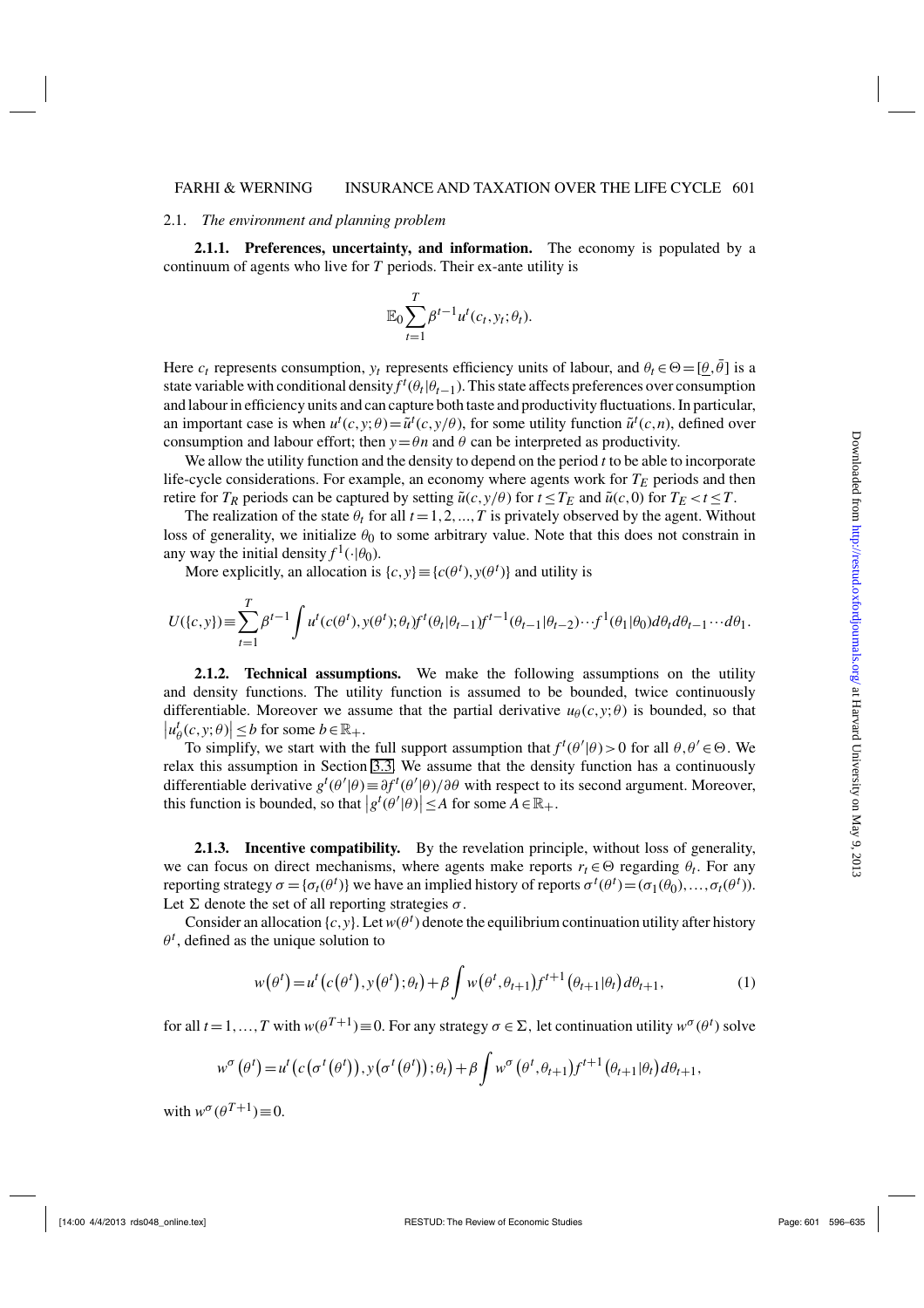# 602 REVIEW OF ECONOMIC STUDIES

We say that an allocation  $\{c, y\}$  is incentive compatible if and only if

$$
w(\theta^t) \geq w^{\sigma}(\theta^t),
$$

for all  $\theta^t$ . That is, an allocation is incentive compatible if truth telling,  $\sigma^* = {\{\sigma_t^*(\theta^t)\}\atop \sigma_t^*(\theta_t)=\sigma_t^*(\theta^t)}$  $\theta_t$ , is optimal. Let *IC* denote the set of all incentive compatible allocations {*c*,*y*}.<sup>7</sup>

**2.1.4. Planning problem.** To keep things simple, we work in partial equilibrium, that is, assuming a linear technology that converts labour into consumption goods one for one and a linear storage technology with gross rate of return  $q^{-1}$  (and a net rate of return equal to  $q^{-1}$  − 1). This allows us to study the contracting problem for a single cohort in isolation. The relevant cost of an allocation is then its expected net present value:

$$
\Psi(\lbrace c, y \rbrace) \equiv \sum_{t=1}^{T} q^{t-1} \int \left( c(\theta^t) - y(\theta^t) \right) f^t \left( \theta_t | \theta_{t-1} \right) \cdots f^1 \left( \theta_1 | \theta_0 \right) d\theta_t \cdots d\theta_1.
$$

An allocation  $\{c^*, y^*\}$  is efficient if there is no other incentive compatible allocation  $\{c, y\}$  with  $U({c}, y) \ge U({c^*, y^*})$  and  $\Psi({c}, y) \le \Psi({c^*, y^*})$ , with at least one strict inequality. Efficient allocations solve the following program:

$$
K^*(v) \equiv \min_{\{c,y\}} \Psi(\{c,y\})
$$
  
s.t. 
$$
U(\{c,y\}) \ge v
$$

$$
\{c,y\} \in IC.
$$

#### 2.2. *A recursive first-order approach*

In this section, we lay down our first-order approach, and explain how it leads to a relaxed version of the planning problem. Such an approach is standard in static setting, but many papers also use a similar approach in dynamic contexts, *e.g.* [Werning](#page-39-0) [\(2002\)](#page-39-0), [Kapicka](#page-39-0) [\(2008](#page-39-0)), [Williams](#page-39-0) [\(2008](#page-39-0)), and [Pavan](#page-39-0) *et al.* [\(2009](#page-39-0)).

# **2.2.1.** A necessary condition. A strategy  $t\sigma = (\sigma_t \sigma)$  where  $\sigma_t$

$$
w^{\sigma}(r^{t},\theta_{t})=u^{t}(c(\sigma^{t}(r^{t},\theta^{t})),y(\sigma^{t}(\theta^{t}));\theta_{t})+\beta\int w^{\sigma}(\theta^{t},\theta_{t+1})f^{t+1}(\theta_{t+1}|\theta_{t})d\theta_{t+1}.
$$

We now derive a necessary condition for incentive compatibility. Fix a history  $\theta^t$ . Consider a deviation strategy  $\sigma^r$  indexed by  $r \in \Theta$  with the property

$$
\sigma_t^r \left( \theta^{t-1}, \theta_t \right) = r,
$$
  
\n
$$
\sigma_t^r \left( \theta^{t-1}, \tilde{\theta} \right) = \tilde{\theta}, \qquad \tilde{\theta} \neq \theta_t.
$$

7. Our notion here of incentive compatibility is stronger than the ex-ante optimality of truth telling (ex-ante incentive compatibility). We are also requiring the ex-post optimality, after any history of shocks and reports, of subsequent truth telling (ex-post incentive compatibility). This is without loss of generality. To see this note that ex-ante incentive compatibility implies ex-post incentive compatibility almost everywhere. Then, note that one can always insist on ex-post incentive compatibility on the remaining set of measure zero histories, without any effect on welfare for the agent or costs for the planner.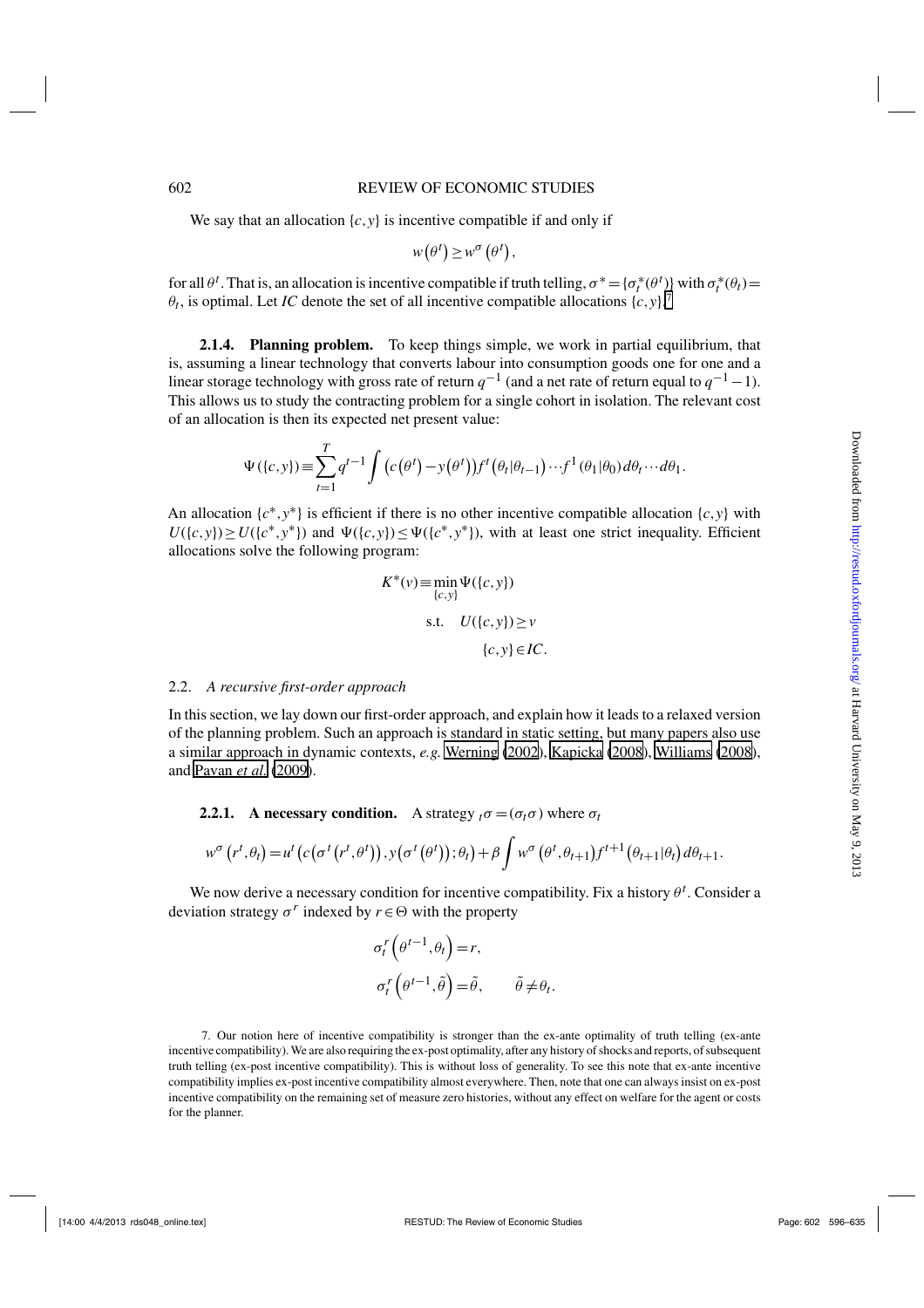<span id="page-7-0"></span>Thus, the agent reports truthfully until  $\theta^t$ , then report *r* in period *t*. We do not need to specify the reporting strategy thereafter, it may or may not involve truth telling. Continuation utility solves

$$
w^{\sigma^r}(\theta^t) = u^t\left(c\left(\theta^{t-1},r\right),y\left(\theta^{t-1},r\right);\theta_t\right) + \beta \int w^{\sigma^r}\left(\theta^{t+1}\right)f^{t+1}\left(\theta_{t+1}|\theta_t\right)d\theta_{t+1}.
$$

Due to the Markov property,

$$
w^{\sigma^r}(\theta^{t-1}, \theta_t, \theta_{t+1}) = w^{\sigma^r}(\theta^{t-1}, r, \theta_{t+1}).
$$

Incentive compatibility requires

$$
w(\theta^t) = \max_r w^{\sigma^r}(\theta^t).
$$

Equivalently,

$$
w(\theta^t) = \max_r \left\{ u^t \left( c \left( \theta^{t-1}, r \right), y \left( \theta^{t-1}, r \right); \theta_t \right) + \beta \int w^{\sigma^r} \left( \theta^{t-1}, r, \theta_{t+1} \right) f^{t+1} \left( \theta_{t+1} | \theta_t \right) d\theta_{t+1} \right\}.
$$
\n(2)

Recall that we have defined  $g^t(\theta'|\theta) = \partial f^t(\theta'|\theta)/\partial \theta$ . An envelope condition then suggests that

$$
\frac{\partial}{\partial \theta_t} w(\theta^t) = u_{\theta}^t (c(\theta^t), y(\theta^t); \theta_t) + \beta \int w(\theta^{t+1}) g^{t+1} (\theta_{t+1} | \theta_t) d\theta_{t+1},
$$

or its integral version

$$
w(\theta^{t}) = \int_{\underline{\theta}}^{\theta_{t}} \left( u_{\theta}^{t} \left( c\left(\theta^{t-1}, \tilde{\theta}_{t}\right), y\left(\theta^{t-1}, \tilde{\theta}_{t}\right); \tilde{\theta}_{t} \right) \right.+ \beta \int w\left(\theta^{t-1}, \tilde{\theta}_{t}, \theta_{t+1}\right) g^{t+1}\left(\theta_{t+1}|\tilde{\theta}_{t}\right) d\theta_{t+1} d\tilde{\theta}_{t}.
$$
\n(3)

Let  $\tilde{IC}$  denote the set of allocations  $\{c, y\}$  that satisfy equation (3) for all  $\theta^t$  where  $\{w\}$  is defined by equation [\(1\)](#page-5-0). This suggests that these conditions are necessary for incentive compatibility. The next lemma, proved in the Appendix, states this formally.<sup>8</sup>

**Lemma 1.** *Suppose*  $\{c, y\}$  *is incentive compatible, so that*  $\{c, y\} \in \mathbb{I}C$  *and define*  $\{w\}$  *using equation* [\(1\)](#page-5-0). Then equation (3) holds for all  $\theta$ <sup>*t*</sup>, so that {*c*,*y*} ∈ *IC*. In other words, IC ⊆ *IC*.

**2.2.2. The relaxed planning problem.** We now define a relaxed planning problem, replacing the incentive compatibility conditions with the necessary conditions for incentive compatibility:

$$
K(v) \equiv \min_{\{c, y\}} \Psi(\{c, y\})
$$
  
s.t.  $U(\{c, y\}) \ge v$   

$$
\{c, y\} \in \tilde{IC}.
$$

8. [Pavan](#page-39-0) *et al.* [\(2009\)](#page-39-0) derive a related, but different, necessary condition in a more general setting.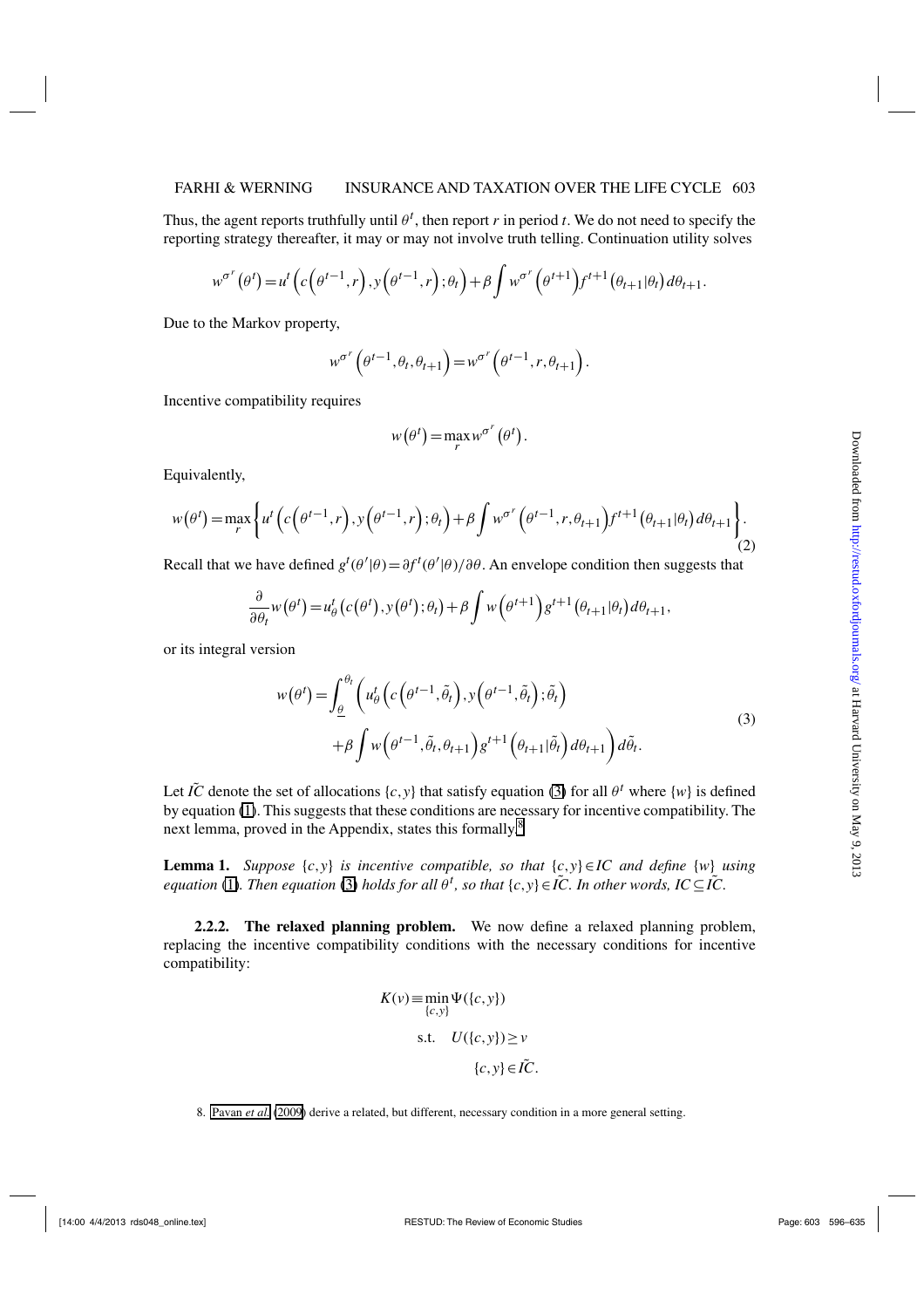<span id="page-8-0"></span>**2.2.3. A Bellman equation.** We now consider a family of related problems that admit a recursive representation. For expositional purposes, it will prove useful to rewrite conditions [\(1\)](#page-5-0)–[\(3\)](#page-7-0) for a given period *t* as follows:

$$
w(\theta^t) = u^t (c(\theta^t), y(\theta^t); \theta_t) + \beta v(\theta^t)
$$
\n(4)

$$
\frac{\partial}{\partial \theta_t} w(\theta^t) = u_\theta^t (c(\theta^t), y(\theta^t); \theta_t) + \beta \Delta(\theta^t)
$$
\n(5)

$$
v(\theta^{t-1}) = \int w(\theta^t) f^t(\theta_t | \theta_{t-1}) d\theta_t
$$
\n(6)

$$
\Delta\left(\theta^{t-1}\right) = \int w\left(\theta^{t}\right)g^{t}\left(\theta_{t}|\theta_{t-1}\right)d\theta_{t}.\tag{7}
$$

As is standard in the literature on optimal control, the differential equation (5) should be interpreted as shorthand for its integral version.

As we shall see next, the new variables  $v(\theta^t)$  and  $\Delta(\theta^t)$  will serve as state variables. For any date *t* and past history  $\theta^{t-1}$ , consider the continuation problem that minimizes the remaining discounted expected costs while taking as given some previous values for  $v(\theta^{t-1})$  and  $\Delta(\theta^{t-1})$ as given; denote these values by  $v$  and  $\Delta$ , respectively. The optimization is subject to all the remaining necessary conditions for incentive compatibility. Formally, define

$$
K(\nu,\Delta,\theta_{s-1},s) = \min \sum_{t=s}^{T} q^{t-s} \int (c(\theta^t) - y(\theta^t)) f^t(\theta_t | \theta_{t-1}) \cdots f^s(\theta_s | \theta_{s-1}) d\theta_t \cdots d\theta_s,
$$

where the minimization is over continuation plans  $\{c, y, w, v, \Delta\}_{t>s}$  subject to  $v(\theta^{s-1}) = v$ ,  $\Delta(\theta^{s-1}) = \Delta$  and equations (4)–(7) for *t* ≥ *s*. Note that once one conditions on the past shock  $\theta_{s-1}$ , the entire history of shocks  $\theta^{s-1}$  is superfluous because of our assumption that  $\{\theta\}$  is a Markov process.

This problem is recursive with Bellman equation

$$
K(\nu, \Delta, \theta_-, t) = \min \int \{c(\theta) - y(\theta) + qK(\nu(\theta), \Delta(\theta), \theta, t+1)\} f^t(\theta | \theta_+) d\theta
$$
(8)

subject to

$$
w(\theta) = u^t(c(\theta), y(\theta); \theta) + \beta v(\theta)
$$
  

$$
\dot{w}(\theta) = u^t_\theta(c(\theta), y(\theta); \theta) + \beta \Delta(\theta)
$$

for all  $\theta \in \Theta$  and

$$
v = \int w(\theta) f^{t}(\theta | \theta_{-}) d\theta
$$

$$
\Delta = \int w(\theta) g^{t}(\theta | \theta_{-}) d\theta.
$$

These constraints are the recursive counterparts of equations  $(4)$ – $(7)$ , taking into account that we can drop the time subscript *t* and the dependence on history  $\theta^{t-1}$ .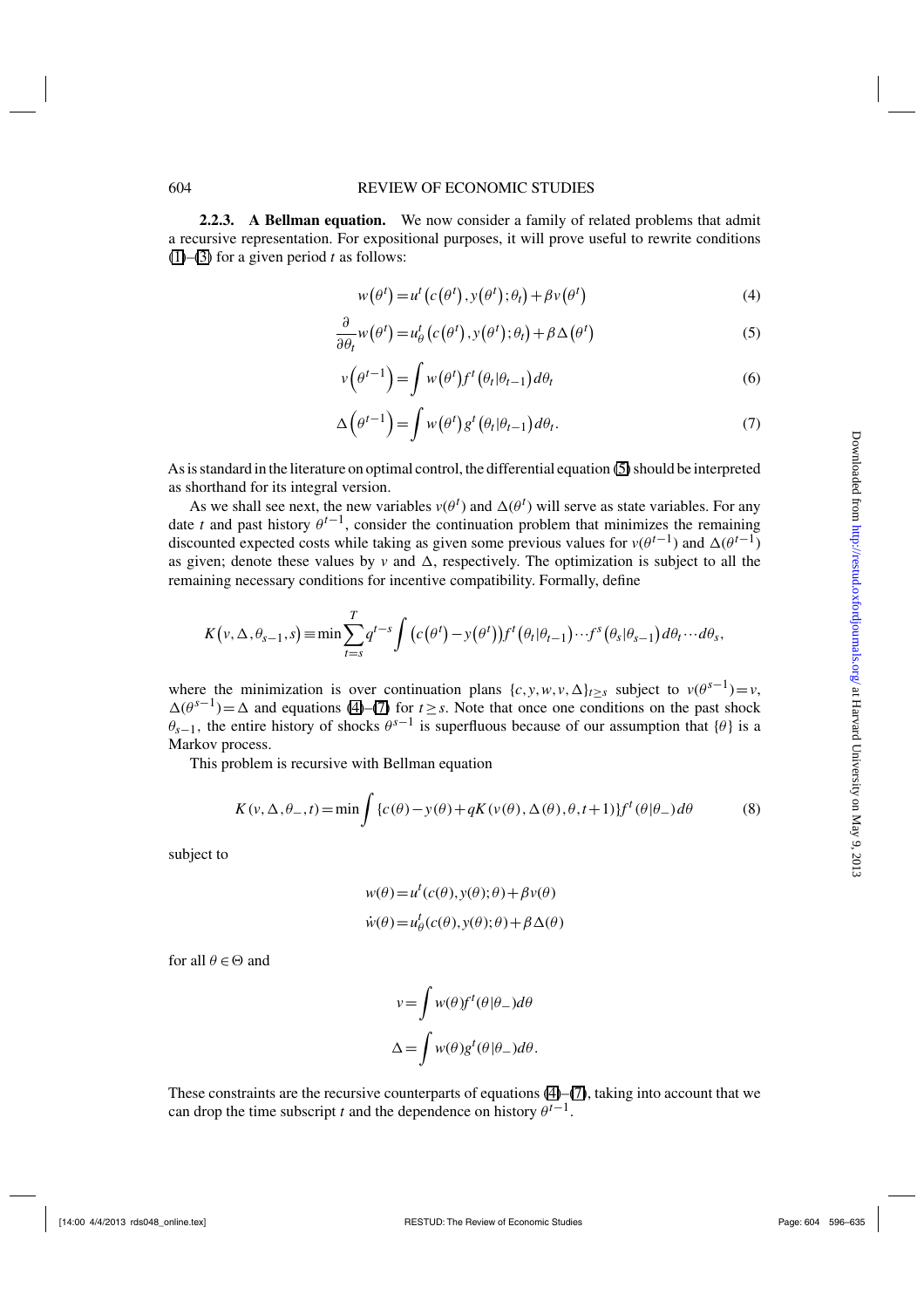Finally, note that the relaxed problem defined earlier can be recovered by setting  $t = 1$  and treating  $\Delta$  as a free variable:

$$
K(v) = \min_{\Delta} K(v, \Delta, \theta_0, 1).
$$

Thus, we can solve the relaxed problem by solving the Bellman equation and then performing a simple minimization to initialize  $\Delta$ . Optimal plans can then be constructed iterating on the policy functions obtained from the Bellman equation.

Note that the Bellman equation embeds, in each period's iteration  $t = 1, 2, ..., T$ , an optimal control problem across current productivity types  $\theta$  with two integral constraints. To see this, use the first constraint to substitute out  $v(\theta) = \frac{1}{\beta}(w(\theta) - u^t(c(\theta), y(\theta); \theta))$ . We can then think of the state variable as  $w(\theta)$  and the controls as  $c(\theta)$ ,  $y(\theta)$ , and  $\Delta(\theta)$ . The two integral constraints can be included in the objective with respective Lagrange multipliers. The problem thus transformed then fits into a standard optimal control problem where the initial states  $w(\theta)$  is free. Thus, we decouple the full optimization into a sequence of optimal control problems, each one comparable to those in static optimal taxation settings, as pioneered by [Mirrlees](#page-39-0) [\(1971\)](#page-39-0).

**2.2.4. Verifying IC.** Suppose that a solution to the relaxed planning problem has been computed. Then this also represents a solution to the original planning problem if and only if the proposed allocation is incentive compatible.

One approach is to seek sufficient conditions that guarantee that the solution to the relaxed problem is incentive compatible. In static settings this has proved fruitful. In particular, in the Mirrlees model a single-crossing assumption on the utility function together with monotonicity of the allocation provide such conditions. Unfortunately, we know of no general sufficient conditions for the dynamic case that would be useful in our context.<sup>9</sup> A practical alternative, is to solve the relaxed problem and then verify the incentive compatibility directly. We discuss next how this can be done, exploiting the recursive nature of the solution.

The solution to the Bellman equation [\(8\)](#page-8-0) yields policy functions  $c(\theta) = g^c(v, \Delta, \theta, \theta, t)$ ,  $y(\theta) =$  $g^{y}(v, \Delta, \theta_-, \theta, t)$ ,  $w(\theta) = g^{w}(v, \Delta, \theta_-, \theta, t)$ ,  $v(\theta) = g^{v}(v, \Delta, \theta_-, \theta, t)$ , and  $\Delta(\theta) = g^{\Delta}(v, \Delta, \theta_-, \theta, t)$ . An agent takes these functions as given and solves an optimal reporting problem that can be represented by another Bellman equation:

$$
V(v, \Delta, r_-, \theta, t) = \max_r \left\{ u^t \left( g^c(v, \Delta, r_-, r, t), g^v(v, \Delta, r_-, r, t), \theta \right) \right\}
$$

$$
+ \beta \int V \left( g^v(v, \Delta, r_-, r, t), g^{\Delta}(v, \Delta, r_-, r, t), r, \theta', t+1 \right) f^{t+1} \left( \theta' | \theta \right) d\theta' \right\}.
$$

Here  $r_-\,$  and  $r$  represent the previous and current report, respectively, whereas  $\theta$  is the current true shock. The agent must condition on the previous report *r*− because the allocation depends on this report. That is under the direct mechanism the previous report is taken as truthful of the previous true shock.

9. [Pavan](#page-39-0) *et al.* [\(2009](#page-39-0)) work with a general dynamic model and offer some conditions that ensure incentive compatibility of allocations that satisfy the necessary first-order conditions for incentive compatibility. However, their result requires making assumptions on exogeneous primitives and also verifying conditions on the endogenous allocation. Unfortunately, in our context their result does not offer any advantage compared to checking incentive compatibility directly, in the way we describe below. In other words, verifying the conditions on the allocation required for their result is just as onerous as verifying incentive compatibility.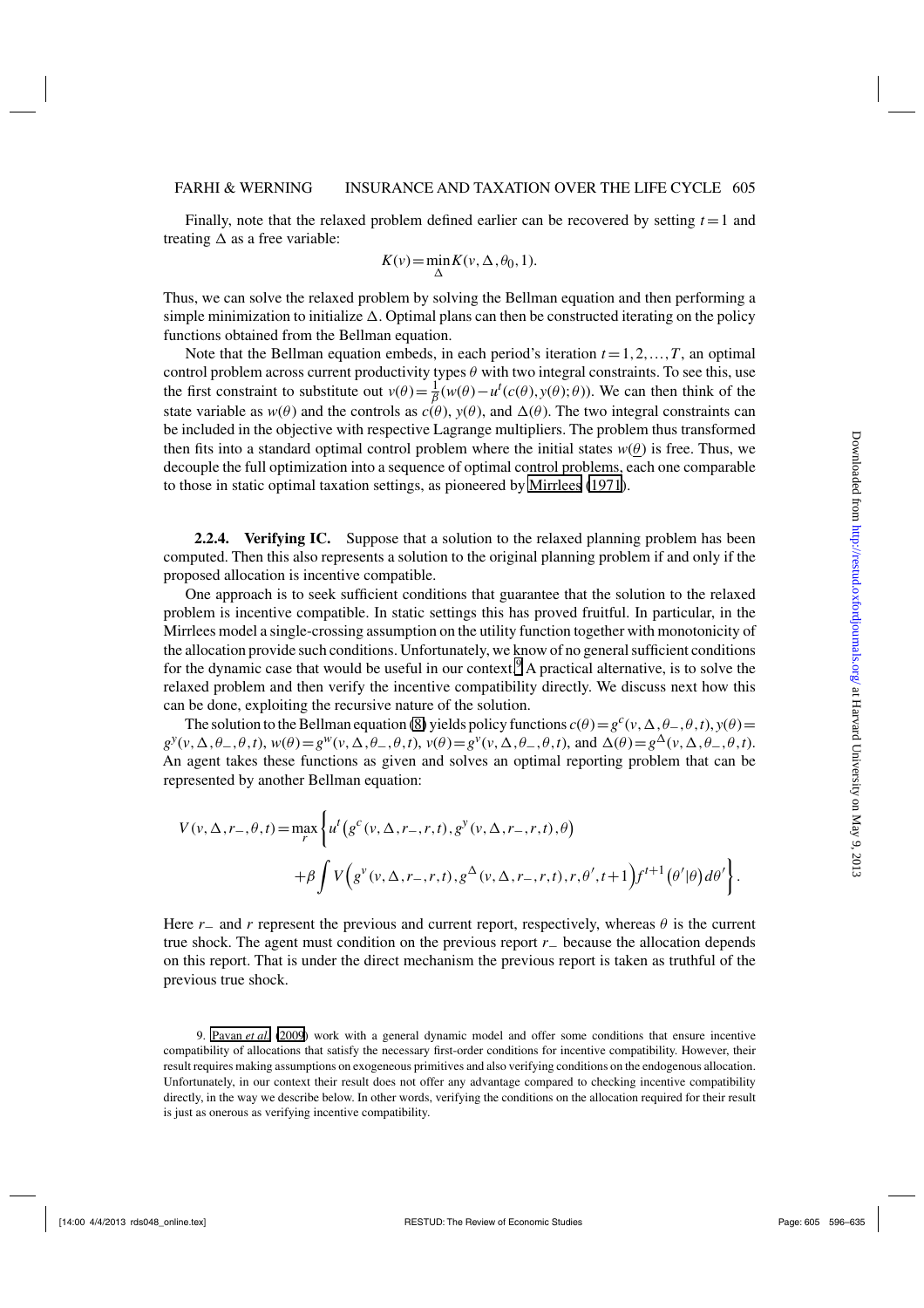#### 606 REVIEW OF ECONOMIC STUDIES

If the utility the agent can achieve coincides with the utility the planner had intended, so that

$$
V(\nu, \Delta, r_-, \theta, t) = g^W(\nu, \Delta, r_-, \theta, t),
$$

holds for all *v*,  $\Delta$ , *r*−,  $\theta$ , and *t*, then truth telling is always optimal. Thus, the solution to the relaxed problem is incentive compatible, *i.e.* it solves the original planning problem.

Indeed, this verification does not require solving for the value function *V*. Instead, we can simply verify that

$$
\theta \in \underset{r}{\operatorname{argmax}} \{ u^t (g^c(v, \Delta, r_-, r, t), g^y(v, \Delta, r_-, r, t), \theta) \}
$$
  
+ 
$$
\beta \int g^w(\theta', g^v(v, \Delta, r_-, r, t), g^{\Delta}(v, \Delta, r_-, r, t), r, t+1) f^{t+1}(\theta'|\theta) d\theta', \quad (9)
$$

holds for all  $v, \Delta, r_-, \theta$ , and *t*.

**2.2.5. Initial heterogeneity and redistribution.** We have interpreted the planning problem as involving a single agent facing uncertainty. Under this interpretation, the planner problem is purely about social insurance and not about redistribution. However, it is simple to add initial heterogeneity and consider redistribution.

The simplest way to model heterogeneity is to reinterpret the first shock  $\theta_1$ . Instead of thinking of the value of  $\theta_1$  as the realization of uncertainty, we now interpret  $\theta_1$  as indexing some initial hidden characteristic of an agent. The agent is not alive before the realization of  $\theta_1$  and faces uncertainty only regarding future shocks  $\theta_2$ ,  $\theta_3$ ,.... Recall that we allow the density to depend flexibly on the period *t*, so that  $f^1(\theta_1|\theta_0)$  could accomodate any initial desired dispersion in productivitity types.

If the social welfare function is Utilitarian, then the analysis requires no change: insurance behind the veil of ignorance and utilitarian redistribution are equivalent. Formally, the social welfare in this case coincides with the expected utility calculation when  $\theta_1$  is interpreted as uncertainty. Both integrate utility over  $\theta_1$  using the density  $f^1$ . Thus, the planning problem at  $t = 1$  remains unchanged.

However, when it comes to redistribution, a Utilitarian welfare function is a special case. Indeed, we can allow for any social welfare function, or, more generally, characterize the entire set of constrained Pareto-efficient allocations. This does require treating the planning problem in the initial period  $t = 1$  differently. It turns out that this only affects the optimal allocation at  $t = 1$ , as well as the optimal values for the endogenous state variables  $v_1(\theta_1)$  and  $\Delta_1(\theta_1)$ . These values for  $v_1(\theta_1)$  and  $\Delta_1(\theta_1)$  are inherited at  $t=2$  by the planner, but given these values, the problem from  $t = 2$  onwards remains unchanged. Thus, the dynamics for the allocation and taxes for  $t = 2, 3, \ldots$  remains unchanged.

Formally, at  $t = 1$  Pareto optima solve the cost minimization problem

$$
\min \int \{c(\theta_1) - y(\theta_1) + qK(v(\theta_1), \Delta(\theta_1), \theta_1, 2)\} f^1(\theta_1 | \theta_0) d\theta_1
$$

subject to

$$
w(\theta_1) = u^1(c(\theta_1), y(\theta_1); \theta_1) + \beta v(\theta_1) \ge \bar{w}(\theta_1)
$$
  

$$
\dot{w}(\theta_1) = u^1_\theta(c(\theta_1), y(\theta_1); \theta_1) + \beta \Delta(\theta_1),
$$

for all  $\theta_1 \in \Theta$ . Here the function  $\bar{w}(\cdot)$  parameterizes the position on the Pareto frontier. Note that from  $t = 2$  onward the planning problem is characterized by the same Bellman equations described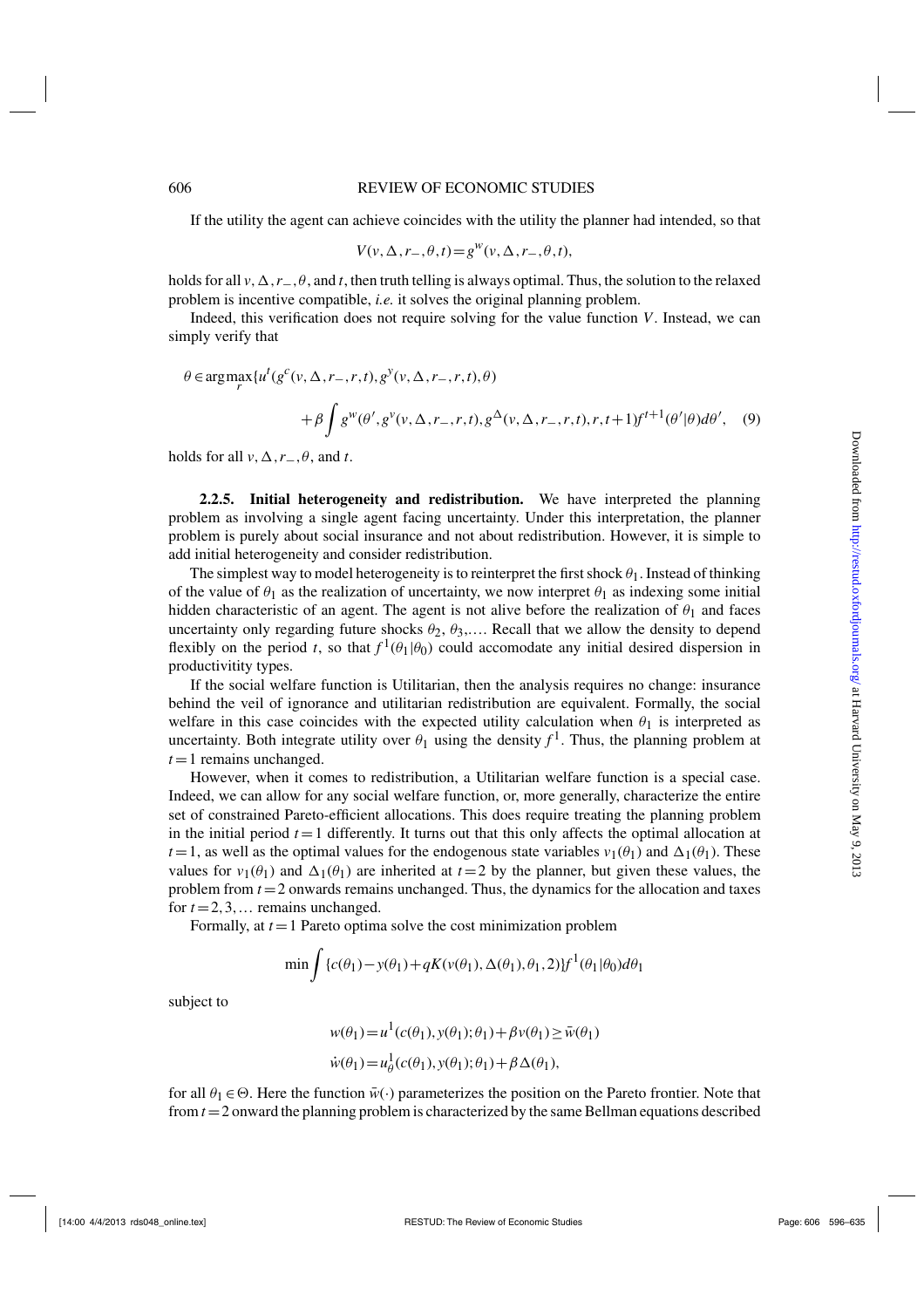<span id="page-11-0"></span>above. Thus, our results about the dynamics of  $c_t$ ,  $y_t$ ,  $v_t$ , and  $\Delta_t$ , and hence the dynamics of the implied marginal taxes, which is are our focus, are preserved.

#### 3. OPTIMALITY CONDITIONS

Given an allocation  $\{c, y\}$ , and a history  $\theta^t$ , define the intertemporal wedge

$$
\tau_K(\theta^t) = 1 - \frac{q}{\beta} \frac{u_c^t(c(\theta^t), y(\theta^t), \theta_t)}{\int u_c^{t+1} (c(\theta^{t+1}), y(\theta^{t+1}), \theta_{t+1}) f^{t+1}(\theta_{t+1}|\theta_t) d\theta_{t+1}}
$$

and the labour wedge

$$
\tau_L(\theta^t) \equiv 1 + \frac{u_y^t(c(\theta^t), y(\theta^t), \theta_t)}{u_c^t(c(\theta^t), y(\theta^t), \theta_t)}.
$$

In this section, we characterize these wedges for allocations that solve Programs IC and FOA.

# 3.1. *A positive intertemporal wedge*

Our first result restates the well-known inverse Euler condition. This result requires utility from consumption to be separable from the disutility of labour.

**Assumption 1.** *For every t*  $\geq$  0*, the utility function u<sup>t</sup>* (*c*, *y*,  $\theta$ ) *is separable so that there exists functions*  $\hat{u}^t$  *and*  $\hat{h}^t$  *such that*  $u^t$  (*c*, *y*,  $\theta$ ) =  $\hat{u}^t$  (*c*) −  $\hat{h}^t$  (*y*,  $\theta$ )*.* 

**Proposition 1.** *Suppose that Assumption 1 holds and that* {*c*,*y*} *solves the original planning problem or the relaxed planning problem. Then for every t* ≥ 1 *and history*  $θ<sup>t-1</sup>$ *, the following Inverse Euler equation holds*

$$
\frac{1}{\hat{u}^{t-1'}(c(\theta^{t-1}))} = \frac{q}{\beta} \int \frac{1}{\hat{u}^{t'}(c(\theta^{t}))} f^{t'}(\theta_t | \theta_{t-1}) d\theta_t
$$

*and the intertemporal wedge satisfies*

$$
\tau_K(\theta^{t-1}) = 1 - \frac{\left[\int \left[\hat{u}^{t'}(c(\theta^t))\right]^{-1} f^t(\theta_t|\theta_{t-1}) d\theta_t\right]^{-1}}{\int \hat{u}^{t'}(c(\theta^t)) f^t(\theta_t|\theta_{t-1}) d\theta_t}.
$$
\n(10)

Note that this result holds for any allocation that solves both the original or the relaxed planning problem and for any stochastic process for idiosyncratic shocks  $\{\theta\}$ . Applying Jensen's inequality to the second equation implies that the intertemporal wedge  $\tau_K(\theta^{t-1})$  is positive. In other words, positive savings distortions are present at the constrained optimum.

#### 3.2. *Labour wedge dynamics: tax smoothing and mean reversion*

We now seek optimality conditions for the labour wedge for the relaxed planning problem. As explained above, if the solution of the relaxed planning problem satisfies the original constraints, then it also solves the original planning problem. There are both cases where the solutions of the two planning problems coincide and cases where they do not. We do not attempt to provide necessary or sufficient conditions on primitives for it to be the case. Instead we tightly characterize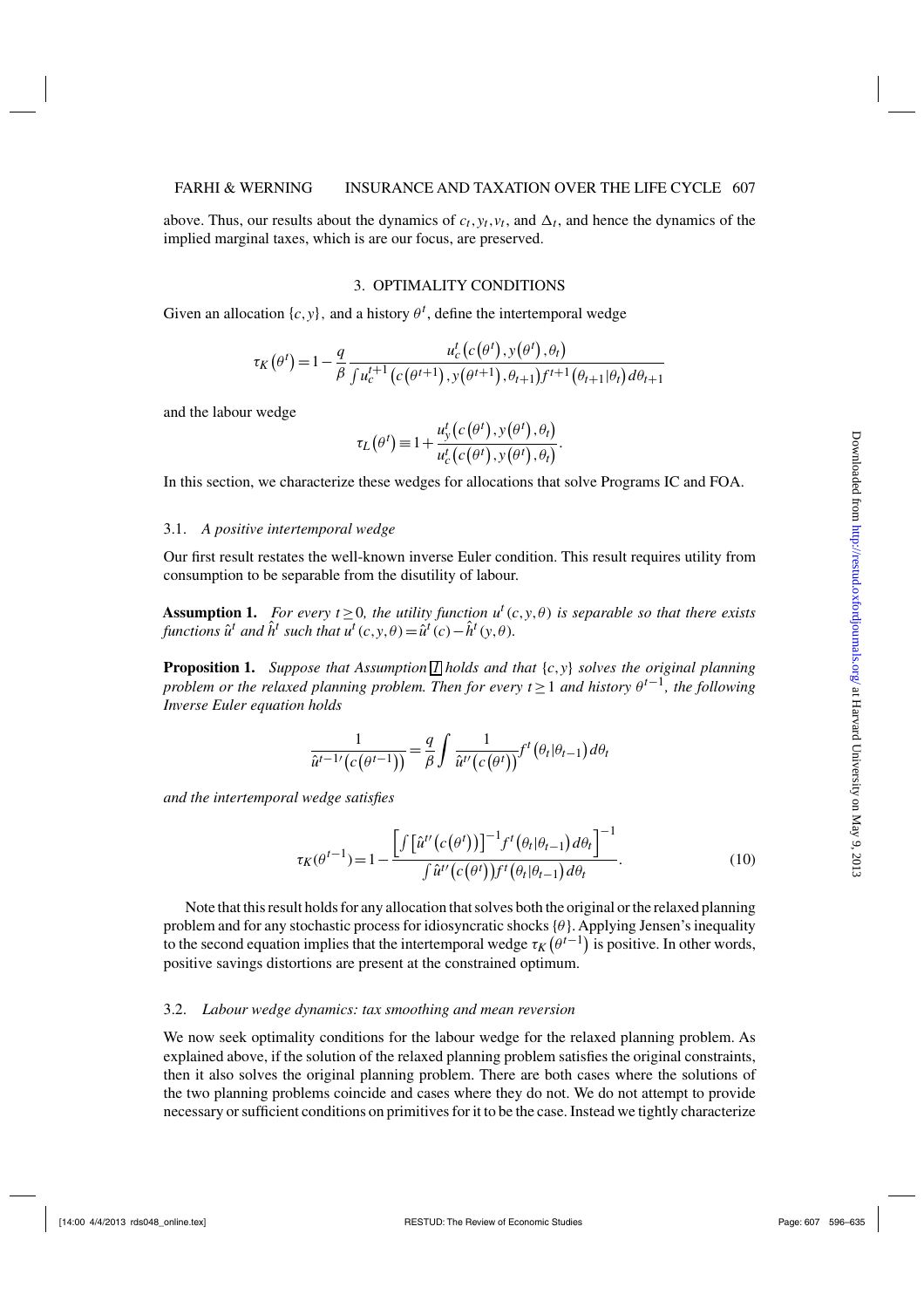# <span id="page-12-0"></span>608 REVIEW OF ECONOMIC STUDIES

the behaviour of the labour wedge for the relaxed planning problem. In Section [6,](#page-22-0) we solve the relaxed planning problem numerically for a number of empirically relevant parametrizations, and verify numerically that our solution indeed satisfies the original constraints, and is hence also the solution of the original planning problem.

We derive a set of formulas for the evolution of labour wedges over time. We derive one such formula for each weighting functions π(θ*t*), linking the period *t*−1 labour wedge τ*L*(θ*t*<sup>−</sup>1) and a conditional expectation as of  $t-1$  of the period  $t$  labour wedge  $\tau_L(\theta^t)$  weighted by the weighting function  $\pi(\theta_t)$ . Taken together, these formulas conveniently encode not on only the evolution of labour wedges over time from  $t-1$  to  $t$ , but also across the different possible realizations of  $\theta_t$  at *t*. In Section [4,](#page-16-0) we proceed in continuous time with Brownian diffusions. There, the analogue of our formulas for different weighting functions is a stochastic differential equation for the labour wedge.

The following isoelastic assumption is useful for this purpose. It has been used to prove perfect tax-smoothing results by [Werning](#page-39-0) [\(2007a\)](#page-39-0).

**Assumption 2.** Assumption [1](#page-11-0) holds and the disutility of work is isoelastic  $\hat{h}^t(y,\theta) = (\kappa/\alpha)(y/\theta)^{\alpha}$ *with*  $\kappa > 0$  *and*  $\alpha > 1$ *.* 

We then have the following proposition.

**Proposition 2.** *Suppose that Assumptions [1](#page-11-0) and 2 hold, and that* {*c*,*y*} *solves the relaxed planning problem. Consider a function*  $\pi(\theta)$ *, let*  $\Pi(\theta)$  *be a primitive of*  $\pi(\theta)/\theta$  *and let*  $\phi_t^{\Pi}(\theta_{t-1}) \equiv \int \Pi(\theta_t) f^t(\theta_t|\theta_{t-1}) d\theta_t$ . Then the labour wedge satisfies the following equation for *every*  $t \geq 1$  *and history*  $\theta^{t-1}$ 

$$
\int \frac{\tau_L(\theta^t)}{1 - \tau_L(\theta^t)} \frac{q}{\beta} \frac{\hat{u}^{t-1'}(c(\theta^{t-1}))}{\hat{u}^{\prime\prime}(c(\theta^t))} \pi(\theta_t) f^t(\theta_t | \theta_{t-1}) d\theta_t
$$
\n
$$
= \frac{\tau_L(\theta^{t-1})}{1 - \tau_L(\theta^{t-1})} \theta_{t-1} \frac{d\phi_t^{\Pi}(\theta_{t-1})}{d\theta_{t-1}} + \alpha \int \Pi(\theta_t) \left[ \frac{q}{\beta} \frac{\hat{u}^{t-1'}(c(\theta^{t-1}))}{\hat{u}^{\prime\prime}(c(\theta^t))} - 1 \right] f^t(\theta_t | \theta_{t-1}) d\theta_t. \tag{11}
$$

These formulas show that a weighted conditional expectation of the labour wedge  $\tau_L(\theta^t)$  is a function of the previous period's labour wedge  $\tau_L\big(\theta^{t-1}\big)$ . Different weighting functions  $\pi(\theta)$  lead to different weighted expectations. The fact that equation (11) holds for every possible weighting function  $\pi(\theta_t)$  imposes restrictions on the stochastic process  $\{\frac{\tau_L}{1-\tau_L}\frac{1}{\hat{u}^{\mu}}\}$ .<sup>10</sup>

The weighting function  $\pi(\theta)=1$  with  $\Pi(\theta)=\log(\theta)$  is of particular interest and gives us an easily interpretable formula for the evolution of expected labour wedges  $\tau_L(\theta^t)$  conditional on a history  $\theta^{t-1}$ .

10. In particular, for any  $\theta^* \in \Theta$ , one can apply this formula with a sequence of functions  $\pi^{n,\theta^*}(\theta)$  that converges to a Dirac distribution  $\pi$  at  $\theta^*$ . The corresponding sequence  $\prod^{n,\theta^*}(\theta)$  converges to a weighted Heaviside function  $\Pi$  at  $\theta^*$  given by  $\frac{1}{\theta^*} 1_{\{\theta \ge \theta^*\}}$ . The corresponding formula for  $\theta^* = \theta_t$  gives us

$$
\frac{q}{\beta} \frac{\tau_L(\theta^t)}{1 - \tau_L(\theta^t)} \frac{1}{\hat{u}''(c(\theta^t))} = \frac{\tau_L(\theta^{t-1})}{1 - \tau_L(\theta^{t-1})} \frac{1}{\hat{u}^{t-1}(c(\theta^{t-1}))} \frac{\theta_{t-1}}{\theta_t} \frac{\int_{\theta_t}^{\hat{\theta}} g^t(\theta_t | \theta_{t-1}) d\theta_t}{f^t(\theta_t | \theta_{t-1})} + \alpha \frac{1}{\theta_t f^t(\theta_t | \theta_{t-1})} \int_{\theta_t}^{\hat{\theta}} \left[ \frac{q}{\beta} \frac{1}{\hat{u}''(c(\theta^t))} - \frac{1}{\hat{u}^{t-1}(c(\theta^{t-1}))} \right] f^t(\theta_t | \theta_{t-1}) d\theta_t.
$$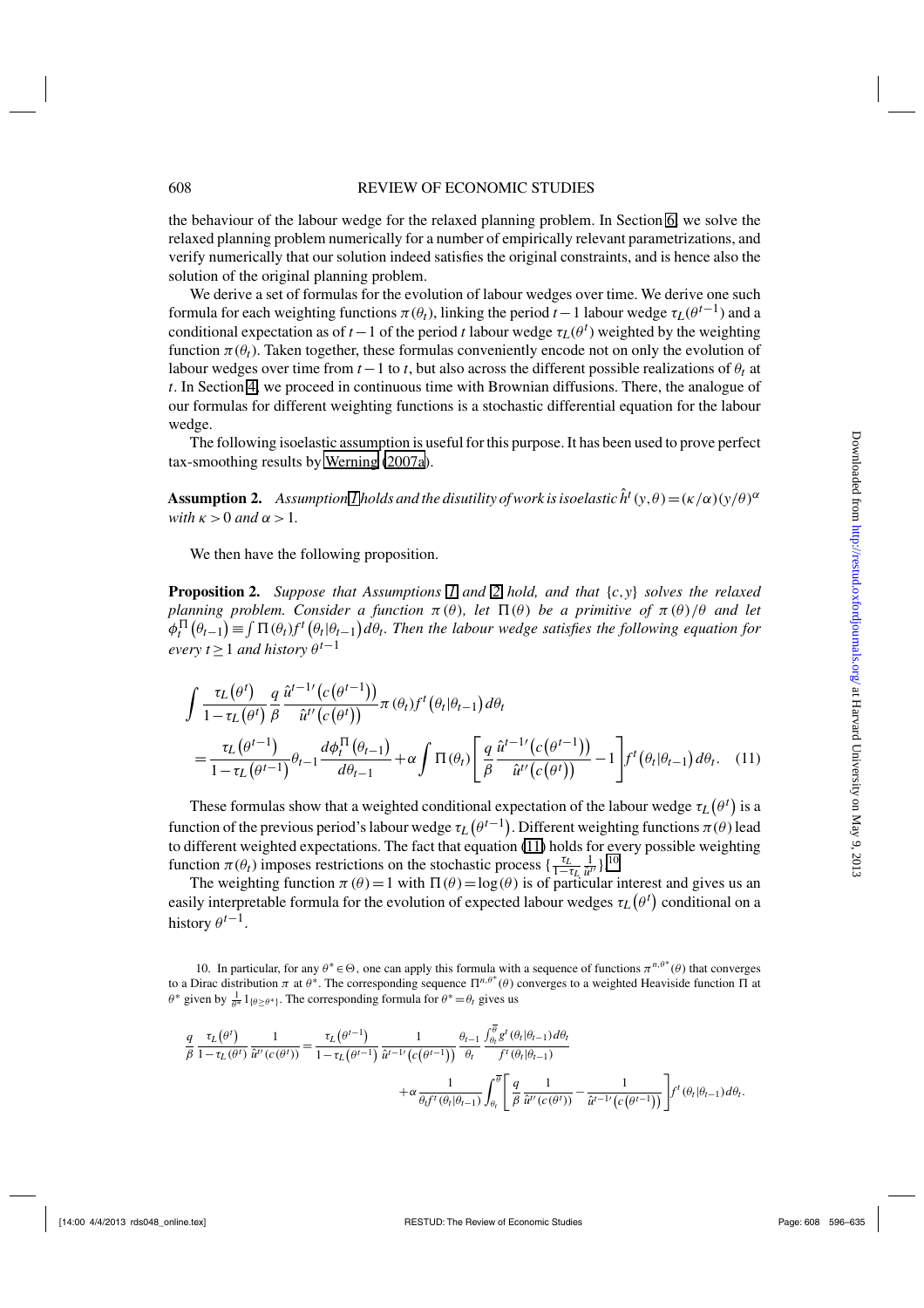<span id="page-13-0"></span>**Corollary 1.** *Suppose that Assumptions [1](#page-11-0) and [2](#page-12-0) hold, and that* {*c*,*y*}*solves the relaxed planning problem. Then the labour wedge satisfies the following equation for every t* > 1 *and history* θ<sup>*t*−1</sup>

$$
\int \frac{\tau_L(\theta^t)}{1 - \tau_L(\theta^t)} \frac{q}{\beta} \frac{\hat{u}^{t-1'}(c(\theta^{t-1}))}{\hat{u}''(c(\theta^t))} f'(\theta_t | \theta_{t-1}) d\theta_t
$$
\n
$$
= \frac{\tau_L(\theta^{t-1})}{1 - \tau_L(\theta^{t-1})} \theta_{t-1} \frac{d\phi_t^{\log}(\theta_{t-1})}{d\theta_{t-1}} + \alpha \int \log(\theta_t) \left[ \frac{q}{\beta} \frac{\hat{u}^{t-1'}(c(\theta^{t-1}))}{\hat{u}''(c(\theta^t))} - 1 \right] f'(\theta_t | \theta_{t-1}) d\theta_t. \quad (12)
$$

To understand the role of  $\theta_{t-1} d\phi_t^{\log}(\theta_{t-1})/d\theta_{t-1}$  in equation (12), consider the generalized geometric AR(1) process:

$$
\log(\theta_t) = \rho \log(\theta_{t-1}) + \bar{\theta}_t + \varepsilon_t,
$$

where  $\{\bar{\theta}_t\}$  is a deterministic sequence for the unconditional mean of  $\theta_t$ , and  $\varepsilon_t$  are independent draws from a distribution  $f^{\epsilon, t}(\varepsilon_t, \theta^{t-1})$ , normalized so that  $\int \varepsilon_t f^{\epsilon, t}(\varepsilon_t, \theta^{t-1}) d\varepsilon_t = 0$ . Then  $\phi_t^{\log}(\theta_{t-1}) = \rho \log(\theta_{t-1}) + \bar{\theta}_t$  so that

$$
\theta_{t-1} \frac{d\phi_t^{\log}(\theta_{t-1})}{d\theta_{t-1}} = \rho.
$$

For this  $AR(1)$  specification, equation (12) can be written more compactly as

$$
\mathbb{E}_{t-1}\left[\frac{\tau_{L,t}}{1-\tau_{L,t}}\frac{q}{\beta}\frac{\hat{u}^{t-1}(c_{t-1})}{\hat{u}^{t}(c_{t})}\right] = \rho \frac{\tau_{L,t-1}}{1-\tau_{L,t-1}} + \alpha \text{Cov}_{t-1}\left(\log(\theta_{t}), \frac{q}{\beta}\frac{\hat{u}^{t-1}(c_{t-1})}{\hat{u}^{t}(c_{t})}\right). \tag{13}
$$

Proposition [1](#page-11-0) implies that

$$
\mathbb{E}_{t-1}\left[\frac{q}{\beta}\frac{\hat{u}^{t-1}(c_{t-1})}{\hat{u}^{t}(c_t)}\right]=1,
$$

so the term  $(q/\beta) \hat{u}^{t-1}$ <sup>*t*</sup> $(c_{t-1})/\hat{u}^{t'}(c_t)$  on the left-hand side of equation (13) represents a change of measure.

Thus, we have a formula for the conditional expectation of  $\tau_{L,t}/(1-\tau_{L,t})$  under a risk-adjusted probability measure. On the right-hand side,  $\tau_{L,t-1}/(1-\tau_{L,t-1})$  is weighted by the coefficient of mean-reversion  $\rho$ . In this sense, { $\tau_L/(1-\tau_L)$ } inherits its degree of mean reversion from the stochastic process for productivity. The second term provides a drift for  $\{\tau_L/(1-\tau_L)\}\$ .

It is useful to first consider the special cases where the drift is zero, which occurs when consumption at *t* is predictable at  $t-1$ , so that Var<sub> $t-1$ </sub> ( $c<sub>t</sub>$ )=0. This would be the case if the productivity level  $\theta_t$  were predictable at  $t-1$ , so that Var<sub> $t-1$ </sub> ( $\theta_t$ ) = 0. In this case, if  $\rho = 1$  equation (13) implies that the labour wedge remains constant between periods *t*−1 and *t*, a form of perfect tax smoothing. When  $\rho < 1$  the labour wedge reverts to zero at rate  $\rho$ .<sup>11</sup>

This result incorporates elements of tax smoothing and mean reversion. It can be compared to the tax smoothing results that have been derived in the context of Ramsey models where

<sup>11.</sup> These special cases are consistent with the results in [Werning](#page-39-0) [\(2007a\)](#page-39-0), who studied a model where agent's private types are fixed (similar to Var<sub>t−1</sub> $(\theta_t)$ =0 here). Productivity may still vary for each type, due to changes in inequality or aggregate shocks. At the optimum, the tax rate is constant with respect to aggregate shocks to productivity, but is an increasing function of the current degree of inequality. This relates to the analysis here, since when  $\rho < 1$  and Var<sub>t<sup> $-1$ </sup>( $\theta$ <sub>t</sub>)=0 we have a decreasing pattern for inequality and the tax rate.</sub>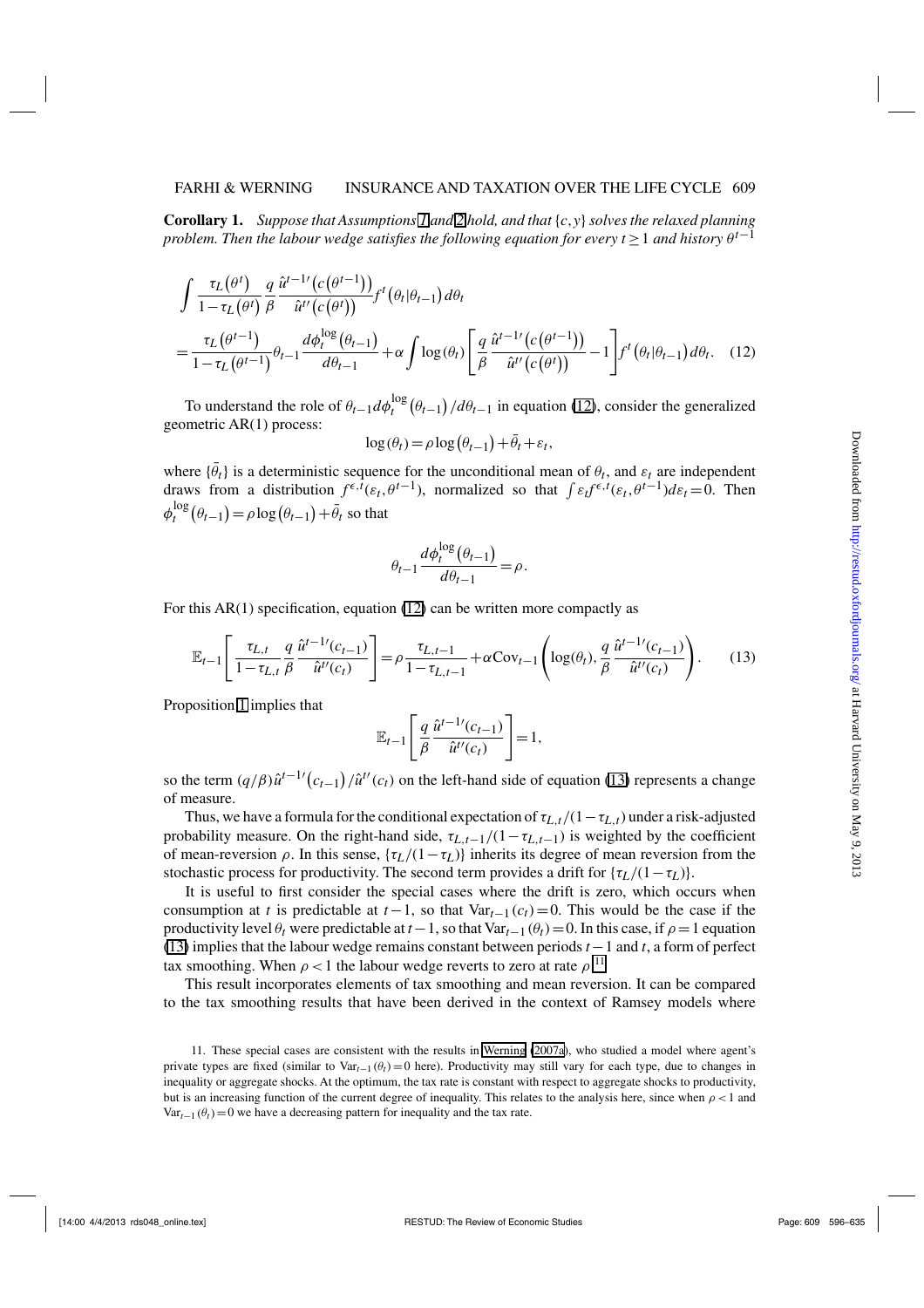<span id="page-14-0"></span>the government must finance a given stream of expenditures with taxes on labour and these taxes are exogenously restricted to be linear. These papers emphasize the importance of the completeness of markets. With complete markets, taxes inherit the serial correlation property of the shocks [\(Lucas and Stokey, 1983\)](#page-39-0), whereas with incomplete markets, taxes inherit a random walk component [\(Barro](#page-38-0), [1979](#page-38-0);[Aiyagari](#page-38-0) *et al.*, [2002](#page-38-0)). Our model is quite different. In particular, no exogenous restriction on tax instruments is imposed, and distortionary taxes arise endogenously out of a desire to provide social insurance. Our tax-smoothing formula has both differences and similarities with the corresponding results in the Ramsey literature. An important difference is that it applies to the marginal tax rate faced by a given individual in response to idiosyncratic shocks versus aggregate tax rates in response to aggregate shocks. An interesting similarity with [Lucas and Stokey](#page-39-0) [\(1983](#page-39-0)) is that taxes inherit the serial correlation of the shocks.

The drift is positive whenever Var<sub> $t-1$ </sub> $(\theta_t)$  > 0 provided that consumption is increasing in productivity. Compared to the case with  $Var_{t-1}(\theta_t)=0$ , the additional shocks to productivity create an additional motive for insurance. This pushes the labour wedge up. Interestingly, the size of the drift is precisely the covariance of the log of productivity with the inverse growth rate in marginal utility, divided by  $1/\alpha = \epsilon/(1+\epsilon)$ , where  $\epsilon$  is the Frisch elasticity of labour supply. The covariance captures the benefit of added insurance, since it depends on the variability of consumption as well as on the degree of risk aversion. Insurance comes at the cost of lower incentives for work. This effect is stronger the more elastic is labour supply, explaining the role of the Frisch elasticity.

Returning to the more general statement in Proposition [2,](#page-12-0) equation [\(11\)](#page-12-0) shares many ingredients with equation [\(12\)](#page-13-0). Note however that, in general,

$$
\int \frac{q}{\beta} \frac{\hat{u}^{t-1'}(c(\theta^{t-1}))}{\hat{u}^{t'}(c(\theta^{t}))} \pi(\theta_t) f^{t}(\theta_t | \theta_{t-1}) d\theta_t
$$

will not equal one, so that in contrast with equation [\(12\)](#page-13-0), the right-hand side cannot be interpreted as a risk-adjusted conditional expectation of the labour wedge in period *t*. Another important case is  $\pi(\theta_t) = (\beta/q)\hat{u}^{t'}(c(\theta^t)) / \hat{u}^{t-1'}(c(\theta^{t-1}))$ , so that equation [\(11\)](#page-12-0) provides a formula for the unadjusted conditional expectation for  $\tau_{L,t}/(1-\tau_{L,t})$ . The corresponding expression is somewhat more involved than equations [\(12\)](#page-13-0) and [\(13\)](#page-13-0). Rather than develop the expression here, we present its neater continuous-time counterpart in Section [4.](#page-16-0)

Equations [\(11\)](#page-12-0) and [\(12\)](#page-13-0) hold for any allocation that solves the relaxed planning problem. They do not necessarily hold for an allocation that solves the original planning problem when the two programs do not coincide. Nevertheless, we are able to show that Proposition [2](#page-12-0) applies with a particular function  $\pi$  to any allocation that solves the original planning problem under the following assumption.

**Assumption 3.** *The process*  $\{\theta\}$  *is a geometric random walk. That is, the growth rate*  $\theta_t/\theta_{t-1}$  *is independent of the history*  $\theta^{t-1}$ *.* 

**Proposition 3.** *Suppose that Assumptions [1,](#page-11-0) [2,](#page-12-0) and 3 hold, and that* {*c*,*y*} *solves the original planning problem. Then the labour wedge satisfies equation [\(11\)](#page-12-0) for every t* > 1 *and history*  $\theta^{t-1}$ *with*  $\pi(\theta) = \theta^{-\alpha}$ .

The proof proceeds by constructing a class of perturbations of the solution of the original planning problem that satisfy all the constraints, and exploiting the condition that their associated resource cost is higher. These perturbation operate at a given history  $\theta^{t-1}$ , increasing  $y(\theta^{t-1})$  and decreasing  $y(\theta^t)$  for all successor nodes in such a way that the perturbed allocation is incentive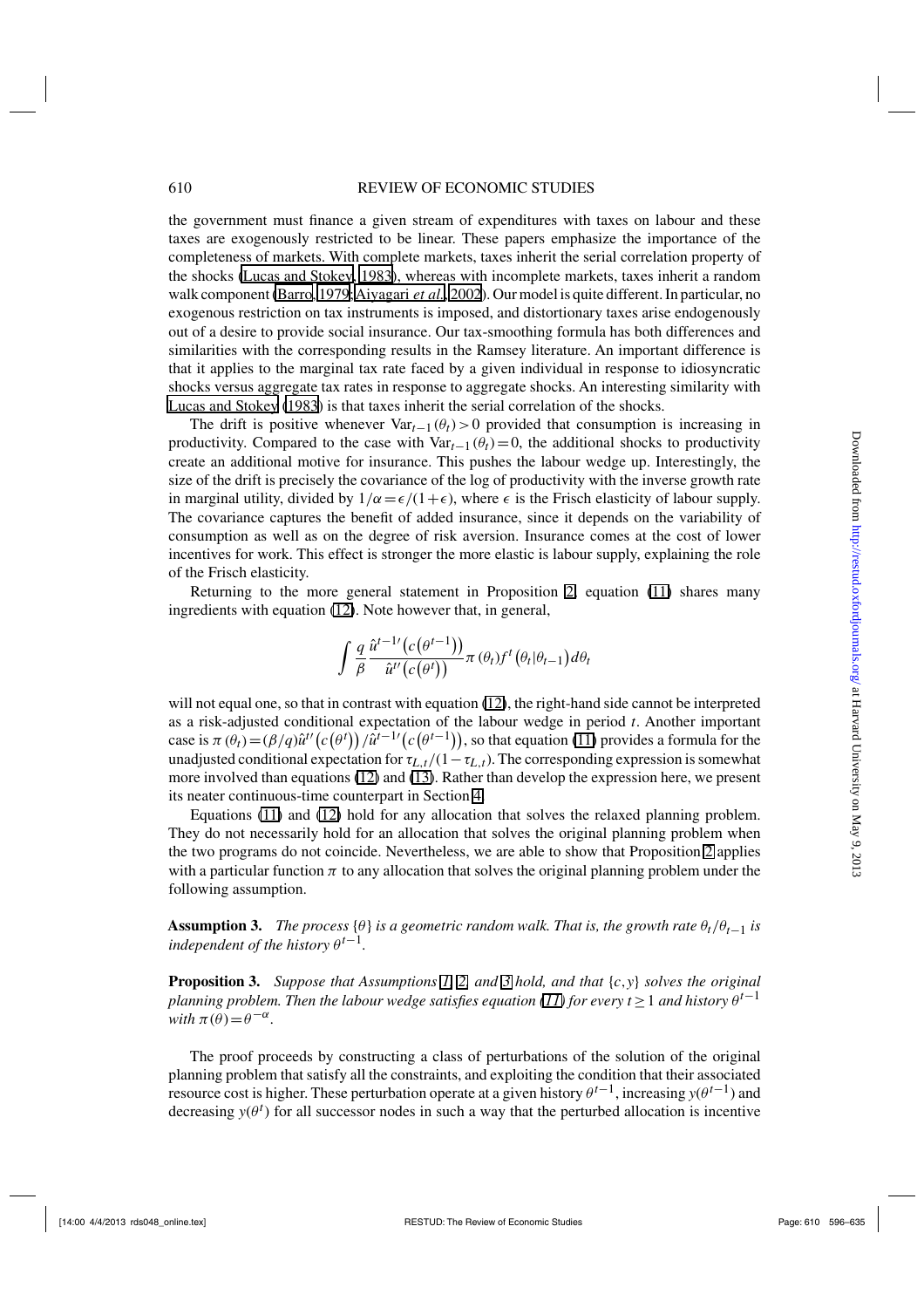<span id="page-15-0"></span>compatible and delivers the same utility as the original allocation. The construction of these perturbations relies heavily on Assumptions [1,](#page-11-0) [2,](#page-12-0) and [3.](#page-14-0)

It is interesting to compare Propositions [2](#page-12-0) and [3.](#page-14-0) Unlike Proposition [2,](#page-12-0) Proposition [3](#page-14-0) characterizes the solution of the original planning problem even when it does not coincide with the solution of the relaxed planning problem. It places fewer restrictions on the process  $\{\frac{\tau_L}{1-\tau_L}\frac{1}{\hat{u}''}\}$  since it only applies for a particular weighting function. One way to understand this is as follows. Optimality conditions can be obtained by perturbation arguments: one constructs perturbations that preserves the constraint set of the planning problem and exploit the fact that these perturbations can only increase the objective function to derive first-order conditions. The space of perturbations that preserve incentive compatibility and utility is smaller than the set of perturbations that preserve local incentive compatibility and utility. As a result, the solution of the original planning problem is in general characterized by fewer first-order conditions and more constraints than the solution of the relaxed planning problem, except when these two solutions coincide. Note also that Proposition [2](#page-12-0) holds for all stochastic processes, and can actually be extended to general preferences (see Section [5\)](#page-20-0). This is not the case of Proposition [3](#page-14-0) which makes crucial use of Assumptions [1,](#page-11-0) [2,](#page-12-0) and [3.](#page-14-0)

#### 3.3. *Labour wedge at the top and bottom*

We now look at the labour wedge for the two extreme realizations of  $\theta_t$ , top and bottom and generalize the results obtained by [Mirrlees](#page-39-0) [\(1971\)](#page-39-0) in a static setting to our dynamic environment. As we shall see, when the support for current productivity is independent of previous productivity then standard zero-distortion results apply. However, it is important to consider the more general case of a moving support, where the upper and lower bounds,  $\theta_t(\theta_{t-1})$  and  $\underline{\theta}_t(\theta_{t-1})$  vary with  $\theta_{t-1}$ , with  $\Theta = [\theta, \bar{\theta}]$  such that  $[\theta_t(\theta_{t-1}), \bar{\theta}_t(\theta_{t-1})] \subseteq \Theta$  for all *t* and  $\theta_{t-1}$ . We assume these functions are differentiable and have bounded derivatives. For short, we often simply write  $\overline{\theta}_t$ and  $\theta_t$  leaving the dependence on  $\theta_{t-1}$  implicit.

The only modification to Program FOA is that  $\Delta$  now incorporates two terms to capture the movements in the support:

$$
\Delta = \int_{\underline{\theta}_t(\theta_-)}^{\overline{\theta}_t(\theta_-)} w(\theta) g^t(\theta, \theta_-) d\theta + \frac{d\overline{\theta}_t}{d\theta_-} w(\overline{\theta}_t) f^t(\overline{\theta}_t | \theta_-) - \frac{d\underline{\theta}_t}{d\theta_-} w(\underline{\theta}_t) f^t(\underline{\theta}_t | \theta_-).
$$

Intuitively, this is simply the envelope condition using Leibniz's rule. More formally, there are two equivalent ways of approaching the moving support case to justify this necessary condition.

First, one can define allocations only for the set of histories that are consistent with the moving support, restricting reports in the same way. That is, consumption and labour  $c(\theta^t)$  and  $y(\theta^t)$  are defined for histories  $\theta^t$  with the property that  $\theta_s \in [\theta_s(\theta_{s-1}), \overline{\theta}_s(\theta_{s-1})]$  for all  $s = 1, 2, ..., t$ . Reports are also restricted to satisfy  $r_s \in [\theta_s(r_{s-1}), \overline{\theta}_s(r_{s-1})]$  for all  $s = 1, 2, ..., t$ . This restriction can make one-shot deviations impossible, invalidating our original derivation of the first-order necessary condition. However, in the Appendix we rederive this condition under this restriction using a different set of deviations.

The second way of proceeding is simpler. Without loss of generality one can work with an extended allocation, which specifies consumption and labour for all histories  $\theta^t \in \Theta^t$ . One then proceeds as in the full support case, imposing incentive compatibility after any history  $\theta^t \in \Theta^t$ including those that lie outside the moving support. This is without loss of generality because we can always perform the extension by assigning bundles for consumption and labour that were already offered. Thus, it does not impose any additional constraints, nor does it affect the planning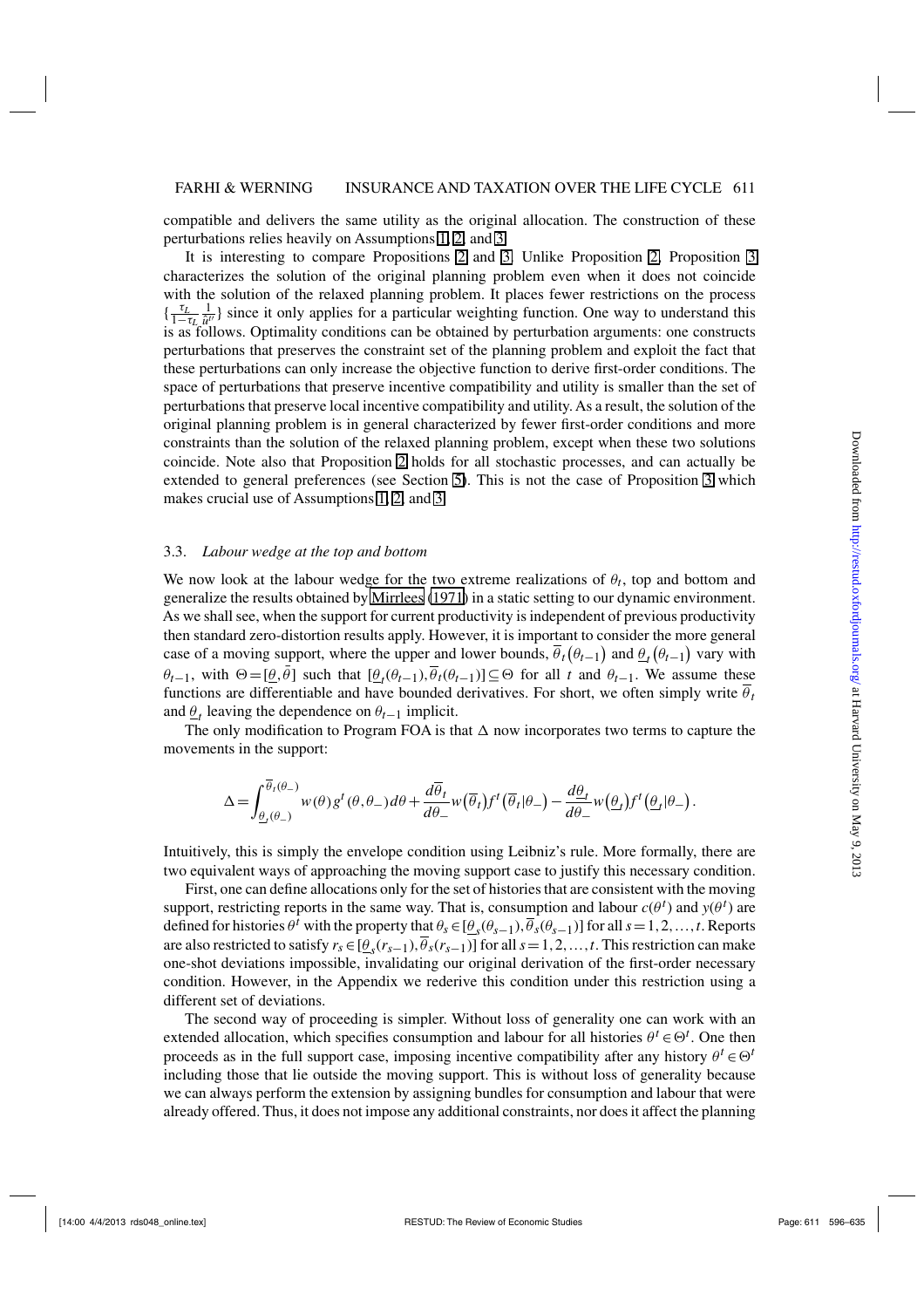<span id="page-16-0"></span>problem. Using this extended-allocation approach, the derivation of our necessary condition is valid.

Propositions [1,](#page-11-0) [2,](#page-12-0) and [3](#page-14-0) extend without modification to the case of moving support.

**Proposition 4.** *Consider an interior allocation that solves the relaxed planning problem:*

*i. if for a history*  $\theta^{t-1}$ *,*  $d\overline{\theta}_t/d\theta_{t-1} = d\theta_t/d\theta_{t-1} = 0$ *, then* 

$$
\frac{\tau_L(\theta^{t-1}, \overline{\theta}_t)}{1 - \tau_L(\theta^{t-1}, \overline{\theta}_t)} = \frac{\tau_L(\theta^{t-1}, \underline{\theta}_t)}{1 - \tau_L(\theta^{t-1}, \underline{\theta}_t)} = 0;
$$

*ii.* suppose that Assumptions [1](#page-11-0) and [2](#page-12-0) hold, then for every history  $\theta^{t-1}$ 

$$
\frac{\tau_L(\theta^{t-1}, \overline{\theta}_t)}{1 - \tau_L(\theta^{t-1}, \overline{\theta}_t)} = \frac{\tau_L(\theta^{t-1})}{1 - \tau_L(\theta^{t-1})} \frac{\beta}{q} \frac{\hat{u}^{t'}(c(\theta^{t-1}, \overline{\theta}_t))}{\hat{u}^{t-1'}(c(\theta^{t-1}))} \frac{\theta}{\overline{\theta}_t} \frac{d\overline{\theta}_t}{d\theta_{t-1}},
$$
  

$$
\frac{\tau_L(\theta^{t-1}, \theta_t)}{1 - \tau_L(\theta^{t-1}, \theta_t)} = \frac{\tau_L(\theta^{t-1})}{1 - \tau_L(\theta^{t-1})} \frac{\beta}{q} \frac{\hat{u}^{t'}(c(\theta^{t-1}, \theta_t))}{\hat{u}^{t-1'}(c(\theta^{t-1}))} \frac{\theta}{\theta_t} \frac{d\theta_t}{d\theta_{t-1}}.
$$

With a fixed support, the no-distortion results from the static model derived by [Mirrlees](#page-39-0) [\(1971](#page-39-0)) extend to our dynamic setting. However, when the support is not fixed the labour wedge after an extreme realization is the product of the labour wedge in the previous period times the growth rate of marginal utility, and the elasticity of the corresponding bound of the support with respect to  $\theta_{t-1}$ . For example, in the case where  $\{\theta\}$  is a geometric random walk with bounded innovations, the elasticity of the bounds with respect to  $\theta_{t-1}$  is equal to one. In this case, provided that consumption  $c(\theta^{t-1}, \theta_t)$  is increasing in  $\theta_t$ , the Inverse Euler equation implies:  $\tau_L(\theta^{t-1}, \overline{\theta}_t)$  $\tau_L(\theta^{t-1}) \leq \tau_L(\theta^{t-1}, \underline{\theta}_t)$ . The fact that the tax rate may go both up or down illustrates a form of tax smoothing.

#### 4. A CONTINUOUS-TIME APPROACH

In this section, we formulate the relaxed planning problem in continuous time and tackle it using continuous-time stochastic control. There are several advantages to this continuous-time approach. First, Ito calculus provides an elegant counterpart to the set of formulas derived in Section [3.](#page-11-0) Second, we establish a new result. We show that in continuous-time innovations in the labour wedge are negatively correlated with innovations in consumption. In economic terms, this implies a form of short-term regressivity.

# 4.1. *A roadmap*

We first explain how to set things up in continuous time by taking a limit of our discrete-time model. We assume that productivity follows a geometric Brownian diffusion with drift. We then set up the planning problem as a stochastic control problem. To do this, we derive the laws of motions for the endogenous state variables  $v_t$  and  $\Delta_t$  as a function of a set of control variables: consumption,  $c_t$ , output  $y_t$ , and a new variable  $\sigma_{\Delta,t}$  representing the sensitivity of  $\Delta_t$  to productivity shocks. The cost function  $K(v_t, \Delta_t, \theta_t, t)$  solves a Hamilton–Jacobi–Bellman (HJB). Its first-order conditions allow us derive results for the optimum.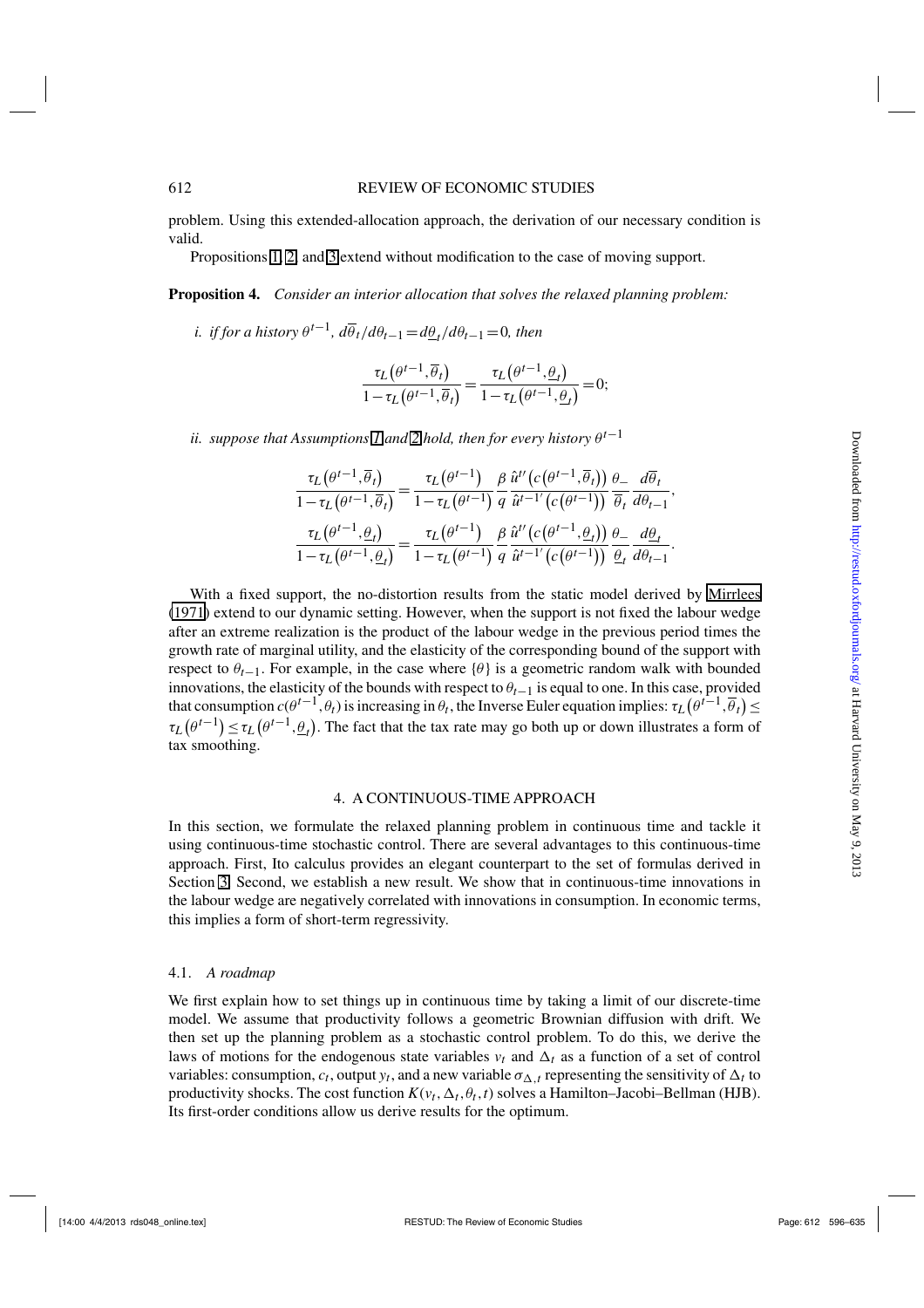#### <span id="page-17-0"></span>4.2. *The continuous-time model*

Our approach here is to take the continuous-time limit of the discrete-time model.<sup>12</sup> Let  $\tau$  be the length of a period. Instead of indexing periods by  $t = 1, 2, 3...$  we now take  $t = \tau, 2\tau, 3\tau, ...$  We assume that  $\theta_{t+\tau}$  is log normally distributed so that

$$
\log \theta_{t+\tau} \sim N \left( \log \theta_t + \mu_t^{\log}(\theta_t), \sigma_t^2 \right). \tag{14}
$$

We set the parameters of our model to scale as follows with  $\tau$ :

$$
\beta = e^{-\rho \tau}, \ q = e^{-\rho \tau}, \ \mu_t^{\log}(\theta_t) = \tau \left[ \hat{\mu}_t(\theta_t) - \frac{1}{2} \theta_t \hat{\sigma}_t^2 \right], \ \sigma_t = \hat{\sigma}_t \sqrt{\tau}, \tag{15}
$$

for some constants  $\rho > 0$ , some function of time and productivity  $\hat{\mu}_t(\theta_t)$  and some function of time  $\hat{\sigma}_t$ . To adjust the scale, we multiply utility and cost by the period length  $\tau$ . To simplify, we assume here that  $q = \beta$ . This can be easily generalized to separate the two.

The definition for  $\mu_t^{\log}$  contains an adjustment term  $-\tau \frac{1}{2} \theta_t \hat{\sigma}_t^2$  to ensure that  $\mathbb{E}_t[\theta_{t+\tau}] =$  $\theta_t e^{\tau \hat{\mu}_t(\theta_t)}$ . Thus,  $\hat{\mu}_t(\theta_t)$  can be interpreted as the (instantaneous) conditional expected growth rate in productivity, per unit of time. In the limit as  $\tau \rightarrow 0$ , it is well known that there exists a Brownian motion  $W_t$  such that the stochastic process  $\{\theta\}$  converges to the continuous-time Brownian diffusion with deterministic volatility:

$$
\frac{d\theta_t}{\theta_t} = \hat{\mu}_t(\theta_t) d\theta_t + \hat{\sigma}_t dW_t,
$$
\n(16)

where  $\{W\}$  is a Brownian motion,  $\hat{\mu}_t$  is a function of current productivity  $\theta_t$  which controls the drift of productivity,  $\hat{\sigma}_t$  is deterministic function of time which determines the volatility of productivity. Equivalently, expressed in logs,

$$
d\log\theta_t = \hat{\mu}_t^{\log}(\theta_t) d\theta_t + \hat{\sigma}_t dW_t,
$$

where  $\hat{\mu}_t^{\log}(\theta_t) \equiv \hat{\mu}_t(\theta_t) - \frac{1}{2}\theta_t \hat{\sigma}_t^2$ .

To formulate the relaxed planning problem in continuous time, we need to determine the laws of motions for  $v_t$  and  $\Delta_t$  which incorporate our first-order necessary condition for incentive compatibility. This is summarized in the following lemma.

**Lemma 2.** *There exists a process*  $\{\sigma_{\Delta}\}\$  *such that the state variables*  $\{v, \Delta\}\$  *satisfy the following stochastic differential equations:*

$$
dv_t = \rho v_t dt - u^t dt + \theta_t \Delta_t \hat{\sigma}_t dW_t,
$$
\n(17)

$$
d\Delta_t = \left[ \left( \rho - \hat{\mu}_t - \theta_t \frac{d\hat{\mu}_t^{\text{log}}}{d\theta} \right) \Delta_t - u_\theta^t - \sigma_{\Delta,t} \hat{\sigma}_t \right] dt + \sigma_{\Delta,t} \hat{\sigma}_t dW_t. \tag{18}
$$

Since  $v_t$  is the present value of utility it follows that  $dv_t = \rho v_t dt - u^t dt + \sigma_{v,t} \sigma_t dW_t$  for some process  $\{\sigma_v\}$ . The lemma does two things. First, it provides the drift for  $\{\Delta\}$ . Second, it shows that the volatility  $\sigma_{v,t}$  must be  $\theta_t \Delta_t$ . Intuitively, this follows from the continuous-time limit of our first-order necessary condition for incentive compatibility  $\dot{w}(\theta) = \tau \theta u_{\theta}^t + \beta \theta \Delta(\theta)$ , noting that  $\tau \rightarrow 0$  and  $\beta \rightarrow 1$ .

<sup>12.</sup> It is also possible to start with the model in continuous time and derive the relevant first-order approach versions of the incentive constraints from scratch.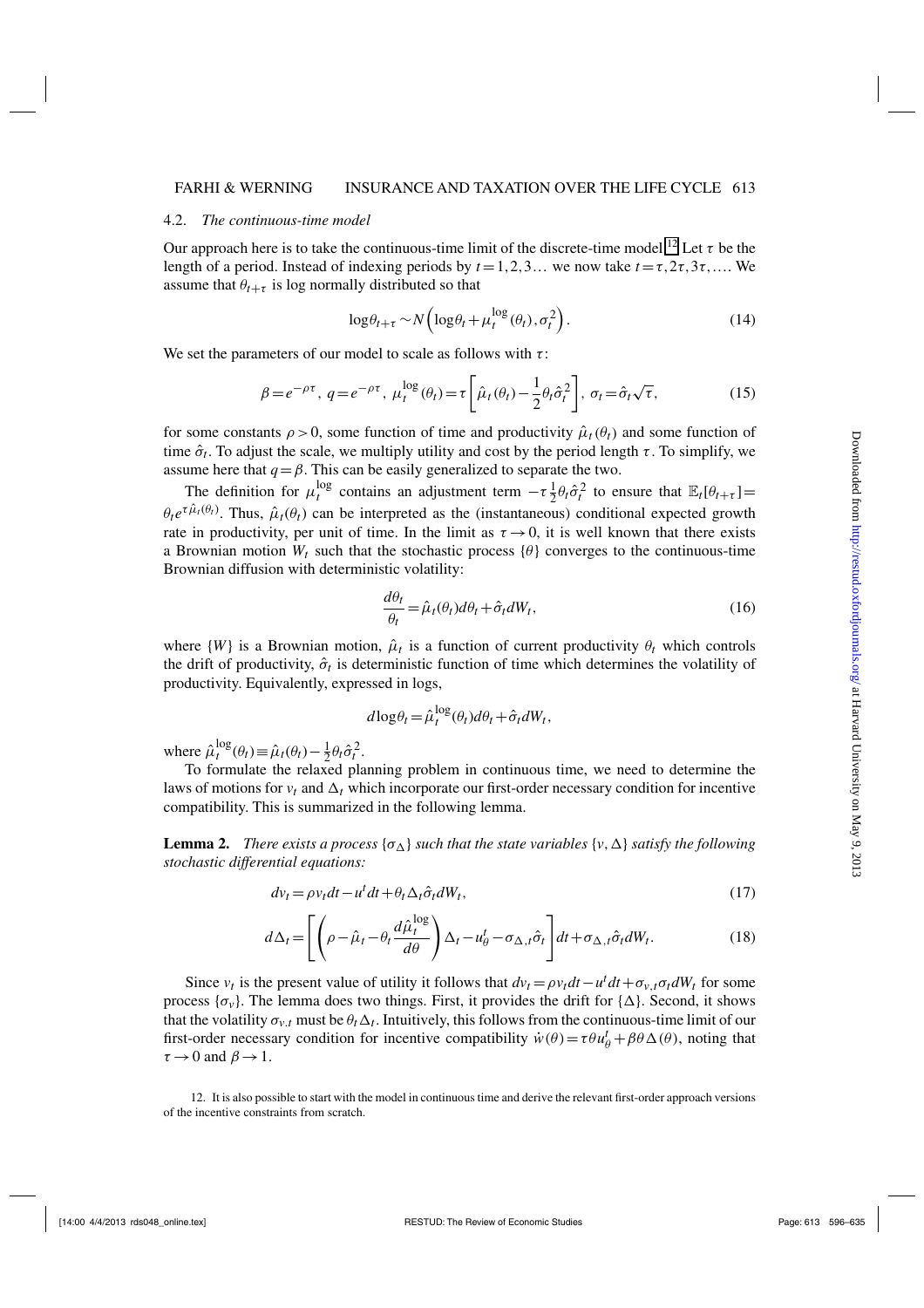#### <span id="page-18-0"></span>4.3. *A HJB equation*

Having re-expressed the constraints in the relaxed planning problem as stochastic differential equations for the state variables, we can write the HJB equation for the cost function  $K(v_t, \Delta_t, \theta_t, t)$ . The states are  $(v_t, \Delta_t, \theta_t, t)$  with laws of motion given by equations [\(17\)](#page-17-0), [\(18\)](#page-17-0), and [\(16\)](#page-17-0). The controls are  $(c_t, y_t, \sigma_{\Delta,t})$ . The HJB equation is (suppressing the state  $(v_t, \Delta_t, \theta_t, t)$  for notational convenience)

$$
\rho K = \max_{c_t, y_t, \sigma_{\Delta, t}} \left\{ [c_t - y_t] + K_v [\rho v_t - u^t] + K_\Delta \left[ \left( \rho - \hat{\mu}_t - \theta_t \frac{d \hat{\mu}_t^{log}}{d \theta} \right) \Delta_t - \sigma_{\Delta, t} \hat{\sigma}_t - u^t_{\theta} \right] \right.+ K_\theta \theta_t \hat{\mu}_t + K_t + \frac{1}{2} K_{vv} \theta_t^2 \Delta_t^2 \hat{\sigma}_t^2 + \frac{1}{2} K_{\Delta \Delta} \sigma_{\Delta, t}^2 \hat{\sigma}_t^2 + \frac{1}{2} K_{vv} \theta_t^2 \Delta_t^2 \hat{\sigma}_t^2 + \frac{1}{2} K_{\Delta \Delta} \sigma_{\Delta, t}^2 \hat{\sigma}_t^2 + \frac{1}{2} K_{\theta \theta} \theta^2 \hat{\sigma}_t^2 + K_{v\Delta} \theta_t \Delta_t \sigma_{\Delta, t} \hat{\sigma}_t^2 + K_{v\theta} \theta_t^2 \Delta_t \sigma_\theta^2 + K_{\Delta \theta} \theta_t \sigma_{\Delta, t} \hat{\sigma}_t^2 \right\}.
$$

# 4.4. *Optimality conditions*

It will prove convenient to introduce the dual variables of  $(v_t, \Delta_t): \lambda(v_t, \Delta_t, \theta_t, t) = K_v(v_t, \Delta_t, \theta_t, t)$ and  $\gamma(v_t, \Delta_t, \theta_t, t) = K_\Delta(v_t, \Delta_t, \theta_t, t)$ . Economically, these variables represent the marginal increase of the cost function when promised utility  $v_t$  or  $\Delta_t$  are marginally increased. As we show below, there exists a simple invariant mapping between these dual variables and easily interpretable features of the allocation: the marginal utility of consumption  $u^{t'}(c_t)$  and the labour wedge τ*L*,*t*.

**Proposition 5.** *Suppose that Assumptions [1](#page-11-0) and [2](#page-12-0) hold, and that productivity evolves according to equation [\(16\)](#page-17-0). Then:*

*i. There exists a function*  $\sigma_{\lambda}(v_t, \Delta_t, \theta_t, t)$  *such that the stochastic processes for*  $\{\lambda\}$  *and*  $\{\gamma\}$ *verify the following stochastic differential equations*

$$
\frac{d\lambda_t}{\lambda_t} = \sigma_{\lambda,t} \hat{\sigma}_t dW_t \tag{19}
$$

$$
d\gamma_t = \left[ -\theta_t \lambda_t \sigma_{\lambda,t} \hat{\sigma}_t^2 + \left( \hat{\mu}_t + \theta_t \frac{d\hat{\mu}_t^{\text{log}}}{d\theta} \right) \gamma_t \right] dt + \gamma_t \hat{\sigma}_t dW_t, \tag{20}
$$

*with*  $\gamma_0 = 0$ .

*ii.* Consumption  $c_t$  and output  $y_t$  can be computed as follows:

$$
\frac{1}{\hat{u}^{t'}(c_t)} = \lambda_t \qquad \text{and} \qquad \frac{1}{\hat{u}^{t'}(c_t)} - \frac{\theta_t}{h^{t'}(y_t/\theta_t)} = -\alpha \frac{\gamma_t}{\theta_t}.
$$

*iii. The labour and intertemporal wedges,* τ*L*,*t and* τ*K*,*t, can be computed as follows:*

$$
\frac{\tau_{L,t}}{1-\tau_{L,t}} = -\alpha \frac{\gamma_t}{\lambda_t} \frac{1}{\theta_t} \qquad \text{and} \qquad \tau_{K,t} = \sigma_{\lambda,t}^2 \hat{\sigma}_t^2.
$$

Part (i) may be used as follows. If the functions  $\lambda(v_t, \Delta_t, \theta_t, t)$  and  $\gamma(v_t, \Delta_t, \theta_t, t)$  can be inverted for (*vt*, *t*), then an alternative state space is (λ*t*,γ*t*,θ*t*,*t*). In this case, we can write σλ(λ*t*,γ*t*,θ*t*,*t*).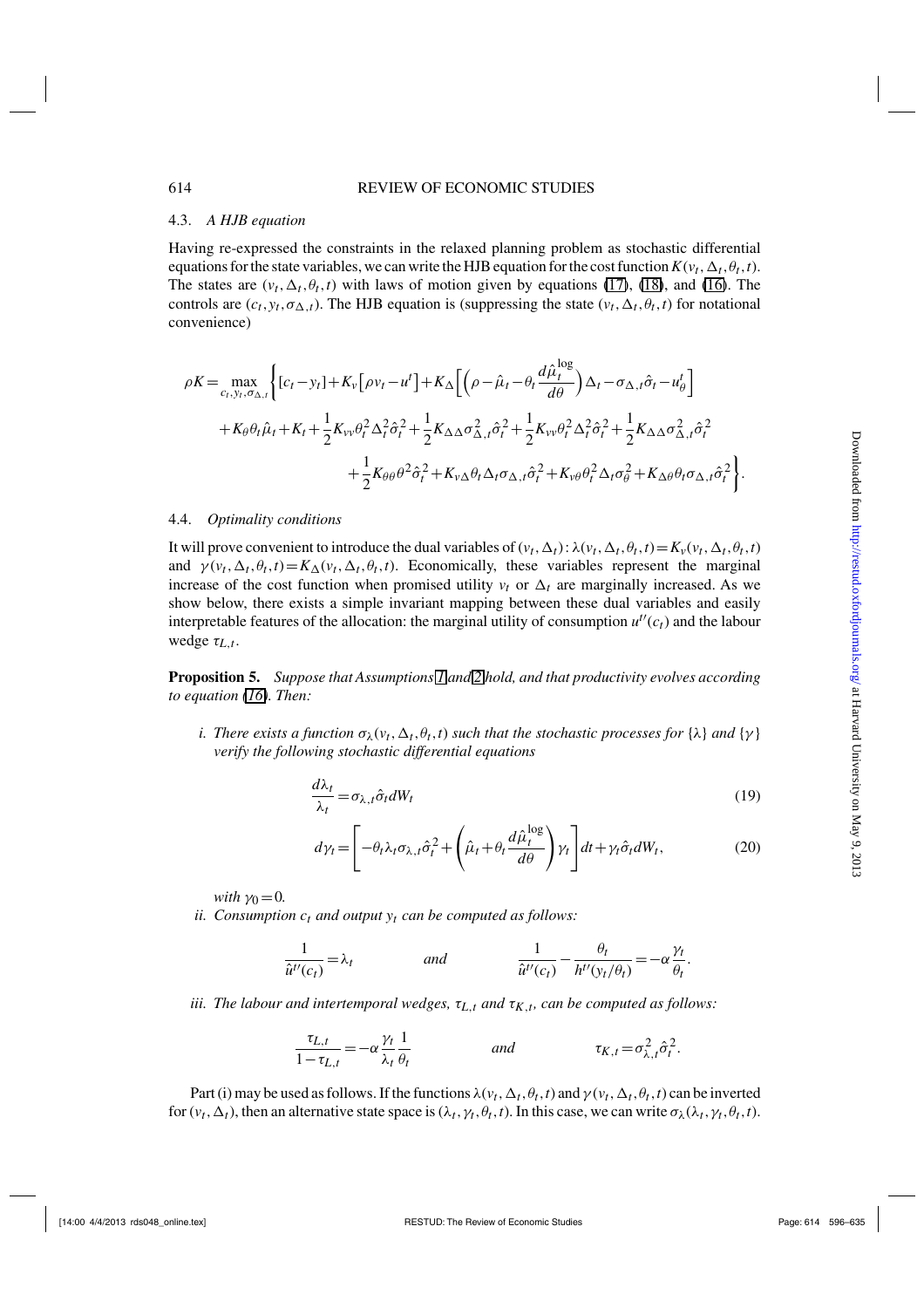<span id="page-19-0"></span>Equations [\(19\)](#page-18-0) and [\(20\)](#page-18-0) then provide the evolution of these alternative state variables. Part (ii) and (iii) then offer a way to compute the allocation and wedges as a function of  $(\lambda_t, \gamma_t, \theta_t, t)$ .

An interesting feature of this alternative parametrization of the state space is the existence of a sufficient statistic, the volatility process  $\{\sigma_{\lambda}\}\$ . This volatility controls how much innovations to productivity are passed through to consumption. It can therefore be thought of as a local proxy for the amount of insurance that is provided at the optimal allocation. Higher values for  $\sigma_{\lambda,t}$  provide more incentives at the expense of insurance. Section [6](#page-22-0) exploits the fundamental role of  $\{\sigma_{\lambda}\}\$  to interpret our numerical findings.

Combining parts (i) and (iii) and using Ito's lemma leads to the following corollary.

**Corollary 2.** *Suppose that Assumptions [1](#page-11-0) and [2](#page-12-0) hold, and that productivity evolves according to equation [\(16\)](#page-17-0). Then the labour wedge verifies the following stochastic differential equation*

$$
d\left(\lambda_t \frac{\tau_{L,t}}{1-\tau_{L,t}}\right) = \left[\lambda_t \frac{\tau_{L,t}}{1-\tau_{L,t}} \theta_t \frac{d\hat{\mu}_t^{\log}}{d\theta_t} + \alpha \lambda_t \sigma_{\lambda,t} \hat{\sigma}_t^2\right] dt. \tag{21}
$$

This lemma shows that the process  $\left\{\lambda \frac{\tau_L}{1-\tau_L}\right\}$  is a diffusion with a particular drift and no volatility. The drift matches its discrete-time counterpart, formula [\(12\)](#page-13-0). The first-term captures the tax smoothing and mean reverting forces. The second term is an expression for the instantaneous covariance between  $\log \theta_t$  and  $\lambda_t$  scaled by  $\alpha$ —just as in the discrete-time case.

Interestingly, in continuous time, we get the additional result that this diffusion has zero instantaneous volatility (*i.e.* there is no  $dW_t$  term in equation (21)). This implies that the realized paths are of bounded variation (a.s.). This means that the paths vary much less than those for productivity  $\{\theta\}$ . To draw out more economic implications of this result, apply Ito's lemma using  $(19)$  and  $(21)$  to obtain:

$$
d\left(\frac{\tau_{L,t}}{1-\tau_{L,t}}\right) = \left[\frac{\tau_{L,t}}{1-\tau_{L,t}}\theta_t \frac{d\hat{\mu}_t^{\text{log}}}{d\theta} + \alpha \sigma_{\lambda,t} \hat{\sigma}_t^2\right] dt + \frac{\tau_{L,t}}{1-\tau_{L,t}} \lambda_t d\left(\frac{1}{\lambda_t}\right). \tag{22}
$$

This shows explicitly how the innovations in the labour wedge must be perfectly mirrored by those in the marginal utility of consumption  $\hat{u}^{t'}(c_t) = \lambda_t^{-1}$ . This induces a negative instananeous covariance between consumption and the labour wedge. Economically, this represents a form of regressivity, in that good productivity shocks raise consumption and lower the labour wedge, at least in the short run.

Our regressivity result contrasts with the absence of such results in static settings. As is well understood, the skill distribution is key in shaping the tax schedule in the static model [\(Mirrlees](#page-39-0), [1971;](#page-39-0) [Diamond, 1998](#page-38-0); [Saez](#page-39-0), [2001](#page-39-0)). In contrast, in our dynamic model, the regressivity result holds with virtually no restrictions for a large class of productivity processes.

It is important to emphasize what our regressivity result does and does not say. Over short enough horizons, it guarantees a negative conditional correlation between consumption and the labour wedge. However, this may not translate into a negative correlation over longer horizons. This depends on the evolution of the drift terms in our forumla. In particular, the endogenous volatility term  $\sigma_{\lambda,t}$  may vary endogenously and play a central role. We investigate these dynamics more explicitly in Section [6.](#page-22-0)

Finally, note that using part (iii) in Proposition [5,](#page-18-0) we can solve for the volatility  $\sigma_{\lambda}$ , *t* in terms of the intertemporal wedge,  $\sigma_{\lambda,t} = \frac{\sqrt{\tau_{K,t}}}{\hat{\sigma}_{t}}$  $\frac{\partial f_{k,t}}{\partial t}$ . We can then use this to rewrite these last two equations in terms of the labour and intertemporal wedges. In this way, optimality can be seen as imposing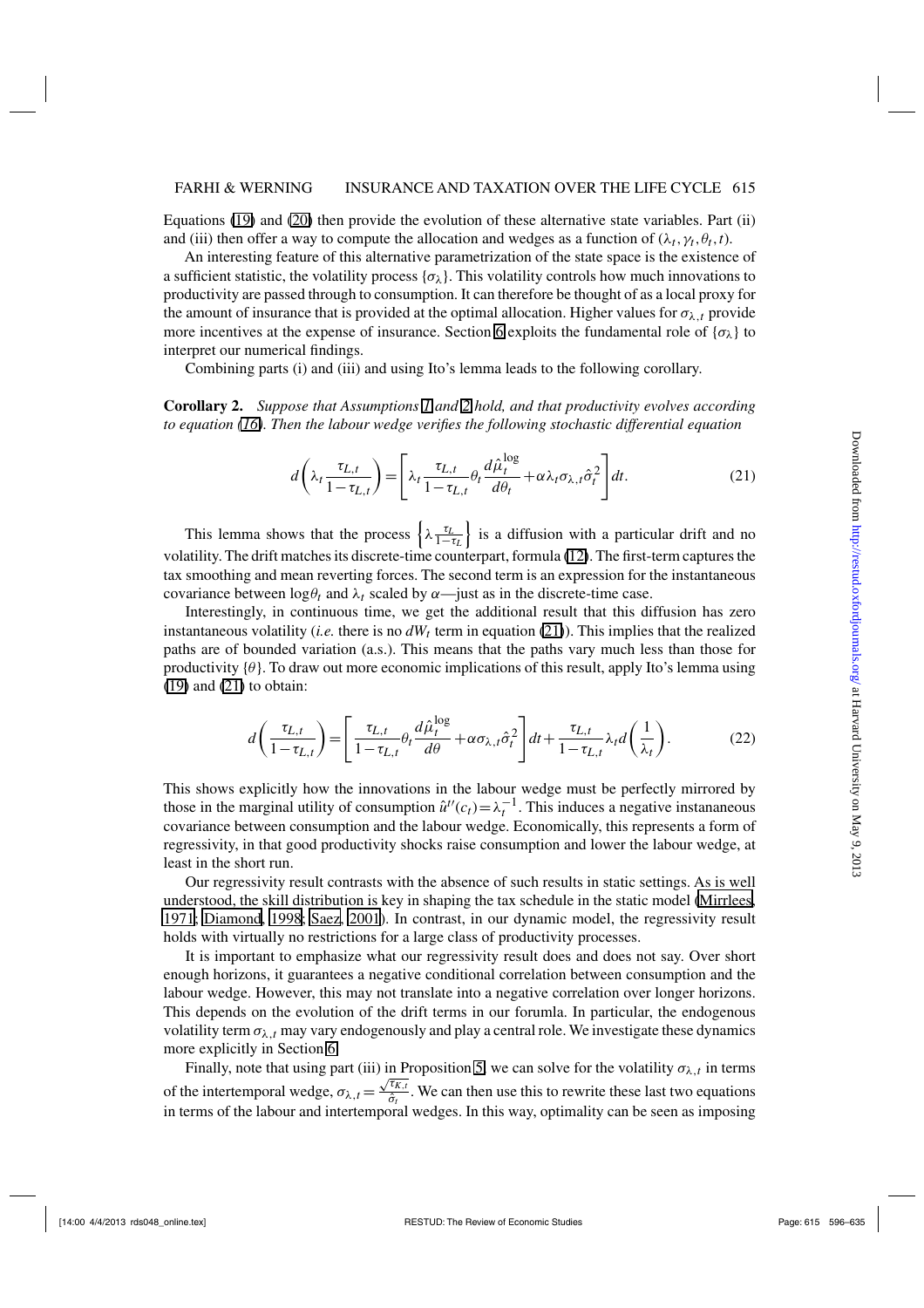<span id="page-20-0"></span>a joint restriction on the labour and intertemporal distortions:

$$
d\left(\frac{\tau_{L,t}}{1-\tau_{L,t}}\right) = \left[\frac{\tau_{L,t}}{1-\tau_{L,t}}\theta_t \frac{d\hat{\mu}_t^{\log}}{d\theta} + \alpha \frac{\sqrt{\tau_{K,t}}}{\hat{\sigma}_t} \hat{\sigma}_t^2\right]dt + \frac{\tau_{L,t}}{1-\tau_{L,t}}\lambda_t d\left(\frac{1}{\lambda_t}\right).
$$

# 5. GENERAL PREFERENCES

In this section, we investigate what can be said for general utility functions  $u^t(c, y, \theta)$ . In particular, we want to allow for non-separabilities between consumption and leisure, and also allow for an elasticity of labour supply that varies over the life cycle. Both of these features have been argued by some authors (see, *e.g.*, [Saez, 2002;](#page-39-0) [Conesa](#page-38-0) *et al.*, [2009\)](#page-38-0) to be important to think labour and capital taxation.

It is well known that when consumption and labour are not additively separable, the Inverse Euler equation does not hold. Actually, even when there is no additional uncertainty between *t*−1 and *t*, so that the Euler and the Inverse Euler equation coincide, the Euler equation might not hold. As is well known, with non-separable preferences, the no capital tax result of [Atkinson and Stiglitz](#page-38-0) [\(1976](#page-38-0)) does not hold. The reason for this is that income and productivity now directly affect the intertemporal rate of substitution for consumption. Taxing or subsidizing capital therefore helps separating types. [Saez](#page-39-0) [\(2002\)](#page-39-0) argues that these non-separabilities are relevant in practice. In particular, he suggests that poor agents have a lower propensity to save, and shows in that context that optimal capital taxes are positive. These forces also upset the Inverse Euler equation when there is additional uncertainty between *t*−1 and *t*.

[Conesa](#page-38-0) *et al.* [\(2009](#page-38-0)) argue that the elasticity of labour supply falls over the life cycle. To capture that, they use preferences that are isoelastic over leisure (instead of labour). This implies that labour supply is more elastic when labour is low. Since labour decreases over the life cycle, labour supply is more elastic for older agents. This produces a force for decreasing labour taxes with age. [Conesa](#page-38-0) *et al.* [\(2009](#page-38-0)) make the additional point that if age-dependent taxes are not available, then capital taxes emerge as a partial substitute.

Recall that the expenditure function  $C^t(y, u, \theta)$  is the inverse of  $u^t(\cdot, y, \theta)$ . Define

$$
\eta_t(y, w, \theta) \equiv \frac{-\theta C_{y\theta}^t(y, w, \theta)}{C_y^t(y, w, \theta)}.
$$

Since  $C_y^t = -u_y^t/u_c^t = |MRS_t| = 1 - \tau_{L,t}$  is the marginal rate of substitution,  $\eta_t$  represents the elastiticity  $-\frac{d\log|MRS_t|}{d\log\theta_t}$ . It plays a key role below. Note that in the separable isoelastic utility case (Assumptions [1](#page-11-0)[–2\)](#page-12-0) that we studied above, this elasticity is constant with  $\eta_t(y, w, \theta) = \alpha$ .

# 5.1. *Discrete time*

In order to generalize equation [\(12\)](#page-13-0), we need to introduce the dual of the variable  $v(\theta^t)$  defined by

$$
\lambda(\theta^t) \equiv K_v(v(\theta^t), \Delta(\theta^t), \theta_t, t+1).
$$

At an optimum, we have the martingale relation

$$
\lambda(\theta^{t-1}) = \frac{q}{\beta} \int \lambda(\theta^t) f^t(\theta_t | \theta_{t-1}) d\theta_t.
$$

When utility is separable—Assumption [1](#page-11-0) holds—we have  $\frac{q}{\beta} \lambda(\theta^t) = \frac{1}{u_c^t(\theta^t)}$ . The martingale relation then directly implies the Inverse Euler equation. This simple link between  $\lambda(\theta^t)$  and  $u_c^t$ ( $\theta^t$ ) no longer holds when preferences are not separable.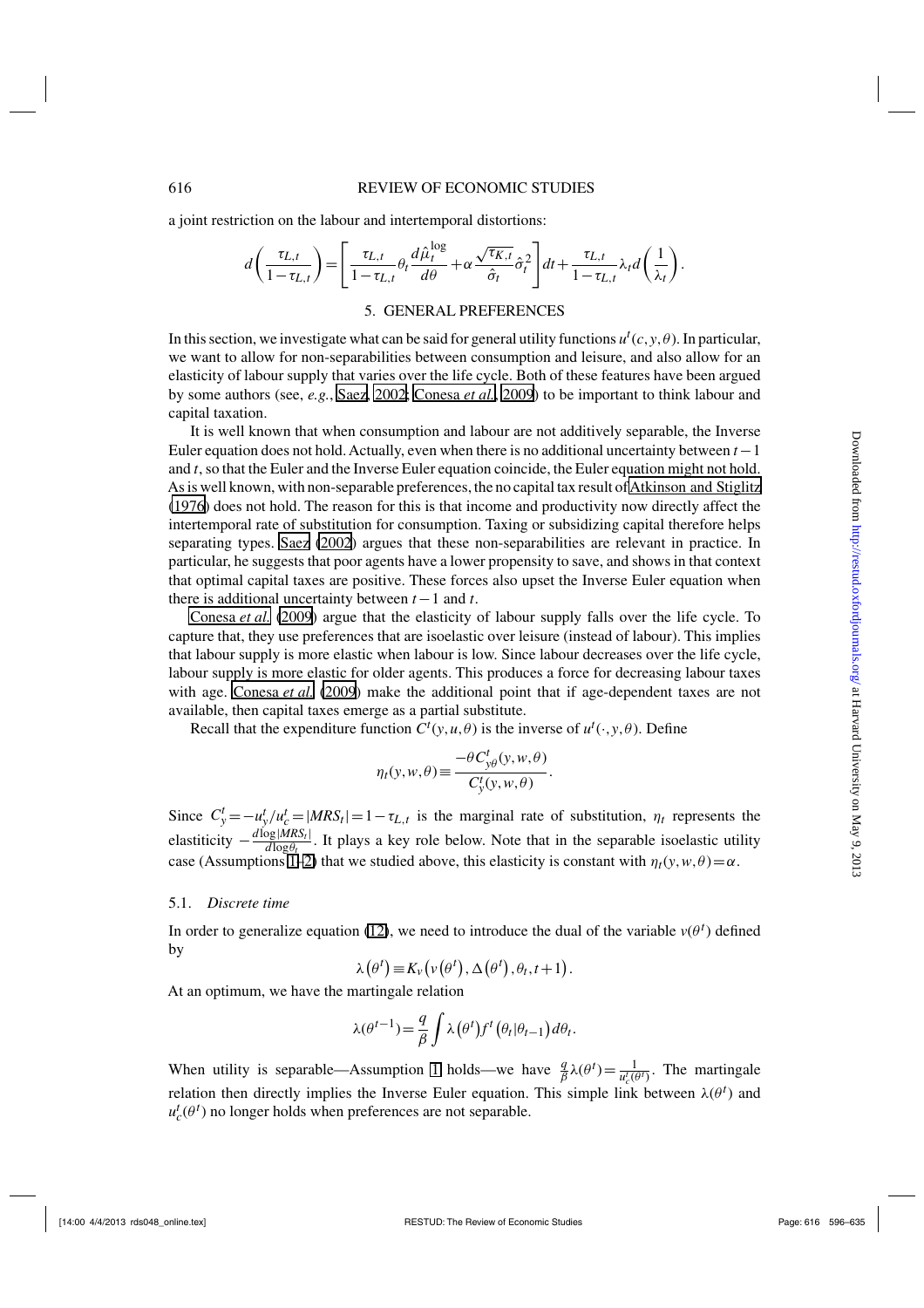<span id="page-21-0"></span>Below we adopt the shorthand notation of writing  $x_t(\theta_t)$  for any function  $x_t(c(\theta^t), y(\theta^t), \theta_t)$ (see  $\eta_t$  and  $u_c^t$  below).

**Proposition 6.** *Suppose that* {*c*,*y*} *solves the relaxed planning problem. Then the labour wedge satisfies the following equation for every*  $t \geq 1$  *and history*  $\theta^{t-1}$ 

$$
\int \frac{1}{\eta_t(\theta^t)} \frac{\tau_L(\theta^t)}{1 - \tau_L(\theta^t)} \frac{q}{\beta} \frac{u_c^t(\theta^{t-1})}{u_c^t(\theta^t)} f^t(\theta_t | \theta_{t-1}) d\theta_t = \frac{1}{\eta_{t-1}(\theta^{t-1})} \frac{\tau_L(\theta^{t-1})}{1 - \tau_L(\theta^{t-1})} \theta_{t-1} \frac{d\phi_t^{\log}(\theta_{t-1})}{d\theta_{t-1}} + u_c^t(\theta^{t-1}) \lambda(\theta^{t-1}) \int \log(\theta_t) \left[ \frac{q}{\beta} \frac{\lambda(\theta^t)}{\lambda(\theta^{t-1})} - 1 \right] f^t(\theta_t | \theta_{t-1}) d\theta_t. (23)
$$

This proposition generalizes equation [\(12\)](#page-13-0). The martingale relation satisfied by  $\lambda(\theta^t)$  implies that we can rewrite the second term on the right-hand side of equation (23) as a covariance: Cov<sub>t−1</sub>(log( $\theta_t$ ),  $\frac{q}{\beta} \frac{\lambda_t}{\lambda_{t-1}}$ ). We could also generalize equation [\(11\)](#page-12-0) along the exact same lines.

There are two important differences between equations [\(12\)](#page-13-0) and (23). First, we have already noted that unless utility is separable, we no longer have  $\frac{q}{\beta} \lambda(\theta^t) = \frac{1}{u_c^t(\theta^t)}$ . As a result,  $\frac{1}{u_c^t(\theta^t)}$  is no longer a martingale and, in contrast with equation [\(12\)](#page-13-0), the term  $\frac{q}{\beta}$  $u_c^t(\theta^{t-1})$  $\frac{c^{(0)}(e^{it})}{u_c^t(e^{it})}$  cannot be interpreted as a change of measure.

Second,  $\frac{1}{\eta_t(\theta^t)}$  $\frac{\tau_L(\theta^t)}{1-\tau_L(\theta^t)}$  replaces  $\frac{\tau_L(\theta^t)}{1-\tau_L(\theta^t)}$ . When Assumptions [1](#page-11-0) and [2](#page-12-0) hold,  $\eta_t = \alpha$ , we can multiply through by  $\alpha$ , as in equation [\(12\)](#page-13-0). Otherwise, the general equation indicates that changes in the elasticity should affect the labour wedge. To elaborate on this point, it will prove convenient to specialize the discussion to a class of generalized isoelastic preferences for which equation (23) takes a simpler form.

**Assumption 4.** *For every t*  $\geq$  0*, there exists functions*  $\tilde{u}^t$ ,  $\hat{u}^t$ *, and constants*  $\kappa_t$   $>$  0*,*  $\alpha_t$   $>$  1*, such that*  $u^t$   $(c, y, \theta) = \tilde{u}^t \left( \hat{u}^t$   $(c) - \frac{\kappa_t}{\alpha_t} \left( \frac{y}{\theta} \right)^{\alpha_t} \right)$ .

For this class of preferences, we have  $\eta_t(y, w, \theta) = \alpha_t$ .

**Corollary 3.** *Suppose that Assumption 4 holds and that* {*c*,*y*} *solves the relaxed planning problem. Then the labour wedge satisfies the following equation for every t*  $>1$  *and history*  $\theta^{t-1}$ 

$$
\int \frac{\tau_L(\theta^t)}{1 - \tau_L(\theta^t)} \frac{q}{\beta} \frac{u_c^t(\theta^{t-1})}{u_c^t(\theta^t)} f^t(\theta_t | \theta_{t-1}) d\theta_t = \frac{\alpha_t}{\alpha_{t-1}} \frac{\tau_L(\theta^{t-1})}{1 - \tau_L(\theta^{t-1})} \theta_{t-1} \frac{d\phi_t^{\log}(\theta_{t-1})}{d\theta_{t-1}} + \alpha_t u_c^t(\theta^{t-1}) \lambda(\theta^{t-1}) \int \log(\theta_t) \left[ \frac{q}{\beta} \frac{\lambda(\theta^t)}{\lambda(\theta^{t-1})} - 1 \right] f^t(\theta_t | \theta_{t-1}) d\theta_t. \tag{24}
$$

Recall that  $1/(\alpha_t - 1)$  is the the Frisch elasticity of labour supply. This formula makes clear that both the level  $\alpha_t$  and the growth rate  $\frac{\alpha_t}{\alpha_{t-1}}$  matter. A higher growth rate of  $\alpha_t$  increase the auto-regressive coefficient  $\frac{\alpha_t}{\alpha_{t-1}} \theta_{t-1} \frac{d\phi_t^{\log}(\theta_{t-1})}{d\theta_{t-1}}$  of the labour wedge. This is a manifestation of a standard inverse elasticity principle: labour is taxed more in periods in which it is less elastic. A high level of  $\alpha_t$  also increases the drift term. This is because when labour is less elastic, increases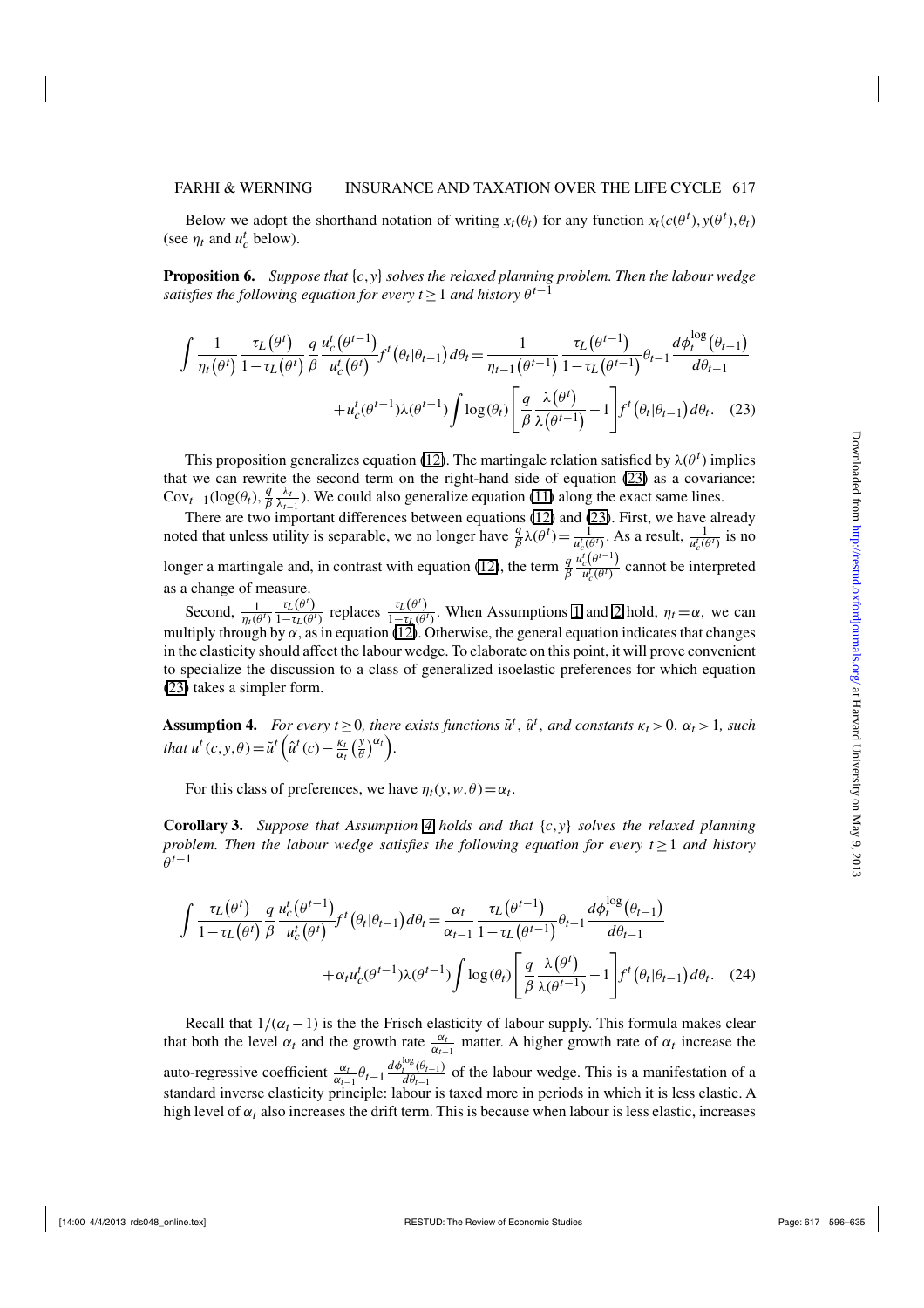<span id="page-22-0"></span>in uncertainty lead to larger increases in taxes—the marginal cost of increasing taxes is lower, although the marginal benefit of increasing taxes is unchanged.

#### 5.2. *Continuous time*

Our continuous-time analysis can also be extended to general preferences. In particular, we can generalize equation (25).

**Proposition 7.** *Suppose that productivity evolves according to equation [\(16\)](#page-17-0). Then the labour wedge satisfies the following stochastic differential equation*

$$
d\left(\frac{\tau_{L,t}}{1-\tau_{L,t}}\frac{1}{u_c^t}\frac{1}{\eta_t}\right) = \left[\lambda_t \sigma_{\lambda,t} \hat{\sigma}_t^2 + \frac{\tau_{L,t}}{1-\tau_{L,t}}\frac{1}{u_c^t}\frac{1}{\eta_t} \theta_t \frac{d\hat{\mu}_t^{log}}{d\theta_t}\right] dt.
$$
 (25)

This expression is the continuous-time analogue of equation [\(23\)](#page-21-0). Note that our no-volatility result generalizes: the stochastic process  $\frac{\tau_{L,t}}{1-\tau_{L,t}} \frac{1}{u_c^t}$  $\frac{1}{n_t}$  has zero instantaneous volatility so that its realized paths will vary much less than those for productivity  $\{\theta\}$ , in the sense that they are (a.s.) of bounded variation. Equation (25) takes a simple and illuminating form when preferences are in the generalized isoelastic class defined by Assumption [4.](#page-21-0)

**Corollary 4.** *Suppose that Assumption [4](#page-21-0) holds and that productivity evolves according to equation [\(16\)](#page-17-0). Then the labour wedge satisfies the following stochastic differential equation:*

$$
d\left(\frac{\tau_{L,t}}{1-\tau_{L,t}}\frac{1}{u_c^t}\right) = \left[\alpha_t \lambda_t \sigma_{\lambda,t} \hat{\sigma}_t^2 + \frac{\tau_{L,t}}{1-\tau_{L,t}}\frac{1}{u_c^t} \left(\theta_t \frac{d\hat{\mu}_t^{log}}{d\theta_t} + \frac{1}{\alpha_t} \frac{d\alpha_t}{dt}\right)\right] dt. \tag{26}
$$

Equation (26) clearly illustrates the impact of a time-varying  $\alpha_t$  (and hence a time-varying Frisch elasticity of labour supply). The growth rate  $\frac{1}{\alpha_t} \frac{d\alpha_t}{dt}$  increases the auto-regressive coefficient and the level  $\alpha_t$  increases the drift of  $\frac{\tau_{L,t}}{1-\tau_{L,t}} \frac{1}{u_c^t}$ . The intuition is similar to the one given above for the discrete-time case.

We can also derive a generalization of equation  $(22)$ :

$$
d\left(\frac{\tau_{L,t}}{1-\tau_{L,t}}\right) = \left[\alpha_t\lambda_t\sigma_{\lambda,t}\hat{\sigma}_t^2 + \frac{\tau_{L,t}}{1-\tau_{L,t}}\frac{1}{u_c^t}\left(\theta_t\frac{d\hat{\mu}_t^{\text{log}}}{d\theta_t} + \frac{1}{\alpha_t}\frac{d\alpha_t}{dt}\right)\right]dt + \frac{\tau_{L,t}}{1-\tau_{L,t}}\frac{1}{u_c^t}d\left(u_c^t\right).
$$

This shows explicitly how innovations in the labour wedge must be perfectly mirrored by those in the marginal utility of consumption  $u_c^t$ .

#### 6. THE MODEL AT WORK: A NUMERICAL SOLUTION

In this section we parametrize the model and solve it numerically. This serves to illustrate some of our theoretical results, but also leads to some new insights. We verify numerically that the solution of the relaxed planning problem satisfies the constraints of the original planning problem. Therefore, the solution that we characterize is the solution of the original planning problem.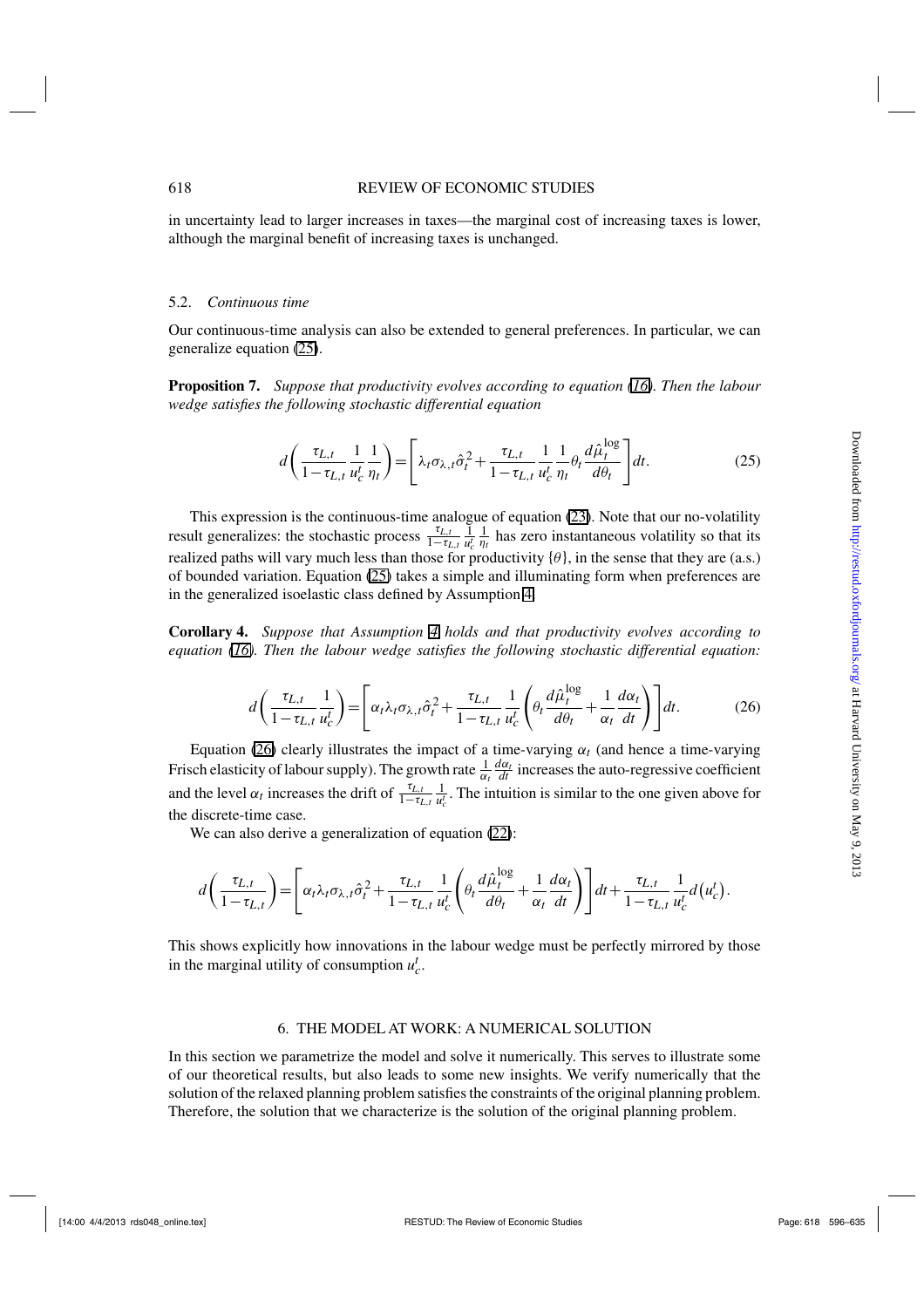#### 6.1. *A Life-cycle economy*

Agents live for *T* =60 years, working for 40 years and then retiring for 20 years. Their period utility function is

$$
\log(c_t) - \frac{\kappa}{\alpha} \left(\frac{y_t}{\theta}\right)^{\alpha},
$$

with  $\alpha > 1$  and  $\kappa > 0$  during working years  $t = 1, 2, ..., 40$  and

$$
\log(c_t)
$$

during retirement  $t = 41, 42, \ldots, 60$ . We set  $\alpha = 3$  implying a Frisch elasticity for labour of 0.5, and  $\kappa = 1$ . We set the agent's and planner's discount factors equal to each other at  $q = \beta = 0.95$ .

A fundamental primitive in our exercise is the stochastic process for productivity. Most empirical studies estimate an  $AR(1)$  plus white noise, where the white noise is sometimes interpreted as measurement error. Typically, the coefficien of auto-correlation is estimated to be very close to one. We therefore adopt a geometric random walk:

$$
\theta_t \!=\! \varepsilon_t \theta_{t-1},
$$

with log $\varepsilon \sim N(-\frac{\hat{\sigma}^2}{2}, \hat{\sigma}^2)$ .<sup>13</sup> A key parameter is the degree of uncertainty  $\hat{\sigma}^2$ . Empirical estimates vary quite substantially, due to differences in methodologies, econometric specifications, and data sets. Typically, this number is estimated by matching the increase in the cross-sectional variance of wages or earnings in a given cohort as this cohort ages. The estimate for  $\hat{\sigma}^2$  depends on whether time fixed effects (smaller estimates) or cohort fixed effects (larger estimates) are imposed, and on the time period (larger estimates in the 1980's). Using time fixed effects over the period 1967–2005, [Heathcote, Perri, and Violante](#page-38-0) [\(2010\)](#page-38-0) find  $\hat{\sigma}^2 = 0.00625$  for the wages of male individuals. Using cohort fixed effects over the period 1967–1996, [Heathcote](#page-39-0) *et al.* [\(2005](#page-39-0)) find  $\hat{\sigma}^2$  = 0.0095 for the wages of male individuals. Using cohort fixed effects over the period 1980– 1996, [Storesletten](#page-39-0) *et al.* [\(2004\)](#page-39-0) find  $\hat{\sigma}^2$  = 0.0161 for household earnings. Instead of trying to settle on one particular estimate to base our numerical exploration, we performed three calibrations based on these three value for  $\hat{\sigma}^2$ : a low risk calibration with  $\hat{\sigma}^2$  = 0.00625, a medium risk calibration with  $\hat{\sigma}^2 = 0.0095$  and a high risk calibration with  $\hat{\sigma}^2 = 0.0161$ . In the figures and discussions below, to avoid repetition, we focus on the medium risk calibration, but the qualitative results are similar and our two tables offer the quantitative conclusions for all three calibrations.

The value function satisfies

$$
K(v, \Delta, \theta_-, t) = \theta_- K(v - (1 + \beta + \dots + \beta^{T-t}) \log \theta_-, \theta_- \Delta, 1, t).
$$

This holds because if  $\{c_t, y_t\}$  is feasible given  $(v, \Delta, \theta)$  and has cost *k*, then, due to balanced growth preferences, it follows that  $\{\phi c_t, \phi y_t\}$  is feasible given  $(\nu + (1+\beta+\cdots+\beta))$  $\beta^{T-t}$ )log $\phi$ , $\phi^{-1}$  $\Delta$ , $\phi\theta$ <sub>-</sub>) and costs  $\phi k$ . Setting  $\phi = 1/\theta$ <sub>-</sub> then yields the desired property for *K*. A similar homogeneity condition holds for the policy functions. These properties reduce the dimensionality of our problem.

After computing policy functions, we iterate on them to produce a Montecarlo simulation with 1 million agents evolving through periods  $t = 1, 2, ..., T$ . For any given  $v_1$ , we initialize  $\Delta_1$ at  $t = 1$  to minimize cost

$$
\Delta_1 \in \underset{\Delta}{\arg\min} K(v_1, \Delta, 1, 1).
$$

We set the initial value for utility  $v_1$  so that the resulting cost is zero,  $K(v_1, \Delta_1, 1, 1) = 0$ .

<sup>13.</sup> For our numerical simulation, we truncate the normal distribution: the density of loge is proportional to the density of the normal over a finite interval  $[\varepsilon, \bar{\varepsilon}]$ .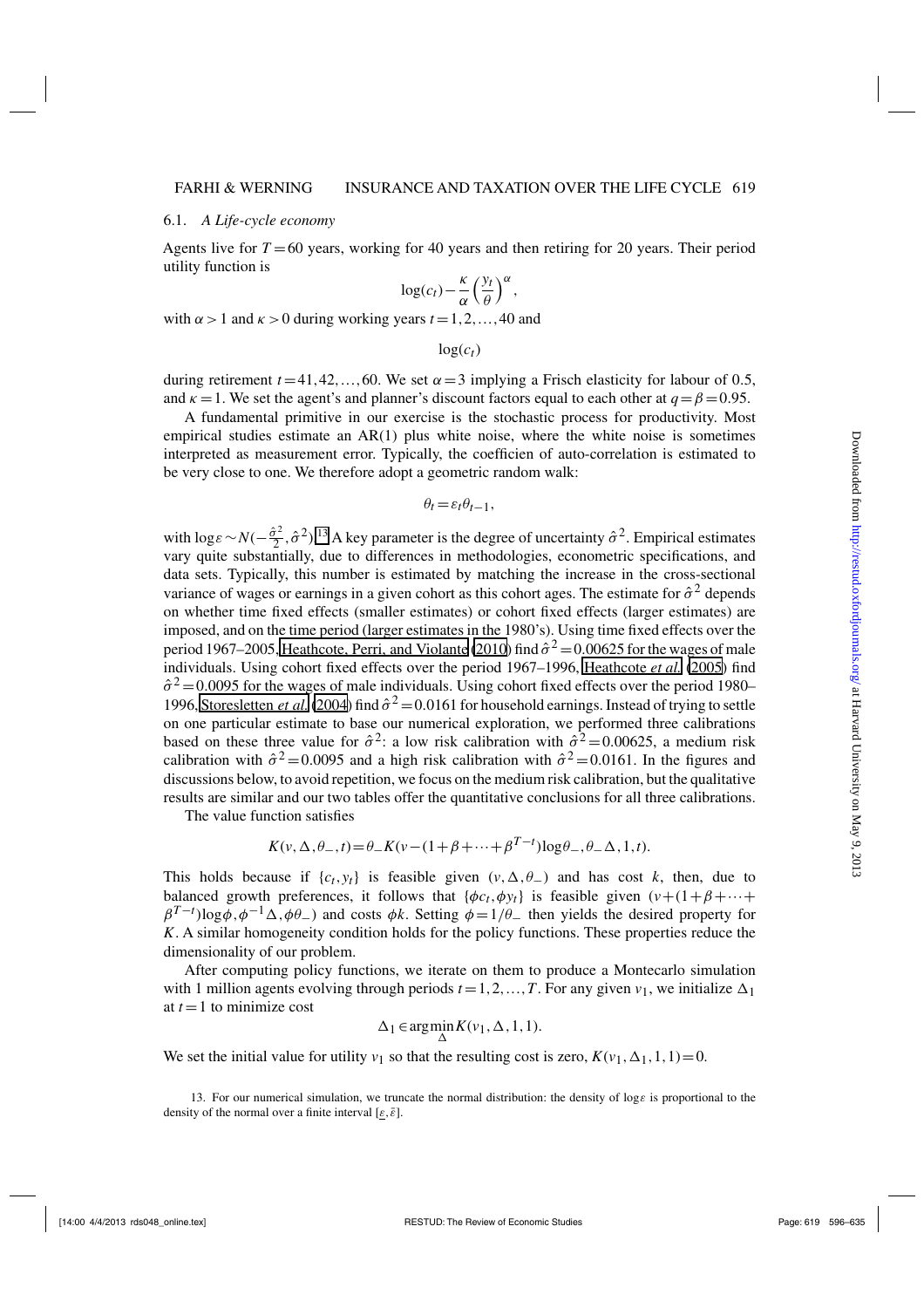#### 6.2. *Two benchmarks*

Before discussing the results of our simulations, it is useful to consider two benchmark allocations, those corresponding to autarky and the first best.

Consider first an autarkic situation, where there are no taxes. Agents can consume their own production. They can neither borrow nor save. Thus, they solve the static maximization:  $\max_{y} u(y, y; \theta)$ . With logarithmic utility, or more generally with balanced growth preferences, this implies  $c_t = y_t = \theta_t \bar{n}$  for some constant level of work effort, defined by the solution to  $u_c(\bar{n}, \bar{n}; 1)$  $-u_y(\bar{n}, \bar{n}; 1)$ . Consumption and output are geometric random walks:  $c_t = \varepsilon c_{t-1}$  and  $y_t = \varepsilon y_{t-1}$ . The labour wedge is zero and the intertemporal wedge is a positive constant equal to  $1-Rq=1-R\beta >$ 0, where  $R = \beta^{-1} (\mathbb{E} \frac{1}{\varepsilon})^{-1}$ .<sup>14</sup>

Consider next the first-best planning problem given by

$$
\max_{\{c,y\}} \mathbb{E}_0 \sum_{t=1}^T u(c_t, y_t; \theta_t) \qquad \text{s.t.} \qquad \mathbb{E}_0 \sum_{t=1}^T q^t (c_t - y_t) \le e,
$$

for some constant  $e \in \mathbb{R}$ , representing outside resources available to the planner. The optimum features perfect insurance, with constant consumption  $c_t = \overline{c}$  and

$$
y_t = \left(\frac{1}{\kappa \bar{c}}\right)^{\frac{1}{\alpha - 1}} \theta_t^{\frac{\alpha}{\alpha - 1}},
$$

so that output increases with productivity. Both the labour and intertemporal wedges are zero.

#### 6.3. *Findings from simulation*

Within each period *t*, we compute the average in the cross section for a number of variables of interest, such as consumption, output, and the labour and intertemporal wedges. During retirement each agent's consumption is constant, while output and wedges are zero. Thus, we focus on the working periods  $t = 1, 2, \ldots, 40$ .

Although our simulations are for the discrete-time model, with a period representing a year, our results from the continuous-time version turn out to provide an excellent explanation for our findings. In particular, Proposition [5](#page-18-0) shows that the optimum is summarized by the volatility process  $\{\sigma_{\lambda}\}\$ , since this determines the laws of motion for wedges, consumption, and output. With logarithmic utility, the instantaneous variance of consumption growth is given by  $\sigma_{\lambda,t}^2 \hat{\sigma}^2$ . Figure [1\(](#page-25-0)b) plots the average variance of consumption growth in our simulation  $Var_t[c_{t+1}/c_t]$ . This is the discrete-time counterpart of  $\sigma_{\lambda,t}^2 \hat{\sigma}^2$ .

As the figure shows, the average variance of consumption growth falls over time and reaches zero at retirement. There are two key forces at play. First, as retirement nears, productivity shocks have a smaller effect on the present value of earnings, since they affect earnings for fewer periods. Since consumption is smoothed over the entire lifetime, including retirement, the impact of shocks on consumption falls, and approaches zero at retirement. This is the usual permanent

14. Alternatively, in the case with no retirement, this allocation can also be sustained as an equilibrium where  $q=R^{-1}$  (instead of  $q=\beta$ ) and agents can freely save and borrow. The intertemporal wedge in this latter case is zero. This serves to make the point that the sign of the intertemporal wedge is somewhat uninteresting, because it depends on the value of various parameters, including *q*. Another way to proceed is to define autarky as allowing agents to borrow and save at rate q, in which case all wedges are zero by definition, but, unless there is no retirement and  $q=R^{-1}$ , we would be unable to solve the equilibrium in closed form.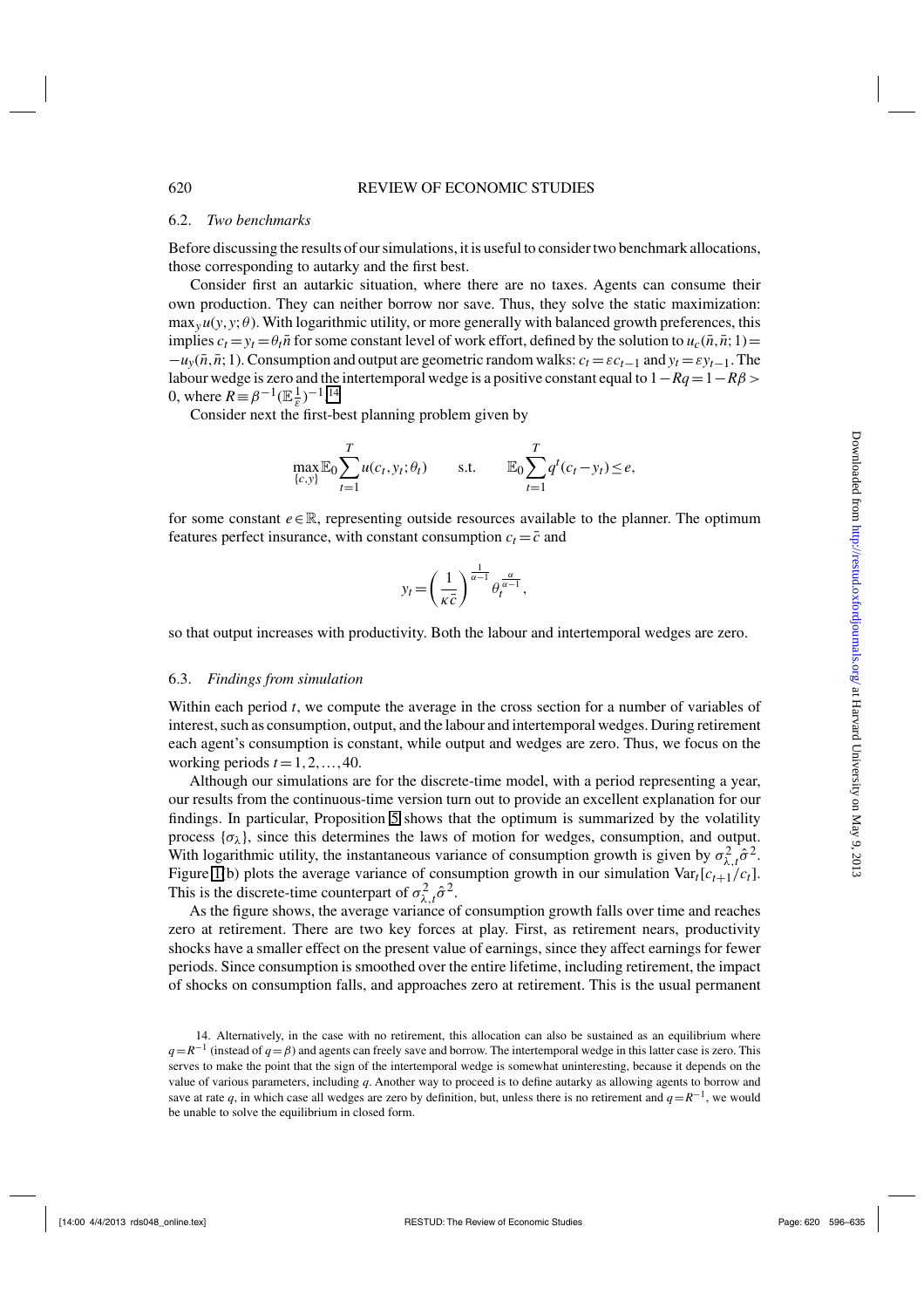<span id="page-25-0"></span>

Average wedges over time. (a) Average labour wedge over time. (b) Intertemporal wedge and variance of consumption growth over time—both series are indistinguishable to the naked eye

income mechanism. Indeed, this property would be present at an equilibrium with no taxes and free-savings. Second, as we show below, the labour wedge is increasing over time. This provides increased insurance, in the sense of lowering the effect of productivity shocks on net earnings.

The decreasing pattern towards zero in the average variance of consumption growth will be key in understanding a number of results presented below.

Turning to the wedges, panel (a) in Figure 1 shows that the labour wedge starts near zero and increases over time, asymptoting around 37% at retirement. Panel (b) displays the intertemporal wedge, which displays the reverse pattern. It is decreasing over time, starting around 0.6%—which represents an implicit tax on net interest of around 12%—and falling to zero at retirement.<sup>15</sup> Both of these findings are easily explained by our theoretical results, together with the behaviour of the average variance of consumption growth.

As shown in equations [\(13\)](#page-13-0) and [\(21\)](#page-19-0), when  $\rho = 1$ , the expected change in the labour tax is proportional to the covariance of consumption growth with the log of productivity, which is positive, in order to provide incentives. This explains the increasing pattern in the average wedge. The covariance equals  $\sigma_{\lambda,t}\hat{\sigma}^2$  in the continuous-time limit. Then, since  $\sigma_{\lambda,t}^2\hat{\sigma}^2$  decreases over time to zero, so does  $\sigma_{\lambda t} \hat{\sigma}^2$ , explaining the asymptote in the labour wedge at retirement.

As for the intertemporal wedge, equation [\(10\)](#page-11-0) implies that it is increasing in the uncertainty of consumption growth, in the sense that a mean-preserving spread leads to an increase in the wedge. In the continuous-time limit the intertemporal wedge equals the variance of consumption growth:  $\tau_{K,t} = \sigma_{\lambda,t}^2 \hat{\sigma}^2$ . Indeed, although panel (b) plots both the variance of consumption growth and the intertemporal wedge, the two are indistinguishable to the naked eye. More generally, while we simulate the discrete-time version of the model, with a period representing a year, the continuous-time formulas turn out to provide excellent approximations for our findings.

Figure [2](#page-26-0) shows the evolution over time for the cross-sectional means and variances of the allocation. Panel (a) shows that average consumption is perfectly flat. This is expected given the Inverse Euler condition, which with logarithmic utility is  $(q/\beta)E_{t-1}[c_t]=c_{t-1}$ . Output, on the other hand, is mostly decreasing, consistent with the increasing pattern in the labour wedge.<sup>16</sup>

<sup>15.</sup> To put these magnitudes in perspective, recall that the intertemporal wedge represents an implicit tax on the gross rate of return to savings. In this interpretation, agents perceive a gross interest of  $(1 - \tau_{K,t})(1+r)$  instead of  $(1+r)$ , where  $1+r=q^{-1}$ . An equivalent reduction in the gross interest rate can be obtained by an implicit tax  $\hat{\tau}_{K,t}$  on net interest r given by  $1 + (1 - \hat{\tau}_{K,t})r$ . Setting,  $1 + (1 - \hat{\tau}_{K,t})r = (1 - \tau_{K,t})(1+r)$  gives  $\hat{\tau}_{K,t} = \frac{1+r}{r} \tau_{K,t}$ . In our case,  $q = 0.95$ , so that  $\frac{+r}{r} \approx \frac{1}{r} \approx 20.$ 

<sup>16.</sup> Note that average output can also be affected by the increasing dispersion in productivity. For example, in a first-best solution, output would be proportional to  $\theta_t^{\alpha-1}$ . When  $\alpha < 2$  this function is concave inducing a decreasing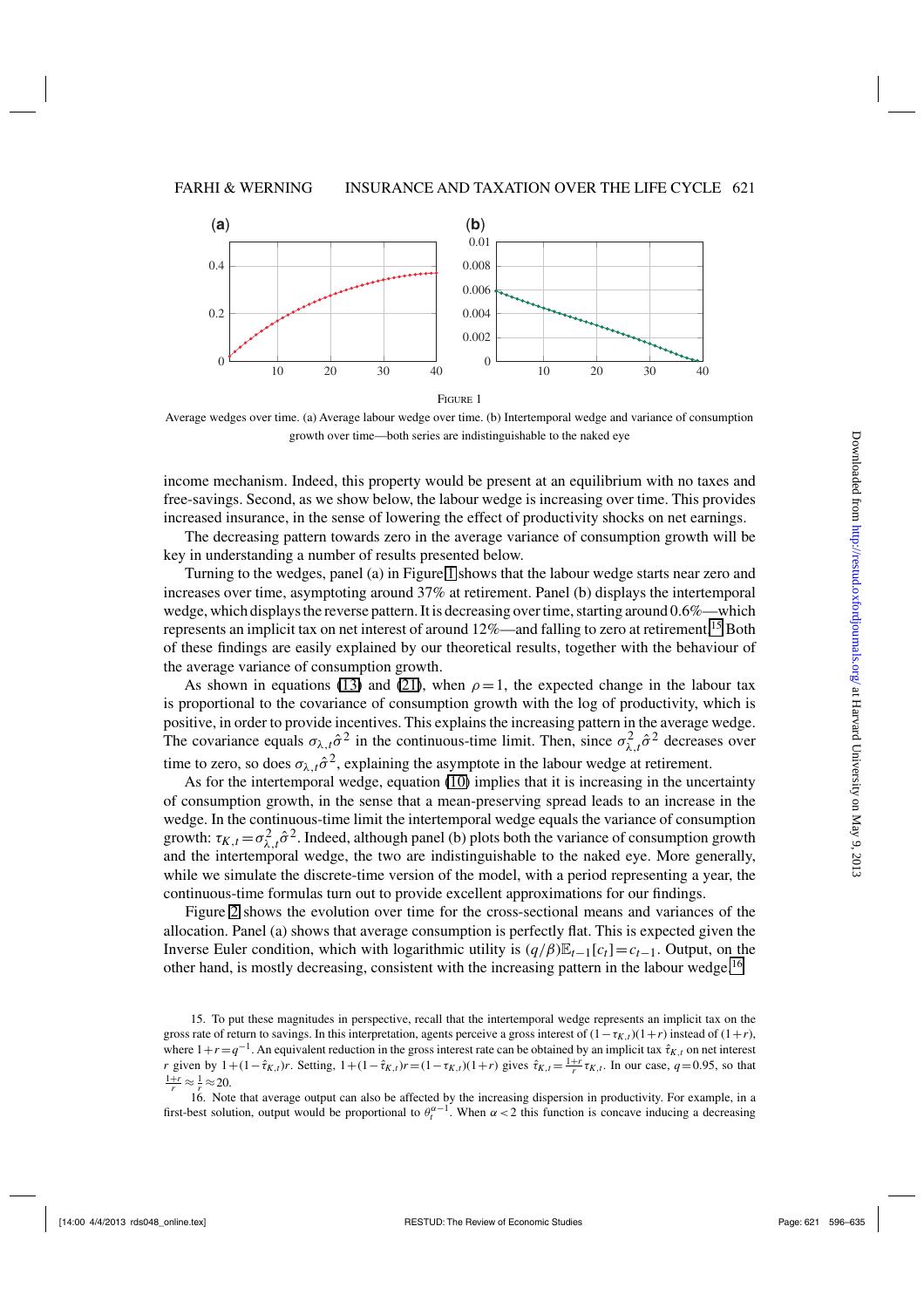<span id="page-26-0"></span>

Statistics for optimal allocation over time. (a) Average for output (declining line) and consumption (constant line) over time. (b) Variance of output (top line), productivity (middle line) and consumption (bottom line) over time



Scatter plot of  $\tau_{L,t}$  versus  $\tau_{L,t-1}$  at  $t=20$  and  $t=40$ 

Panel (b) shows the cross-sectional variance for consumption, productivity, and output. The variance of productivity grows, by assumption, linearly. The variance of output is higher and grows in a convex manner. The variance of consumption, on the other hand, it lower than the variance of productivity and grows in a concave manner. For reference, note that in autarky, with no taxes and no savings, since *c*=*y*∼θ, the variance for consumption, output, and productivity are equal to each other. At the other end of the spectrum, the first-best solution has zero variance in consumption and since  $y_t \sim \theta_t^{\frac{1}{\alpha-1}}$ . The variance for output is higher than that of productivity and grows in a convex manner. The planner's solution, in contrast, partially insures productivity shocks and lies between these two benchmarks.

The degree of insurance is nicely illustrated by the lower variance of consumption, relative to that of output and productivity. Over time, the variance for consumption rises, and does so in a concave fashion. Recall that consumption is a martingale, which implies that inequality must rise. As we discussed above, over time the variance in consumption growth falls and reaches zero at retirement, explaining the concave shape.

Figure 3 illustrates the intertemporal labour wedge formula by showing scatter plots of the current labour wedge against the previous period's labour wedge. In period  $t = 20$ , the average

pattern. The reverse is true when  $\alpha > 2$ . In our case  $\alpha = 2$  so the increasing dispersion in productivity would not have an effect on average output at the first-best solution. An autarkic solution, without taxes and where agents consume their current output (*i.e.* with no savings or with *q* set at a level that induces no savings), would feature constant output regardless of the value of  $\alpha$ .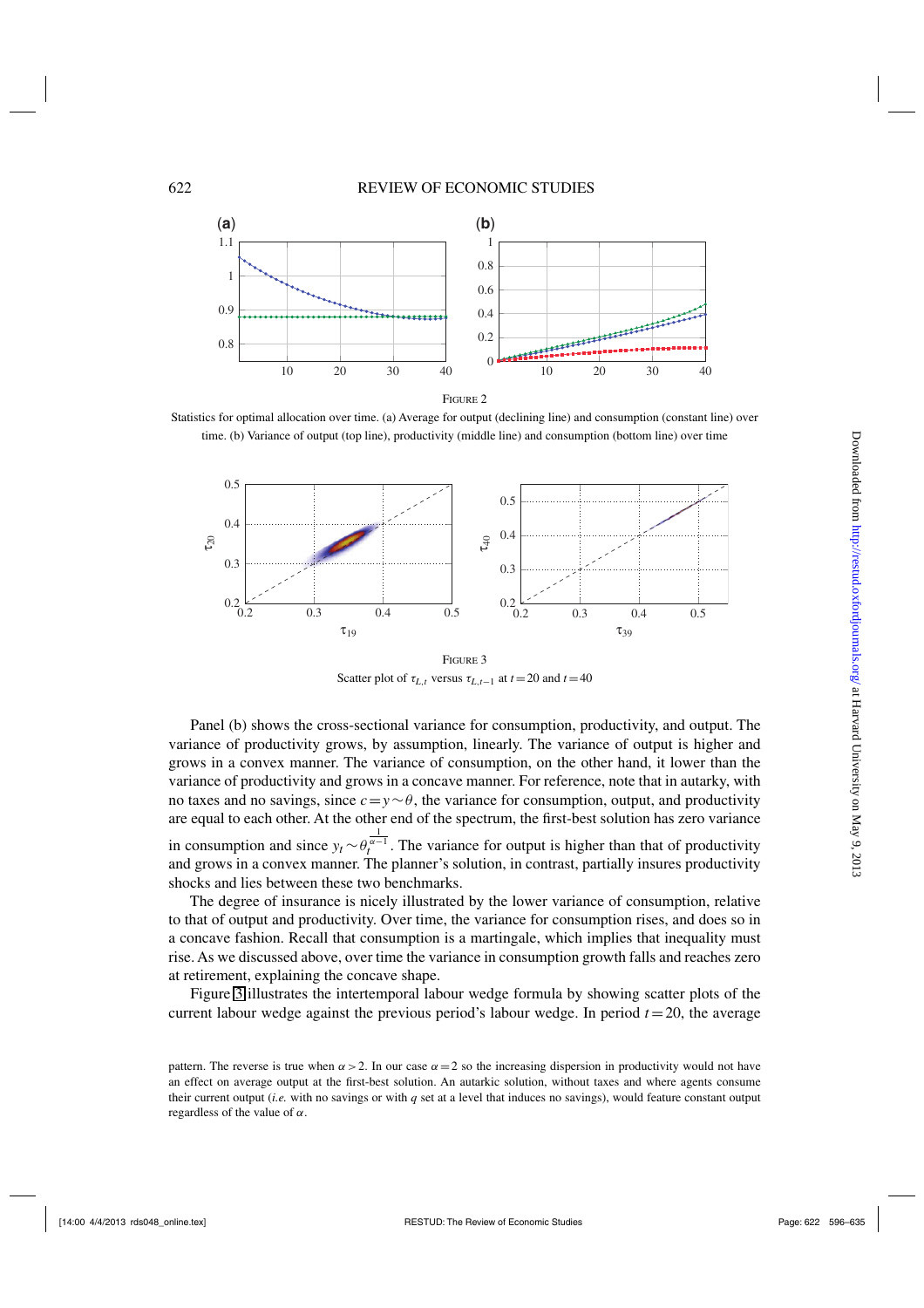<span id="page-27-0"></span>

Scatter plot of  $\frac{\tau_{L,t}}{1-\tau_{L,t}} u'(c_t)$  against  $\frac{\tau_{L,t-1}}{1-\tau_{L,t-1}} u'(c_{t-1})$  for  $t = 20$ 



History dependence and insurance. (a) Scatter plot of  $\tau_{L,t}$  versus  $\theta_t$  at  $t = 20$ . (b) Scatter plot of  $\sum_{t=1}^{T} q^t c_t$  versus  $\sum_{t=1}^T q^t y_t$ 

relationship is close to linear with a slope near one and lies above the 45 degree line. Both of these properties are consistent with our formula in equation [\(13\)](#page-13-0). The average tax in the current period lies slightly above the previous period's, illustrating the positive drift in taxes.

In the last working period,  $t = 40$ , the scatter plot shows an almost perfect relationship between the previous tax and the current one, with a slope of one. Taxes on labour are almost perfectly smoothed near retirement. Recall that the variance of consumption growth drops to zero as retirement approaches. This explains why the average relationship is essentially the 45◦ line. The reason there is no dispersion around the average relationship is an implication of the results in Section [4](#page-16-0) that show that unpredictable changes in the labour wedge are related to unpredictable changes in marginal utility. Near retirement, consumption becomes almost perfectly predictable, so the labour wedge does as well.

To illustrate this point further, Figure 4 plots  $\frac{\tau_{L,t}}{1-\tau_{L,t}} u'(c_t)$  against  $\frac{\tau_{L,t-1}}{1-\tau_{L,t-1}} u'(c_{t-1})$  for  $t=20$ . The average relationship is slightly above the  $45°$  line and the dispersion around this relationship is minimal. This illustrates the results in Section [4,](#page-16-0) that there is no instantaneous volatility in  $\{\frac{\tau_L}{1-\tau_L} \frac{1}{u'(c)}\}$ . In other words, unpredictable changes in the labour wedge  $\{\frac{\tau_L}{1-\tau_L}\}$  are entirely explained by unpredictable changes in the reciprocal of marginal utility  $\{\frac{1}{u'(c)}\}$ .

Figure 5(a) plots the current period's labour wedge  $\tau_{L,t}$  against the productivity  $\theta_t$  for period  $t = 20$ . On average, tax rates are higher for agents with low productivity. In this sense, the tax system is regressive. What accounts for this finding? In a static setting, it is well known that the pattern of taxes is dependent, among other things, on the distribution of productivity shocks [\(Diamond, 1998](#page-38-0); [Saez, 2001](#page-39-0)). We have assumed a log-normal distribution for the productivity shocks. In our dynamic context, however, it is less obvious whether this particular choices is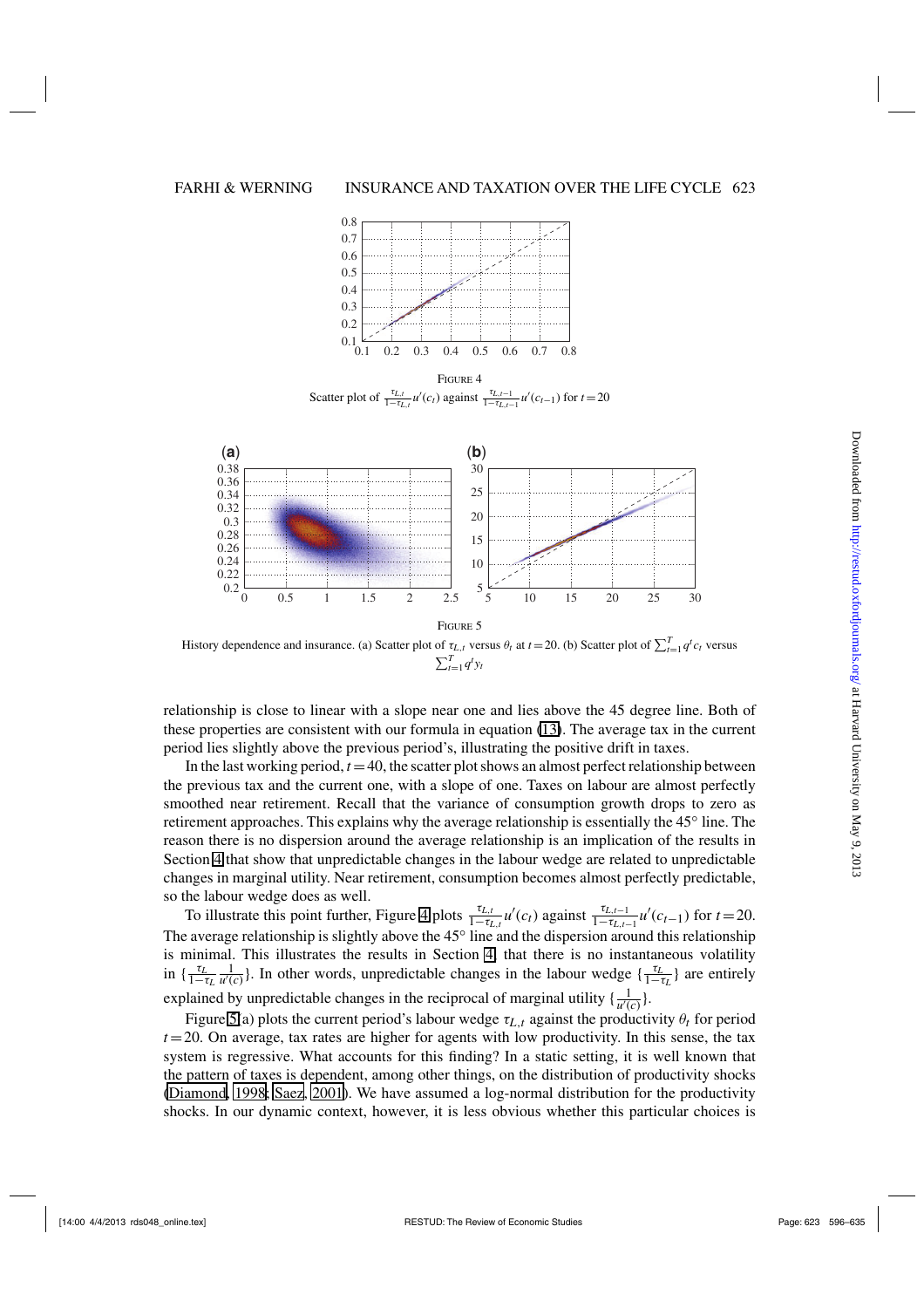responsible for the regressive pattern we find. Indeed, the results in Section [4](#page-16-0) point towards a negative correlation between the labour wedge and productivity, at least in the short run.

The figure also shows that, for any given level of current productivity, there is significant dispersion in the labour wedge. If the labour wedge were solely a function of current productivity, then there would be no dispersion. Thus, this dispersion illustrates the history dependence in the labour wedge. Recall that the allocation and wedges depend on the history of shocks as summarized by our two state variables  $v$  and  $\Delta$ .

It is important to keep in mind, that a history-independent tax system, with a fixed nonlinear tax schedule that allows for savings, can also produces a history-dependent labour wedge. The history of productivity shocks affects savings decisions. The accumulated wealth, in turn, affects the current labour choice, determining the position, and marginal tax rate, along the fixed non-linear tax schedule.

Figure [5\(](#page-27-0)b) gets at a measure of the overall degree of insurance by plotting the realized present value of consumption  $\sum_{t=1}^{T} q^{t-1}c_t$  against the present value of output  $\sum_{t=1}^{T} q^{t-1}y_t$  in the simulation. Without taxes there is no insurance and  $\sum_{t=1}^{T} q^{t-1} c_t$  would vary one for one with  $\sum_{t=1}^{T} q^{t-1}y_t$ . Insurance makes the present value of consumption  $\sum_{t=1}^{T} q^{t-1}c_t$  vary less than one for one with the present value of income  $\sum_{t=1}^{T} q^{t-1} y_t$ . The scatter shows that at the optimum there is a near linear relationship, with a slope around 0.67. For reference, a linear tax with a rate of 33% would produce an exact linear relationship with this slope.

We have performed some comparative statics and welfare analysis which we report briefly now.

With  $\hat{\sigma}^2 = 0.0061$  or  $\hat{\sigma}^2 = 0.0161$ , the results show the same qualitative patterns as the benchmark. Quantitatively, both the labour and intertemporal wedges are lower with  $\hat{\sigma}^2 = 0.0061$ , with the labour wedge peaking at 30% and the intertemporal wedge starting at 0.45%—which represents an implicit tax on net interest of around 9%. With lower uncertainty the optimum features lower insurance and distortions. These results are consistent with our formulas, which stress the role that the degree of uncertainty, captured by  $\hat{\sigma}$ , has in determining both the labour and intertemporal wedges. Conversely, both the labour and intertemporal wedges are higher with  $\hat{\sigma}^2$  = 0.0161, with the labour wedge peaking at 40% and the intertemporal wedge starting at 1%—which represents an implicit tax on net interest of around 17%.

#### 6.4. *Labour wedge dynamics: an impulse response*

The scatter of the labour wedge at *t* against the labour wedge at *t*−1 shown above illustrates the average short-run dynamics implied by our formula. Here, we wish to zoom in more and see how these dynamics play out over longer horizons. To this end, we follow an agent with a productivity realization given by  $\varepsilon_t = F^{-1}(1/2)$  for  $t \neq 20$  and  $\varepsilon_{20} = F^{-1}(0.95)$ . We compare this to an agent with  $\varepsilon_t = F^{-1}(1/2)$  for all  $t = 1, 2, ..., 40$ . We plot the evolution of the labour wedge, and other variables, for these two agents. The difference can be interpreted as the impulse response to a shock at  $t = 20$ .

Figure [6](#page-29-0) shows the evolution of the wedges for these two realizations. Without a shock, the wedges behaves similarly to the averages shown in Figure [1.](#page-25-0) In contrast, with the shock, we see a downward jump on impact in the labour wedge (consumption, not shown, jumps upward). After the shock, the labour wedge displays a higher rate of growth. In the figure, the labour wedge remains below the path for the no-shock scenario. This feature is not general: we have found that for other values of  $\lambda_0$ , the path with a shock may jump below but eventually cross and overtake the path without a shock. The higher growth rate in the labour wedge may be enough to over come the initial jump downward. But why does the labour wedge grow faster after a shock? Panel (b)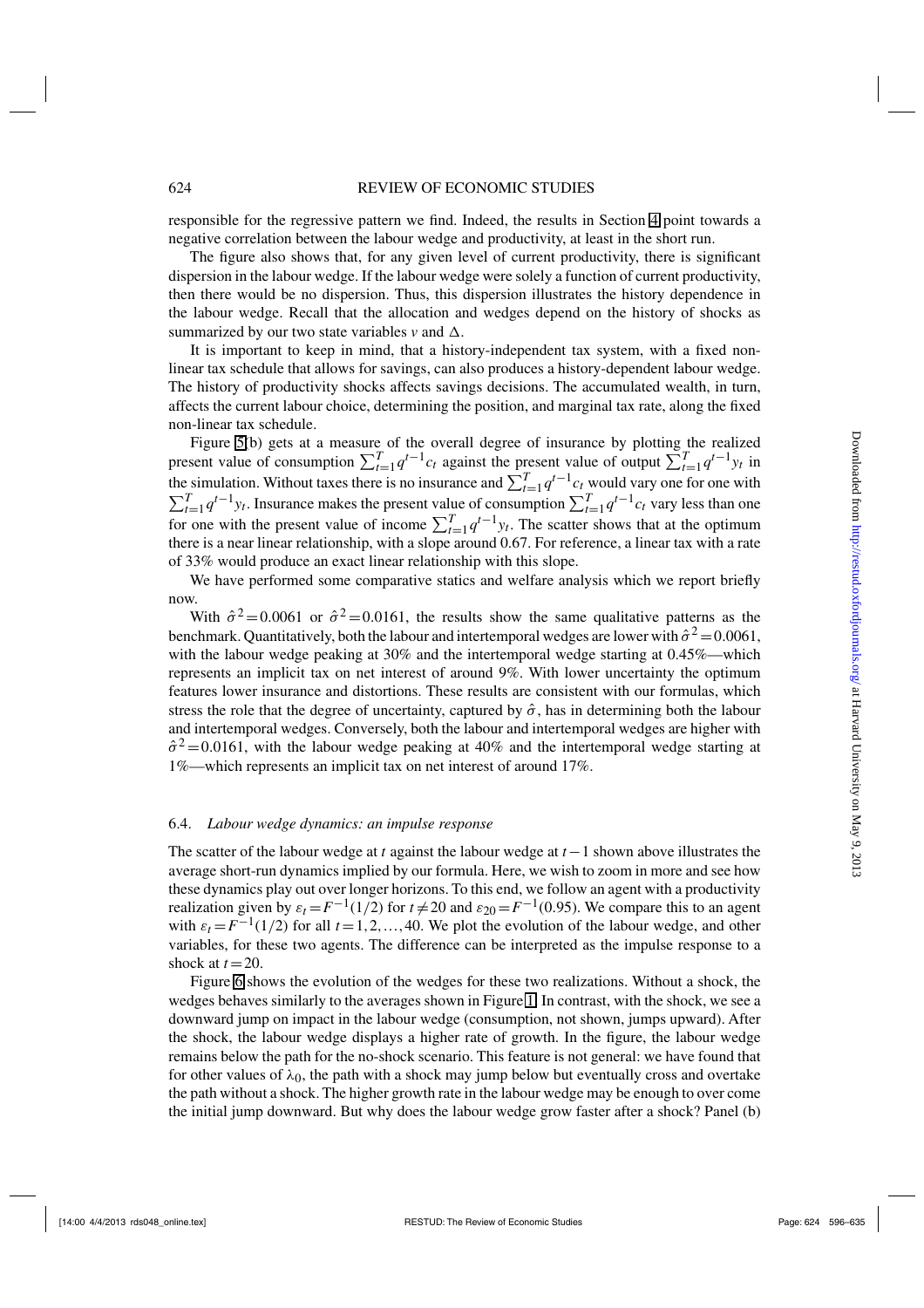<span id="page-29-0"></span>

Impulse response to shock at *t* = 20. (a) Labour wedge over time. (b) Intertemporal wedge over time

| TABLE 1<br>Welfare gains over free-savings, no-tax equilibrium |                           |                           |                           |
|----------------------------------------------------------------|---------------------------|---------------------------|---------------------------|
|                                                                | $\hat{\sigma}^2 = 0.0061$ | $\hat{\sigma}^2 = 0.0095$ | $\hat{\sigma}^2 = 0.0161$ |
| Second-best $(\%)$                                             | 0.86                      | 1.56                      | 3.43                      |

displays a partial answer: the intertemporal wedge jumps up on impact, due to an increase in the variance of consumption growth. Our formulas indicate that this increases the drift term in the labour wedge. Why does the variance of consumption growth rise? Intuitively, due to partial insurance, the shock raises consumption by less than productivity. As a result, the agent becomes poorer, relatively speaking, and, hence, more susceptible to the fluctuations in productivity.

# 6.5. *Welfare*

We now compute the welfare gains relative to a situation with no taxes. Our baseline is a market equilibrium without taxes, where agents can save and borrow freely in a risk-free asset with rate of return *q*<sup>−</sup>1. This allocation is easily solved backwards starting at retirement by using the agent's first-order conditions, with zero wedges, and the budget constraints.

In Table 1, we report the welfare gains for the second best, the solution to the relaxed planning problem. The numbers represent the constant percentage increase, at all dates and histories, in the baseline consumption required to achieve the same utility as the alternative allocation. The first column corresponds to our benchmark value for the conditional variance of productivity  $\hat{\sigma}^2$ , whereas the second and third report simulations with a lower value and a higher value, respectively. As expected, the welfare gains increase with  $\hat{\sigma}^2$ .

# 6.6. *Comparison with simple policies*

The second best requires sophisticated history-dependent taxes. If these are not available, how do our results inform us about simpler, history-independent ones? In welfare terms, how well can simpler policies do? These are the questions we explore next.

To this end, we consider history-independent taxes. To simplify the analysis and aid the interpretation, we further restrict taxes to be linear. Since the second best features an important age pattern for taxes, we consider both age-dependent and age-independent taxes.

Optimizing over age-dependent taxes is not very tractable numerically, due to the large number of tax variables and the cost of computing the equilibrium for each tax arrangement. In this case,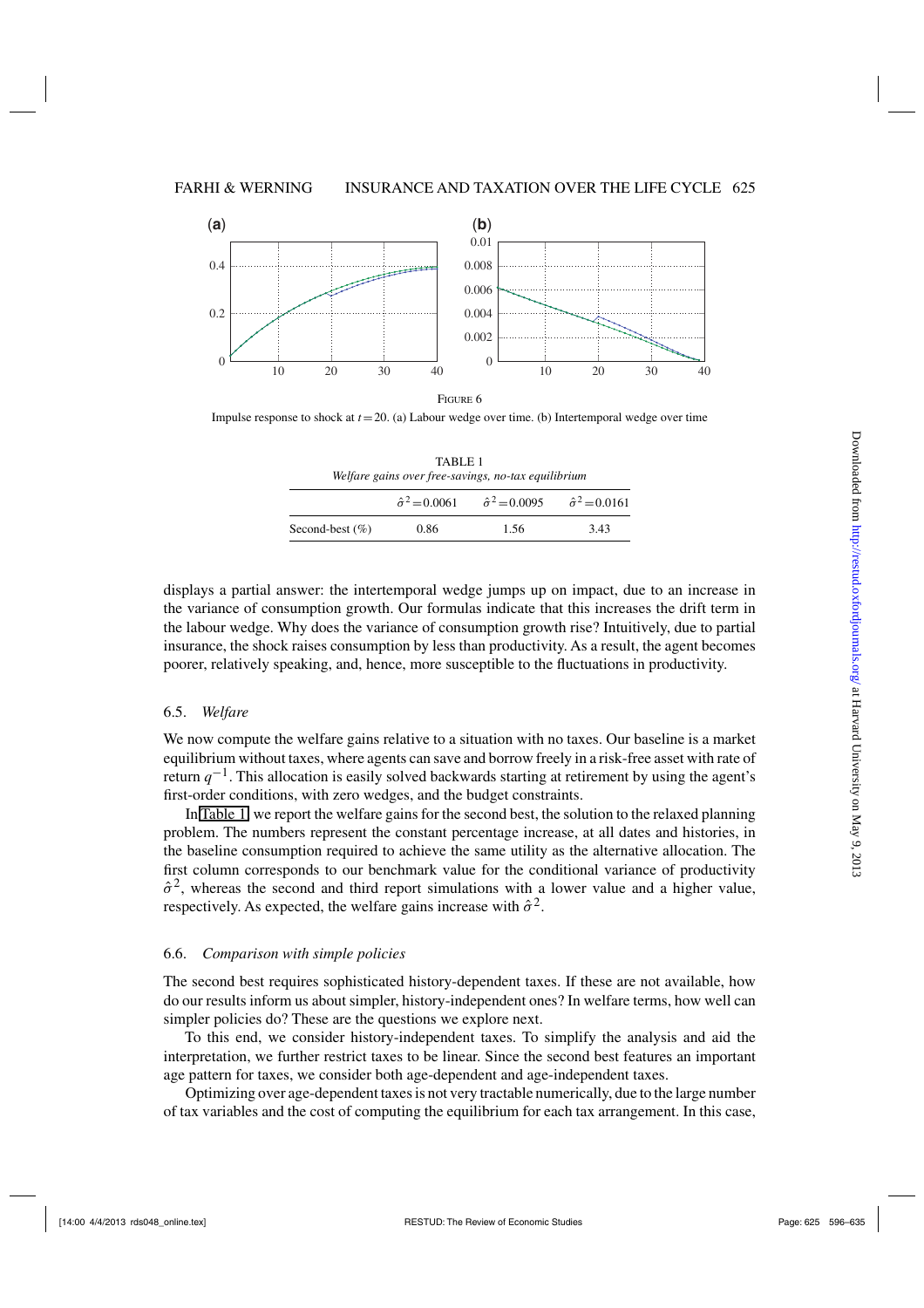# 626 REVIEW OF ECONOMIC STUDIES

|                      |                                   | $\hat{\sigma}^2$ = 0.0161    |
|----------------------|-----------------------------------|------------------------------|
| 0.66<br>0.70<br>0.54 | 1.47<br>1.38<br>1.46<br>1.14      | 3.30<br>3.16<br>3.29<br>2.71 |
|                      | $\hat{\sigma}^2$ = 0.0061<br>0.71 | $\hat{\sigma}^2$ = 0.095     |

TABLE 2 *Welfare from simple tax policies: history-independent (linear) but possibly age-dependent taxes*

instead of optimizing, we take a hint from the second-best to formulate a sensible choice: we set the tax rates at each age to their cross-sectional averages in the second-best. In contrast, with age-independent taxes there are just two variables, so the problem is numerically tractable. In this case, we compute the optimal age-independent tax rates. There are also intermediate cases, such as age-dependent taxes on labour combined with an age-independent capital tax. In this case, we set the labour tax rates to the corresponding cross-sectional averages in the second-best, but optimize over the constant capital tax rate.

Table 2 reports the welfare gains over the zero-tax allocation of various simple policies. These are comparable to the numbers in [Table 1.](#page-29-0) Although we perform the exercises for three values of  $\hat{\sigma}$ , since the findings are qualitatively similar in both cases, we will focus our discussion on our benchmark reported in the middle column.

The first row reports welfare for an age-dependent linear tax system, where tax rates at each age are set to the cross-sectional average obtained from the second-best simulation. It is surprising just how well this relatively simple policy performs. It delivers a welfare gain of 1.47% in lifetime consumption, compared to the 1.56% obtained by the second best. Remarkably, age-dependent linear taxes deliver 95% of the welfare gains of the second-best.

It is worth repeating that we have not optimized over the age-dependent tax rates. Instead, the tax rates are taken to be the cross-sectional average from the second-best simulation, as in [Figure 2.](#page-26-0) Of course, the fact that welfare comes out to be very close to that of the second best, suggests that this policy is very close to being optimal within the set of simple age-dependent tax policies.<sup>17</sup> We think this illustrates that our characterization of the second best, theoretical and numerical, provides not only useful insights, but can also deliver detailed and surprisingly accurate guidance for simpler tax systems.

Although our age-dependent policy is constructed to mimic the second best as much as possible, it lacks history dependence. In particular, it cannot implement the short-term regressivity property which we found to be optimal. At least for this simulation, it appears that history dependence is not crucial for welfare. At present, we do not know how robust this conclusion is.

As the second row indicates, preserving age-dependent linear labour taxes but setting capital taxes to zero delivers a welfare gain of 1.38%. The difference of 0.09% represents the gains from taxing capital. This magnitude is in line with [Farhi and Werning](#page-38-0) [\(2008a,b](#page-38-0)), who find relatively modest gains, especially when incorporating general equilibrium effects which are absent here.

The third row maintains the same age-dependent labour tax, but allows for a non-zero, age-independent tax on capital. This improves welfare to 1.46%, very close to the welfare obtained by age-dependent labour and capital taxes of 1.47% from the first row. The optimal ageindependent intertemporal wedge is 0.27% (corresponding to tax rate of 5.40% on the net interest). Interestingly, this is close to the average wedge across ages from the second-best simulation, as displayed in [Figure 1.](#page-25-0)

<sup>17.</sup> Other findings discussed below imply that the shape of the age-dependent tax does affect welfare.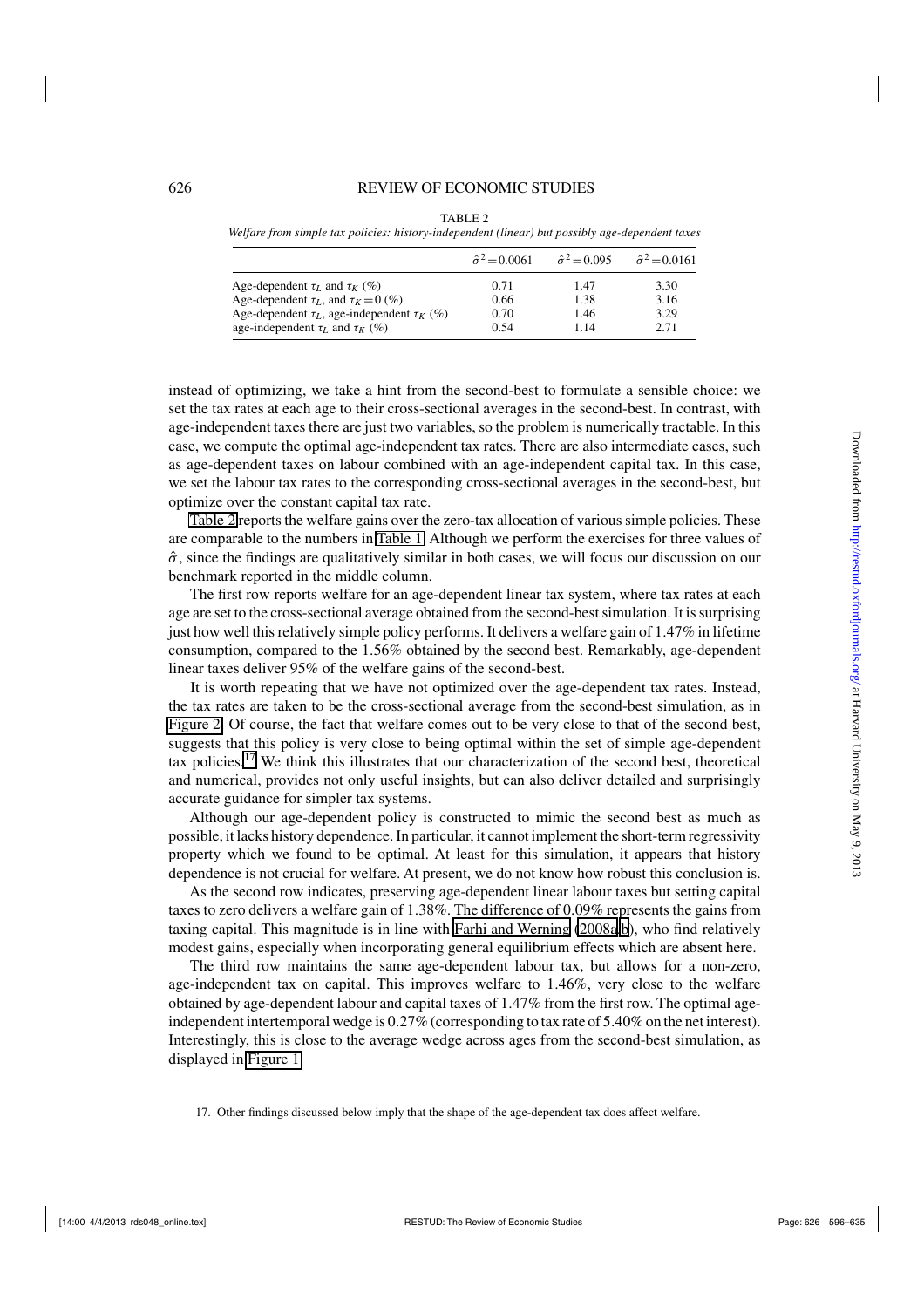The last row reports welfare for the simplest tax system we consider: age-independent linear labour and capital taxes. The optimal age-independent linear tax on labour is equal to 21.74%, quite close to the average across ages found in the second best simulation, or the calculation behind panel (b) in [Figure 5.](#page-27-0) This simplest of tax systems delivers welfare of 1.14%. Comparing this to the first row, we see that the cost of imposing an age-independent tax system is roughly 0.33% of lifetime consumption.

Not reported in the table is the fact that the optimal age-independent tax on capital comes out to be minuscule: an intertemporal wedge of 0.068%, corresponding to a tax rate of around 1.36% on net interest. Given this, the cost of imposing a zero tax on capital constraint are minuscule, below 0.001% of lifetime consumption. Interestingly, taxing capital does not appear to be optimal unless the labour tax is somewhat sophisticated and features either age-dependence or the richer history-dependence of the second best.

With an age-dependent labour tax, an age-independent tax on capital provides modest but non-negligible benefits, equal to 0.08%. However, the addition of an age-dependent capital tax provides little extra benefit, equal to 0.01% of lifetime consumption. In contrast, age-dependent taxes on labour provide a sizable improvement of 0.33% over the completely age-independent tax system. Allowing for age-dependent labour taxes is more important in this simulation than allowing for age-dependent capital taxes.

Why is the optimal age-independent tax on capital significant when labour taxes are agedependent, yet minuscule when labour taxes are age independent? There are two forces at play. The first pushes for a positive tax on capital to get closer to the Inverse Euler condition. This force is clearly at play in the second best, but also appears to be present in the simpler tax systems (rows 1–3 in the table). The second force occurs only when when labour taxes cannot be age dependent (row 4). The reason is that a capital subsidy could help mimic an increasing age profile of labour taxes. Intuitively, labour-income earned earlier in life, whereas taxed at the same rate as later in life, has the benefit that, when saved, it accrues a higher interest rate from the capital subsidy. This sort of mimicking effect is explained in [Erosa and Gervais](#page-38-0) [\(2002\)](#page-38-0) for a Ramsey framework.<sup>18</sup> When we allow for age-dependent labour taxes, the second force is absent leading to a positive tax on capital. When the labour tax cannot depend on age, both forces are present and roughly cancel each other out, resulting in a practically zero tax on capital.

# 7. CONCLUSION

In this article, we consider a dynamic Mirrlees economy in a life-cycle context and study the optimal insurance arrangement. Individual productivity evolves as a general Markov process and is private information. We allow for a very general class of preferences. We use a first-order approach in discrete and continuous time and obtain novel theoretical and numerical results.

Our main contribution is a formula describing the dynamics for the labour-income tax rate. When productivity is an  $AR(1)$  our formula resembles an  $AR(1)$  with a trend. The auto-regressive coefficient equals that of productivity. The trend term equals the covariance productivity with consumption growth divided by the Frisch elasticity of labour. The innovations in the tax rate are the negative of consumption growth. The last property implies a form of short-run regressivity.

<sup>18.</sup> They assume no uncertainty, so that the age-dependence of the desire path of labour taxes is entirely driven by the age-dependence of the Frisch elasticity of labour supply. In our simulation, instead, the Frisch elasticity of labour supply is constant, and it is the information structure that is responsible for the age-dependence of desired labour taxes, which is increasing. Restricting labour taxes to be age-independent calls for a mimicking capital subsidy. Instead, they focus on a specification where the elasticity of the disutility of labour varies, with a functional form that can lead to the reverse case, with decreasing labour taxes or a positive tax on capital to mimic them.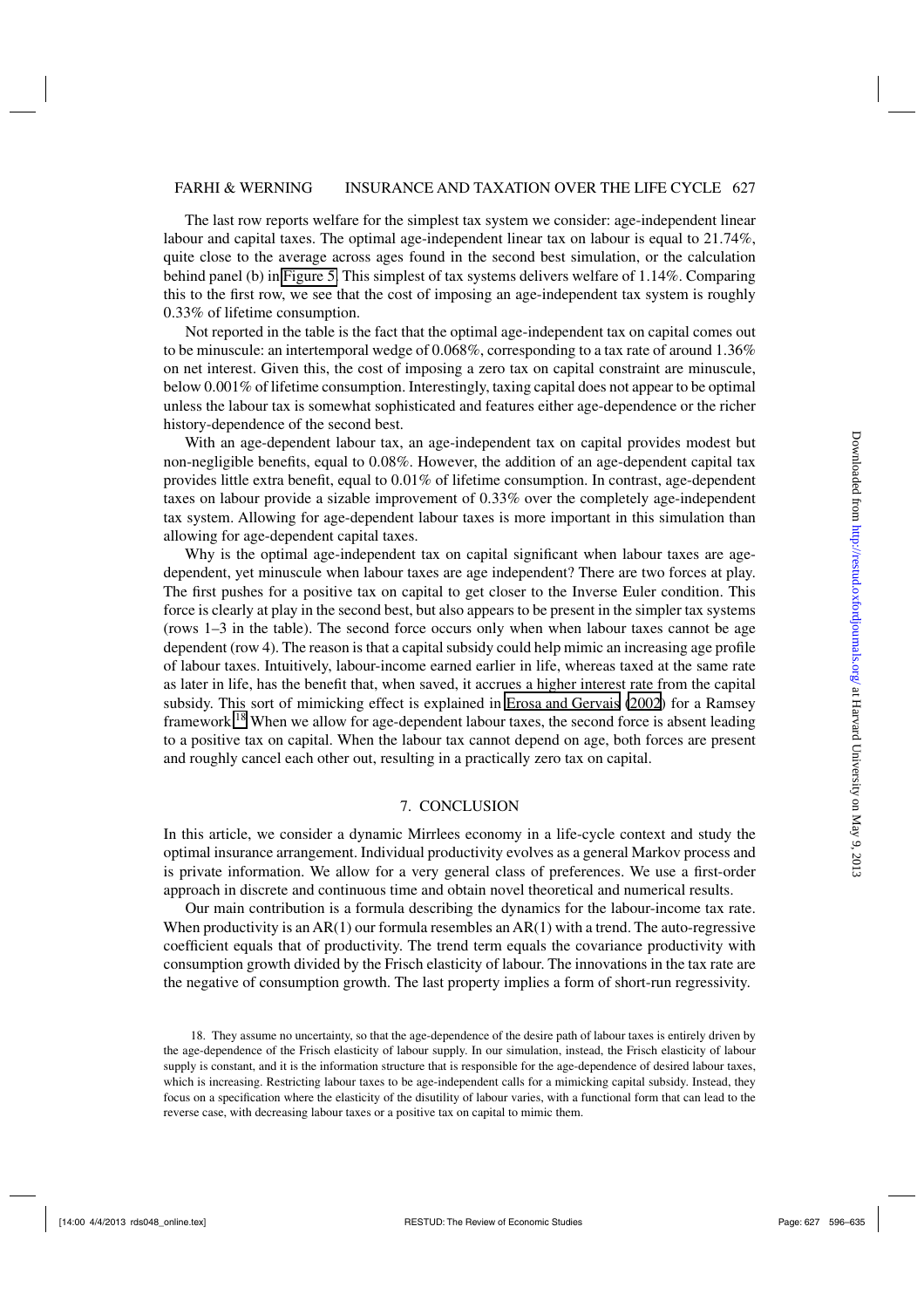Our simulations illustrate these results and deliver some novel insights. The average labour tax rises from 0% to 37% over 40 years, whereas the average tax on savings falls from 12% to 0% at retirement. We compare the second best solution to simple history-independent tax systems, calibrated to mimic these average tax rates. We find that age-dependent taxes capture a sizable fraction of the welfare gains. Hence, it seems that numerically, the history dependence of taxes that are required to implement the full optimum is not an important feature in terms of welfare. Moreover, our simulations emphasize that from a welfare perspective, labour taxes play a more important role than capital taxes (setting capital taxes to zero does not lead to a large deterioration of welfare).

In future work, we plan to enrich the model to incorporate important life-cycle considerations that are absent in our present model: human capital accumulation, endogenous retirement, a more realistic life-cycle profile of earnings, etc. We also plan to continue our numerical explorations by thoroughly investigating the quantiative comparative statics of our model with respect to the stochastic process of earnings, preference parameters, and tastes for initial redistribution.

#### APPENDIX

*Proof of Lemma [1.](#page-7-0)* Define

$$
M\left(\tilde{\theta}_{t}\right) \equiv \int w\left(\theta^{t-1}, r, \theta_{t+1}\right) f^{t+1}\left(\theta_{t+1} | \tilde{\theta}_{t}\right) d\theta_{t+1}.
$$

We argue that the derivative of  $M$  exists and can be computed by differentiating under the integral. Since  $u$  is bounded, *w* is bounded. This implies that the derivative of the integrand,  $w(\theta^{t-1}, r, \theta_{t+1})g^{t+1}(\theta_{t+1}|\theta_t)$ , is bounded. It then follows that *M* is differentiable and

$$
M'\left(\tilde{\theta}_t\right) = \int w\left(\theta^{t-1}, r, \theta_{t+1}\right) g^{t+1}\left(\theta_{t+1}|\tilde{\theta}_t\right) d\theta_{t+1}.
$$

Note that  $M'$  is bounded.

All the conditions for Theorem 2 in [Milgrom and Segal](#page-39-0) [\(2002\)](#page-39-0) are satisfied for the maximization problem in equation [\(2\)](#page-7-0) and the result follows.

*Proof of Proposition [1.](#page-11-0)* Consider an allocation {*c*,*y*} that solves Program IC or Program FOA. Then consider a history  $\theta^{t-1}$  and a neighbourhood  $|\tilde{\theta}^{t-1}-\theta^{t-1}| \leq \varepsilon$  of this history where |·| is the sup norm. Consider the following perturbed allocation  $\{\tilde{c}^{\delta}, \tilde{y}^{\delta}\}\)$ . Define for every  $\tilde{\theta}^{t-1}$  such that  $|\tilde{\theta}^{t-1} - \theta^{t-1}| \leq \varepsilon$ ,

$$
\hat{u}^{t}\left(\tilde{c}^{\delta}\left(\tilde{\theta}^{t}\right)\right) = \hat{u}^{t}\left(c\left(\tilde{\theta}^{t}\right)\right) - \delta,
$$
\n
$$
\hat{u}^{t-1}\left(\tilde{c}^{\delta}\left(\tilde{\theta}^{t-1}\right)\right) = \hat{u}^{t-1}\left(c\left(\tilde{\theta}^{t-1}\right)\right) + \beta\delta,
$$
\n
$$
\hat{u}^{s}\left(c^{\delta}\left(\theta^{s}\right)\right) = \hat{u}^{s}\left(c^{\delta}\left(\theta^{s}\right)\right).
$$

and for every other θ*<sup>s</sup>*

Finally for every 
$$
\theta^s
$$
, define

$$
\tilde{\mathrm{y}}^{\delta}\left(\theta^{s}\right)=\mathrm{y}\left(\theta^{s}\right).
$$

The perturbed allocation  $\{\tilde{c}, \tilde{y}\}$  satisfies all the constraints (of either Program IC or Program FOA). A necessary condition for the initial allocation  $\{c, y\}$  to be optimal is that it be the least cost allocation among the class of allocations  $\{\tilde{c}^{\delta}, \tilde{y}^{\delta}\}\$  indexed by  $\delta$ . This implies that

$$
\frac{d\Psi\left\{\tilde{c}^{\delta}, \tilde{y}^{\delta}\right\}}{d\delta} = 0,
$$

which can be rewritten as

$$
\begin{split} \beta\int_{|\tilde{\theta}^{t-1}-\theta^{t-1}| \leq \varepsilon} \frac{1}{\hat{u}^{t-1'}\Big(c\Big(\tilde{\theta}^{t-1}\Big)\Big)} &f^{t-1}\Big(\tilde{\theta}_{t-1}|\tilde{\theta}_{t-2}\Big) .. f^0\Big(\tilde{\theta}_0|\tilde{\theta}_{-1}\Big)d\tilde{\theta}_{t-1}...d\tilde{\theta}_0\\ = & \qquad \qquad \nonumber \\ = q\int_{|\tilde{\theta}^{t-1}-\theta^{t-1}| \leq \varepsilon} \int \frac{1}{\hat{u}''\Big(c\Big(\tilde{\theta}^{t}\Big)\Big)}f^t\Big(\tilde{\theta}_{t}|\tilde{\theta}_{t-1}\Big)d\theta_{t}f^{t-1}\Big(\tilde{\theta}_{t-1}|\tilde{\theta}_{t-2}\Big) .. f^0\Big(\tilde{\theta}_0|\tilde{\theta}_{-1}\Big)d\tilde{\theta}_{t-1}...d\tilde{\theta}_0. \end{split}
$$

Dividing by  $\int_{|\tilde{\theta}^{t-1}-\theta^{t-1}| \leq \varepsilon} f^{t-1}(\tilde{\theta}_{t-1}|\tilde{\theta}_{t-2})...f^0(\tilde{\theta}_0|\tilde{\theta}_{-1}) d\tilde{\theta}_{t-1}...d\tilde{\theta}_0$  and taking the limit when  $\varepsilon \to 0$  yields the result. ||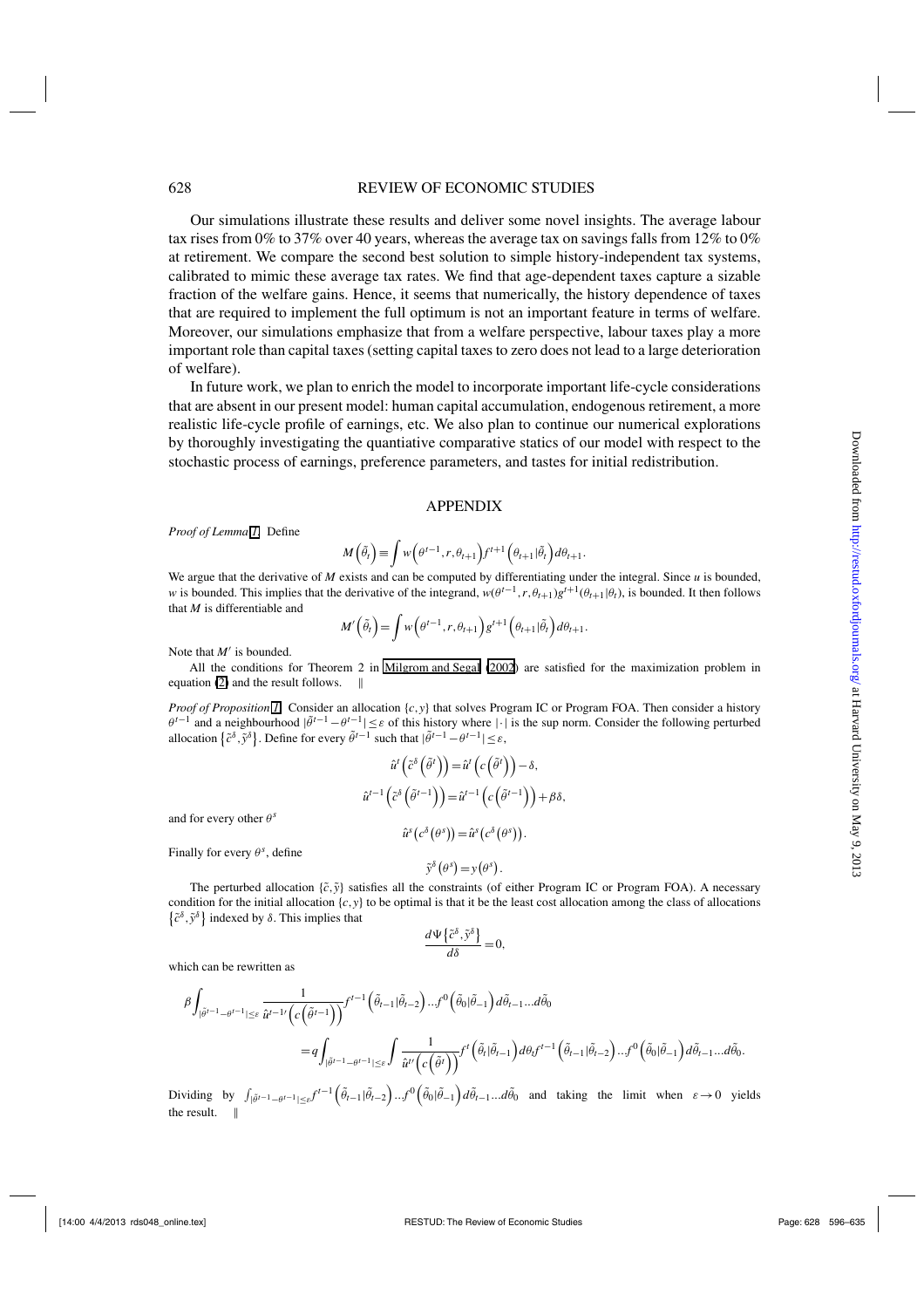<span id="page-33-0"></span>*Proof of Proposition [2.](#page-12-0)* We tackle the Bellman equation satisfied by the relaxed planning problem using optimal control. Define  $C^t(y, u, \theta)$  denote the expenditure function—the inverse of the utility function for consumption  $u^t(\cdot, y, \theta)$ . We first rewrite this Bellman equation as follows:

$$
K(v, \Delta, \theta_-, t) = \min \int \{C'(y(\theta), w(\theta) - \beta v(\theta), \theta) - y(\theta) + q \int K(v(\theta), \Delta(\theta), \theta', t+1) f^{t+1}(\theta'|\theta) d\theta' \} f^{t}(\theta|\theta_+) d\theta, \quad (A.1)
$$

$$
v = \int w(\theta) f^{t}(\theta|\theta_+) d\theta,
$$

$$
\Delta = \int w(\theta) g^{t}(\theta|\theta_+) d\theta,
$$

$$
\dot{w}(\theta) = u_{\theta}^{t}(C^{t}(y(\theta), w(\theta) - \beta v(\theta), \theta), y(\theta), \theta) + \beta \Delta(\theta).
$$

To clarify the origins of the results, we first only make Assumption [1.](#page-11-0) Then we introduce Assumption [2](#page-12-0) in the proof only when it is needed. We attach multipliers  $\lambda$  and  $\gamma$  on the first and second constraints. The Envelope conditions can be written as

 $K_v(v, \Delta, \theta_-, t) = \lambda$  and  $K_\Delta(v, \Delta, \theta_-, t) = \gamma$ .

In line with these identities, we write

$$
K_v(v(\theta), \Delta(\theta), \theta, t+1) = \lambda(\theta)
$$
 and  $K_{\Delta}(v(\theta), \Delta(\theta), \theta, t+1) = \gamma(\theta)$ .

We denote by  $\mu(\theta)$  the co-state variable associated with  $w(\theta)$ . We then form the corresponding Hamiltonian:

$$
\begin{aligned}\n\left[C^{t}(y(\theta),w(\theta)-\beta v(\theta),\theta)-y(\theta)\right]f^{t}(\theta|\theta_{-})+q\left[\int K(v(\theta),\Delta(\theta),\theta',t+1)f^{t+1}(\theta'|\theta)d\theta'\right]f^{t}(\theta|\theta_{-})\\
+\lambda[v-w(\theta)f^{t}(\theta|\theta_{-})]+\gamma\left[\Delta-w(\theta)g^{t}(\theta|\theta_{-})\right]+\mu(\theta)\left[u_{\theta}^{t}(C^{t}(y(\theta),w(\theta)-\beta v(\theta),\theta),y(\theta),\theta)+\beta\Delta(\theta)\right].\n\end{aligned}
$$

The boundary conditions are

$$
\lim_{\theta \to \overline{\theta}} \mu(\theta) = 0 \text{ and } \lim_{\theta \to \underline{\theta}} \mu(\theta) = 0.
$$
\n(A.2)

The law of motion for the co-state  $\mu(\theta)$  is

$$
\frac{d\mu(\theta)}{d\theta} = -\left[\frac{1}{\hat{u}''(c(\theta))} - \lambda - \gamma \frac{g^t(\theta|\theta_-)}{f^t(\theta|\theta_-)}\right] f^t(\theta|\theta_-). \tag{A.3}
$$

The first-order conditions for  $\Delta(\theta)$ ,  $v(\theta)$ , and  $y(\theta)$  can be rearranged as follows:

$$
\frac{\mu(\theta)}{\theta f'(\theta|\theta_{-})} = -\frac{q}{\beta} \frac{\gamma(\theta)}{\theta},\tag{A.4}
$$

$$
\frac{1}{\hat{u}^{\prime\prime}(c(\theta))} = \frac{q}{\beta} \lambda(\theta),\tag{A.5}
$$

and

$$
\left(1 - \frac{h_y(y(\theta), \theta)}{\hat{u}''(c(\theta))}\right) = \frac{\mu(\theta)}{f'(\theta|\theta_{-})} \left[-h_{y\theta}(y(\theta), \theta)\right].
$$
\n(A.6)

Using equation (A.5) to replace  $\lambda$  by  $(\beta/q)(1/\hat{u}^{t-1}(c_{-}))$  in equation (A.3), and integrating and using equation (A.2) we get

$$
0 = \int \left[ \frac{1}{\hat{u}''(c(\theta))} - \frac{\beta}{q} \frac{1}{\hat{u}^{t-1}(c-)} \right] f'(\theta | \theta_-) d\theta,
$$

which provides another proof of Proposition [1](#page-11-0) .

These first-order conditions generalize the first-order conditions of the static Mirrlees model. Indeed, using the expression for the labour wedge, equation (A.6) can be rewritten as

$$
\tau_L(\theta) = \frac{\mu(\theta)}{f^t(\theta|\theta_-)} \left[ -h_{y\theta}(y(\theta), \theta) \right].
$$

This equation relates the labour wedge distortion to the co-state  $\mu(\theta)$  and the cross-partial  $h_{\gamma\theta}(y(\theta),\theta)$ . It is familiar from the static Mirrlees model. The labour wedge is positive when the incentive constraints bind downwards and when higher types have a lower marginal disutility of labour income than lower types.

Equation (A.3) is the evolution equation for the co-state  $\mu(\theta)$  and is also familiar from the static Mirrlees model. Indeed the exact same equation holds in the static Mirrlees model, with  $\gamma = 0$ . Combining it with equation (A.5) and the Inverse Euler equation, it implies that in the static Mirrlees model, the derivative of the co-state  $\mu(\theta)$  is positive for low θ and negative for high θ, which together with the boundary conditions (A.2) ensures that  $τ<sub>l</sub>(θ)$  is always positive.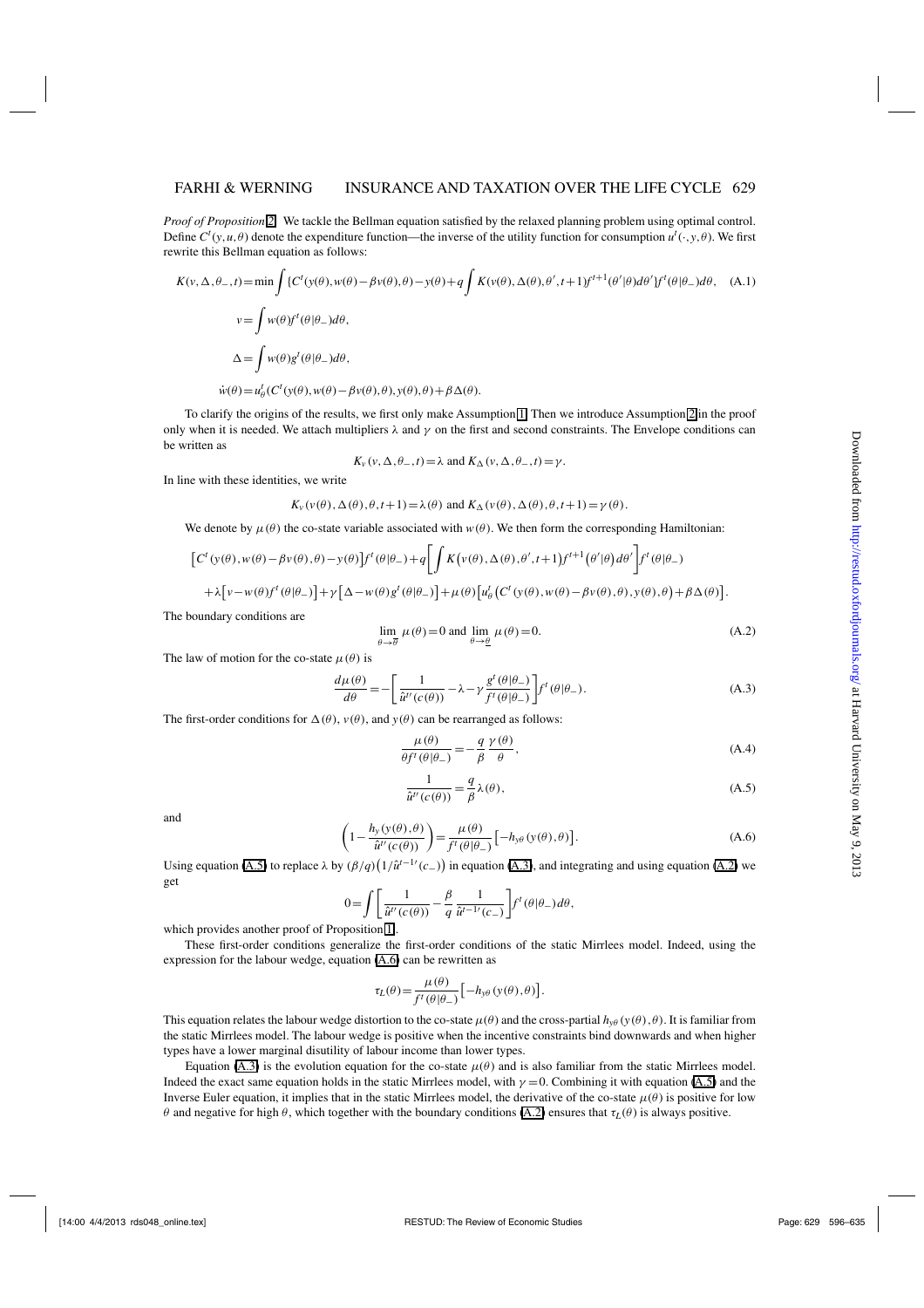A key difference between our dynamic model and the static Mirrlees model is that we can have  $\gamma \neq 0$ . Indeed equation [\(A.4\)](#page-33-0) shows that the value of  $\gamma$  is (negatively) related to the past value of the co-state.

We now make Assumption [2](#page-12-0) and manipulate these first-order conditions to obtain formulas describing the evolution of labour wedges. Actually, we derive a whole set of such formulas, one per weighting functions  $\pi(\theta)$ . The formulas corresponding to different weighting functions conveniently encode not on only the evolution of labour wedges over time, but also across states.

We can simplify equation  $(A.6)$  as follows:

$$
1 - \frac{\frac{1}{\theta} \kappa \left(\frac{y(\theta)}{\theta}\right)^{\alpha - 1}}{\hat{u}''(c(\theta))} = \alpha \frac{\mu(\theta)}{\theta f'(\theta|\theta_{-})} \hat{u}''(c(\theta)) \frac{\frac{1}{\theta} \kappa \left(\frac{y(\theta)}{\theta}\right)^{\alpha - 1}}{\hat{u}''(c(\theta))}.
$$
 (A.7)

Replacing the expression for the labour wedge in this last condition, and multiplying both sides by  $\pi(\theta)$ , we get

$$
\frac{\tau_L(\theta)}{1-\tau_L(\theta)}\frac{1}{\hat{u}''(c(\theta))}\pi(\theta)f'(t(\theta))=\alpha\mu(\theta)\frac{\pi(\theta)}{\theta}.
$$

Integrating by parts this equality, we get

$$
\int \frac{\tau_L(\theta)}{1 - \tau_L(\theta)} \frac{1}{\hat{u}''(c(\theta))} \pi(\theta) f'(\theta | \theta_-) d\theta = \alpha \int \mu(\theta) \frac{\pi(\theta)}{\theta} d\theta = \alpha [\mu(\theta) \Pi(\theta)] \frac{\bar{\theta}}{\underline{\theta}} \n+ \alpha \int \Pi(\theta) \left[ \frac{1}{\hat{u}''(c(\theta))} - \lambda - \gamma \frac{g'(\theta | \theta_-)}{f'(\theta | \theta_-)} \right] f'(\theta | \theta_-) d\theta \n= \alpha \int \Pi(\theta) \left[ \frac{1}{\hat{u}''(c(\theta))} - \lambda \right] f'(\theta | \theta_-) d\theta - \alpha \frac{\gamma}{\theta_-} \theta_- \frac{d\phi^{\Pi}(\theta_-)}{d\theta_-},
$$

where we have used the fact that

$$
\frac{d\phi^{\Pi}(\theta_{-})}{d\theta_{-}} = \int \Pi(\theta) g^{t}(\theta|\theta_{-}) d\theta.
$$

Now note that

$$
\frac{\tau_L(\theta)}{1-\tau_L(\theta)}\frac{1}{\hat{u}''(c(\theta))} = \alpha \frac{\mu(\theta)}{\theta f'(\theta|\theta_-)} = -\alpha \frac{q}{\beta} \frac{\gamma(\theta)}{\theta},
$$

so that we also have

$$
\frac{\tau_{L-}}{1-\tau_{L-}}\frac{1}{\hat{u}^{t-1'}(c_-)}=-\alpha\frac{q}{\beta}\frac{\gamma}{\theta_-}.
$$

Similarly we have

$$
\lambda = \frac{\beta}{q} \frac{1}{\hat{u}^{t-1'}(c_-)}
$$

.

This implies that

$$
\int \frac{\tau_L(\theta)}{1-\tau_L(\theta)}\frac{q}{\beta}\,\frac{\hat u^{t-1\prime}(c_-)}{\hat u^{\prime\prime}(c(\theta))}\pi\,(\theta)f^t(\theta|\theta_-)\,d\theta=\alpha\int\Pi(\theta)\Bigg[\frac{q}{\beta}\,\frac{\hat u^{t-1\prime}(c_-)}{\hat u^{\prime\prime}(c(\theta))}-1\Bigg]f^t(\theta|\theta_-)\,d\theta+\frac{\tau_L}{1-\tau_L-\theta_-}\frac{d\phi^\Pi\,(\theta_-)}{d\theta_-}.
$$

This proves Proposition [2.](#page-12-0) ||

*Proof of Proposition [3.](#page-14-0)* The proof is very similar to that of Proposition [1.](#page-11-0) Define

$$
\chi \equiv \int \left(\theta_{t-1}/\theta_t\right)^\alpha f^t \left(\theta_t|\theta_{t-1}\right) d\theta_t.
$$

The idea is to consider a history  $\theta^{t-1}$ , a neighbourhood  $|\tilde{\theta}^{t-1} - \theta^{t-1}| \leq \varepsilon$  of this history, and the following perturbed allocation  $\{\tilde{c}^{\delta}, \tilde{y}^{\delta}\}\)$ . Define for every  $\tilde{\theta}^{t-1}$  such that  $|\tilde{\theta}^{t-1} - \theta^{t-1}| \leq \varepsilon$ ,

$$
(\tilde{y}^{\delta} (\tilde{\theta}^t))^{\alpha} = (\tilde{y} (\tilde{\theta}^t))^{\alpha} - \frac{\delta}{\chi},
$$

$$
(\tilde{y}^{\delta} (\tilde{\theta}^{t-1}))^{\alpha} = (\tilde{y} (\tilde{\theta}^{t-1}))^{\alpha} + \beta \delta,
$$

$$
\tilde{y}^{\delta} (\theta^s) = y^{\delta} (\theta^s).
$$

and for every other θ*<sup>s</sup>*

Finally for every  $\theta^s$ , define

 $\tilde{c}^{\delta}(\theta^s) = c(\theta^s).$ 

It is easy to see that the perturbed allocation is incentive compatible and delivers the same utility as the original allocation. As in the proof of Proposition [1,](#page-11-0) a necessary condition for the initial allocation  $\{c, y\}$  to solve Program IC is that it be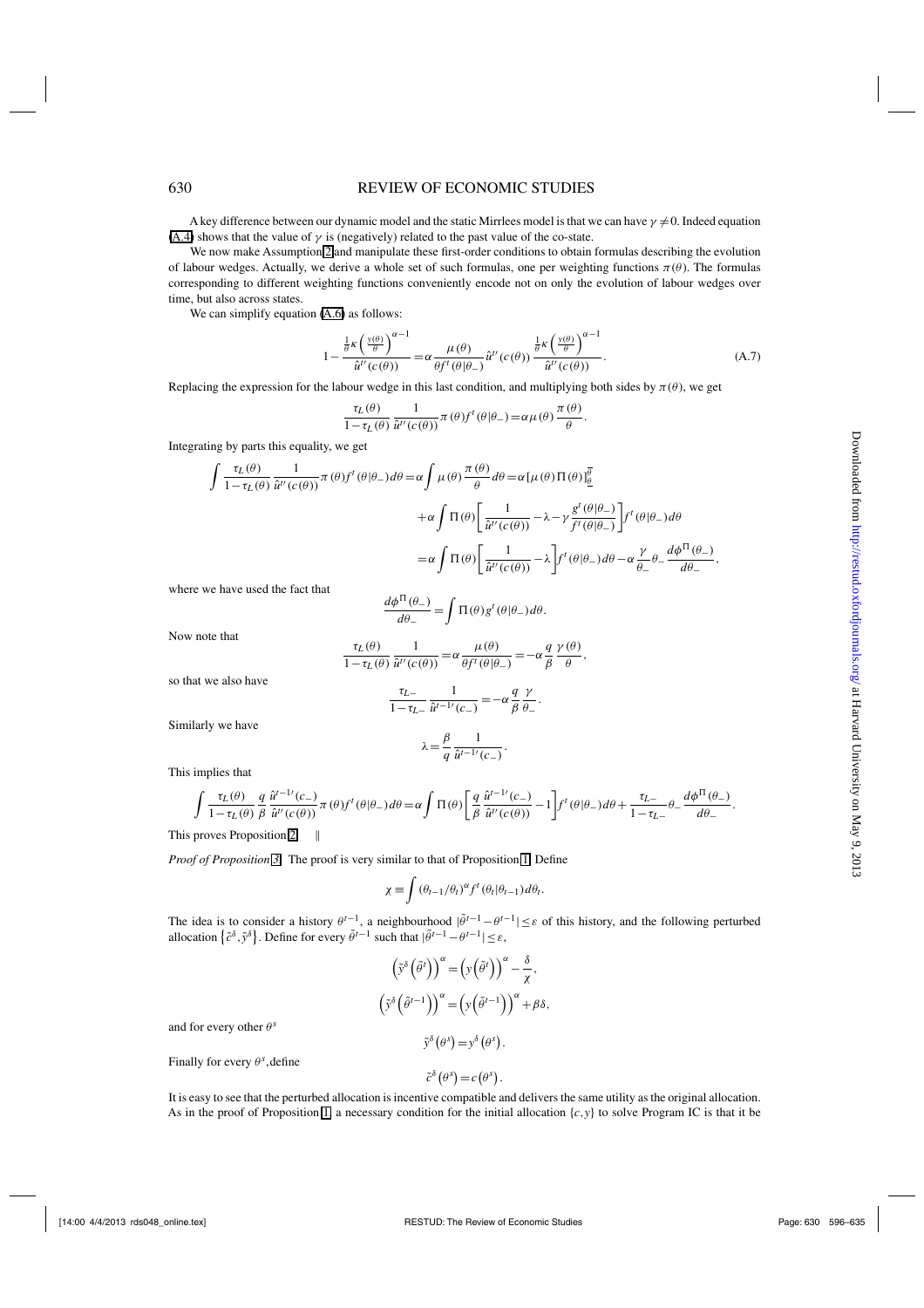the least cost allocation among the class of allocations  $\{\tilde{c}^\delta, \tilde{y}^\delta\}$  indexed by  $\delta$ . The limit of the corresponding first-order condition when  $\varepsilon$  goes to zero delivers

$$
\int \frac{\tau_L(\theta^t)}{1-\tau_L(\theta^t)} \frac{q}{\beta} \frac{\hat{u}^{t-1'}(c(\theta^{t-1}))}{\hat{u}''(c(\theta^t))} \left(\frac{\theta_t}{\theta_{t+1}}\right)^\alpha f'(\theta_t|\theta_{t-1}) d\theta_t = \frac{\tau_L(\theta^{t-1})}{1-\tau_L(\theta^{t-1})} \int \left(\frac{\theta_t}{\theta_{t+1}}\right)^\alpha f'(\theta_t|\theta_{t-1}) d\theta_t + \int \left[1 - \frac{q}{\beta} \frac{\hat{u}^{t-1'}(c(\theta^{t-1}))}{\hat{u}''(c(\theta^t))}\right] \left(\frac{\theta_t}{\theta_{t+1}}\right)^\alpha f'(\theta_t|\theta_{t-1}) d\theta_t.
$$

This completes the proof.

# A. DERIVATION OF NECESSARY CONDITION FOR INCENTIVE COMPATIBILITY WITH MOVING SUPPORT

In this Appendix, we reconsider the case with a moving support for productivity and provide an alternative derivation of the same necessary condition for incentive compatibility. In the text we justified the same necessary condition by arguing that one can, without loss of generality, consider mechanisms that allow any report in  $\Theta$ , regardless of past reports. Instead, here, we assume the agent is confronted with a direct mechanism that restricts reports to lie in the support implied by the previous period's report, so that  $r_t \in [\theta_r(r_{t-1}), \overline{\theta}_t(r_{t-1})]$ . This restriction implies that the agent may not be able to tell the truth after a lie, *i.e.* we may have  $\theta_t \notin [\theta_t(r_{t-1}), \overline{\theta}_t(r_{t-1})]$  with positive probability if  $r_{t-1} \neq \theta_{t-1}$ .

To proceed it is useful to have a more forward-looking and recursive notation for reporting strategies. After any history of reports and true shocks  $(r^{t-1}, \theta^t)$  the agent must make current and future reports. Thus, a strategy requires specifying the current report and the strategy for the next period, as a function of the new shock realization  $\theta_{t+1}$ . Note that the current report must lie in the support implied by the previous report *rt*−1. We denote the set of all possible reporting strategies by  $\sum_{i}$ ( $r_{t-1}$ ). Note that this set only depends on the previous period's report  $r_{t-1}$ , and not on past reports  $r^{t-1}$ or the history of true productivity  $\theta^t$ .

A strategy can be written recursively as

$$
\tilde{\sigma}_t = (r_t, S_t) \in \tilde{\Sigma}_t(r_{t-1}),
$$

where  $r_t \in [\theta_t(r_{t-1}), \overline{\theta}_t(r_{t-1})]$  and  $S_t : \Theta \to \Sigma_{t+1}(r_t)$  is a measurable function which determines the continuation strategy  $\tilde{\sigma}_{t+1}$  as a function of  $\theta_{t+1}$ . Starting in the last period and working backwards one can use this relation to define  $\tilde{\Sigma}_t(r_{t-1})$ for all nodes.

Consider an allocation  $\{c, y\}$ . At any node  $(r^{t-1}, \theta^t)$ , given strategy  $\tilde{\sigma}_t = (r_t, S_t) \in \tilde{\Sigma}_t(r_{t-1})$ , we can consider the agent's continuation utility. Note that this utility is independent of  $\theta^{t-1}$ , but does depend on the history of reports  $r^{t-1}$  and current productivity  $\theta_t$  and satisfies the following recursive relation:

$$
w(r^{t-1}, \theta_t; \tilde{\sigma}_t) = u^t(c(r^{t-1}, r_t), y(r^{t-1}, r_t); \theta_t) + \beta \int_{\theta_{t+1}(\theta_t)}^{\theta_{t+1}(\theta_t)} w((r^{t-1}, r_t), \theta_{t+1}; S_t(\theta_{t+1})) f^{t+1}(\theta_{t+1} | \theta_t) d\theta_{t+1}
$$

with  $w(r^T, \theta^{T+1}; \tilde{\sigma}_{T+1}) \equiv 0$ .

Define the truth-telling strategy  $\tilde{\sigma}_t^*$  is defined as  $r_t = \theta_t$  and  $S(\theta_{t+1}) = \tilde{\sigma}_{t+1}^*$  for all  $\theta_{t+1}$ . This strategy is always available if  $r_{t-1} = \theta_{t-1}$ . Denote continuation utility along the equilibrium with truth telling as

$$
w(\theta^t) = w(\theta^{t-1}, \theta_t; \tilde{\sigma}_t^*).
$$

With this notation for strategies our notion of incentive compatibility is

$$
w(\theta^t) \ge w(\theta^{t-1}, \theta_t; \tilde{\sigma}_t) \qquad \forall \tilde{\sigma}_t \in \tilde{\Sigma}_t(\theta_{t-1}),
$$

for all histories  $\theta^t$ . Equivalently

$$
w(\theta^{t-1}, \theta_t; \tilde{\sigma}_t^*) = \max_{(r_t, S_t) \in \tilde{\Sigma}_t(\theta_{t-1})} \{u^t(c(\theta^{t-1}, r_t), y(\theta^{t-1}, r_t); \theta_t) + \beta \int_{\theta_{t+1}(\theta_t)}^{\theta_{t+1}(\theta_t)} w((\theta^{t-1}, r_t), \theta_{t+1}; S_t(\theta_{t+1})) f^{t+1}(\theta_{t+1} | \theta_t) d\theta_{t+1}\}.
$$

Recall that we have defined  $g^t(\theta'|\theta) = \partial f^t(\theta'|\theta)/\partial \theta$ . An envelope condition then suggests that

$$
\frac{\partial}{\partial \theta_t} w(\theta^t) = u_{\theta}^t(c(\theta^t), y(\theta^t); \theta_t) + \beta \int_{\underline{\theta}_{t+1}(\theta_t)}^{\overline{\theta}_{t+1}(\theta_t)} w(\theta^{t+1}) g^{t+1}(\theta_{t+1} | \theta_t) d\theta_{t+1} + \frac{d\overline{\theta}_{t+1}}{d\theta_t} w(\theta^t, \overline{\theta}_{t+1}(\theta_t)) f^{t+1}(\overline{\theta}_{t+1}(\theta_t) | \theta_t)
$$

$$
- \frac{d\underline{\theta}_{t+1}}{d\theta_t} w(\theta^t, \underline{\theta}_{t+1}(\theta_t)) f^{t+1}(\underline{\theta}_{t+1}(\theta_t) | \theta_t)
$$

The corresponding integral version can be derived formally using the results of [Milgrom and Segal](#page-39-0) [\(2002](#page-39-0)) exactly as in the proof of [1.](#page-7-0)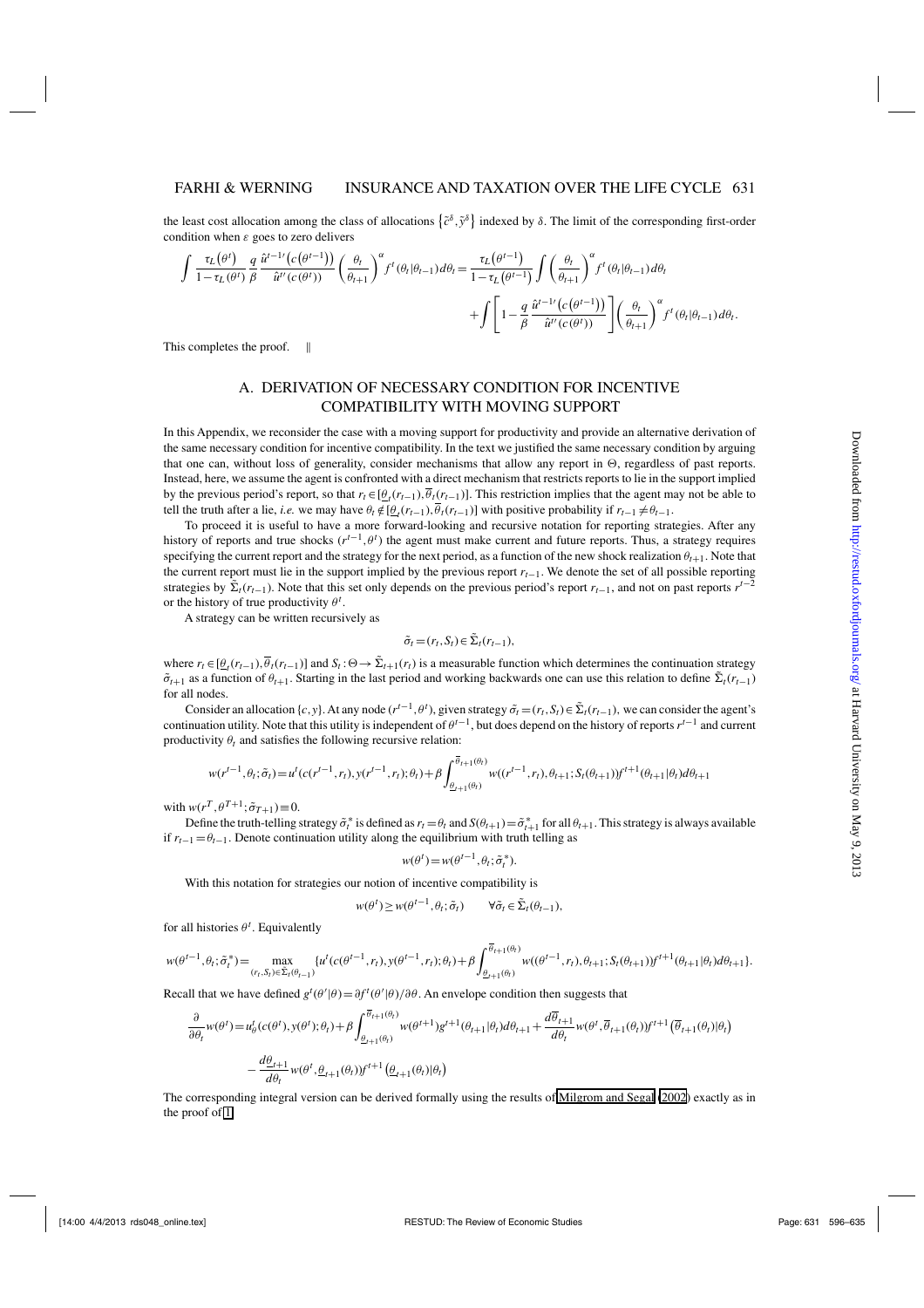# 632 REVIEW OF ECONOMIC STUDIES

*Proof of Proposition [4.](#page-16-0)* We use optimal control to analyse the modified version of Bellman equation [\(A.1\)](#page-33-0):

$$
K(\nu, \Delta, \theta_{-}, t) = \min \int_{\theta_{I}(\theta_{-})}^{\theta_{I}(\theta_{-})} \{C'(\nu(\theta), w(\theta) - \beta \nu(\theta), \theta) - \nu(\theta) + q \int_{\theta_{I+1}(\theta)}^{\overline{\theta}_{I+1}(\theta)} K(\nu(\theta), \Delta(\theta), \theta', t+1) f^{t+1}(\theta'|\theta) d\theta' f^{t}(\theta|\theta_{-}) d\theta, \n\nu = \int_{\theta_{I}(\theta_{-})}^{\overline{\theta}_{I}(\theta_{-})} w(\theta) f^{t}(\theta|\theta_{-}) d\theta, \n\Delta = \int_{\theta_{I}(\theta_{-})}^{\overline{\theta}_{I}(\theta_{-})} w(\theta) g^{t}(\theta, \theta_{-}) d\theta + \frac{d\overline{\theta}_{I}}{d\theta_{-}} w(\overline{\theta}_{I}) f^{t}(\overline{\theta}_{I}|\theta_{-}) - \frac{d\theta_{I}}{d\theta_{-}} w(\theta_{I}) f^{t}(\theta_{I}|\theta_{-}), \n\dot{w}(\theta) = u_{\theta}^{t}(C^{t}(y(\theta), w(\theta) - \beta \nu(\theta), \theta), y(\theta), \theta) + \beta \Delta(\theta).
$$
\n(A.8)

We attach multipliers  $\lambda$  and  $\gamma$  on the first and second constraints; we denote by  $\mu(\theta)$  the co-state variable associated with  $w(\theta)$ ; and we then form the corresponding Hamiltonian. The Envelope conditions can be written as

 $K_v(v, \Delta, \theta_-, t) = \lambda$  and  $K_\Delta(v, \Delta, \theta_-, t) = \gamma$ .

In line with these identities, we write

$$
K_v(v(\theta), \Delta(\theta), \theta, t+1) = \lambda(\theta)
$$
 and  $K_{\Delta}(v(\theta), \Delta(\theta), \theta, t+1) = \gamma(\theta)$ .

The boundary conditions for the co-state variable are

$$
\lim_{\theta \to \overline{\theta}'} \frac{\mu(\theta_t)}{\overline{\theta}_t f'(\overline{\theta}_t | \theta_-)} = -\frac{\gamma}{\theta_-} \frac{\theta_-}{\overline{\theta}_t} \frac{d\overline{\theta}_t}{d\theta_-},
$$
  

$$
\lim_{\theta \to \overline{\theta}'} \frac{\mu(\underline{\theta}_t)}{\underline{\theta}_t f'(\underline{\theta}_t | \theta_-)} = -\frac{\gamma}{\theta_-} \frac{\theta_-}{\underline{\theta}_t} \frac{d\underline{\theta}_t}{d\theta_-}.
$$

The first-order condition for  $y(\theta)$  can be rearranged as follows:

$$
\frac{\tau_L(\theta)}{1-\tau_L(\theta)} = -\frac{\mu(\theta)}{\theta f^t(\theta|\theta_-)} \frac{1}{C_u} \frac{\theta C_{n\theta}}{C_n},
$$

where for short, the argument  $(y(\theta), w(\theta) - \beta v(\theta), \theta)$  of the function  $\frac{1}{C_u} \frac{\theta C_n \theta}{C_n}$  is omitted. Combining the last three equations immediately yields part (i) of the proposition.

Turning to part (ii), we now make Assumptions [1](#page-11-0) and [2.](#page-12-0) We can then simplify the first-order condition for  $y(\theta)$  as

$$
\frac{\tau_L(\theta)}{1-\tau_L(\theta)} = \alpha \frac{\beta}{q} \hat{u}^{t'}(c(\theta)) \frac{\mu(\theta)}{\theta f^t(\theta|\theta_-)}.
$$

Combining this with the first-order condition for  $\Delta(\theta)$ 

$$
\frac{\mu(\theta)}{\theta f^t(\theta|\theta_-)} = -\frac{q}{\beta} \frac{\gamma(\theta)}{\theta}
$$

yields

$$
\frac{\tau_L(\theta)}{1-\tau_L(\theta)} = -\alpha \frac{\gamma(\theta)}{\theta} \hat{u}^{t'}(c(\theta)).
$$

These conditions also hold in the previous period

$$
\frac{\tau_{L-}}{1-\tau_{L-}}=-\alpha\frac{\gamma}{\theta_-}\hat{u}^{t-1'}(c_-).
$$

Together with the boundary conditions, this yields

$$
\frac{\tau_L(\overline{\theta}_t)}{1 - \tau_L(\overline{\theta}_t)} = \alpha \frac{\beta}{q} \hat{u}^{t'}(c(\overline{\theta}_t)) \frac{\mu(\overline{\theta}_t)}{\overline{\theta}_t f^t(\overline{\theta}_t | \theta_-)} \n= -\alpha \frac{\gamma}{\theta_-} \frac{\beta}{q} \hat{u}^{t'}(c(\overline{\theta}_t)) \frac{\theta_-}{\overline{\theta}_t} \frac{d\overline{\theta}_t}{d\theta_-} \n= \frac{\tau_L}{1 - \tau_L - \frac{\beta}{q} } \frac{\hat{u}^{t'}(c(\overline{\theta}_t))}{\hat{u}^{t-1'}(c_-)} \frac{\theta_-}{\overline{\theta}_t} \frac{d\overline{\theta}_t}{d\theta_-}.
$$

A similar calculation yields

$$
\frac{\tau_L(\underline{\theta}_t)}{1-\tau_L(\underline{\theta}_t)} = \frac{\tau_L}{1-\tau_L} \frac{\beta}{q} \frac{\hat{u}^{t'}(c(\underline{\theta}_t))}{\hat{u}^{t-1'}(c_-)} \frac{\theta_-}{\underline{\theta}_t} \frac{d\underline{\theta}_t}{d\theta_-}.
$$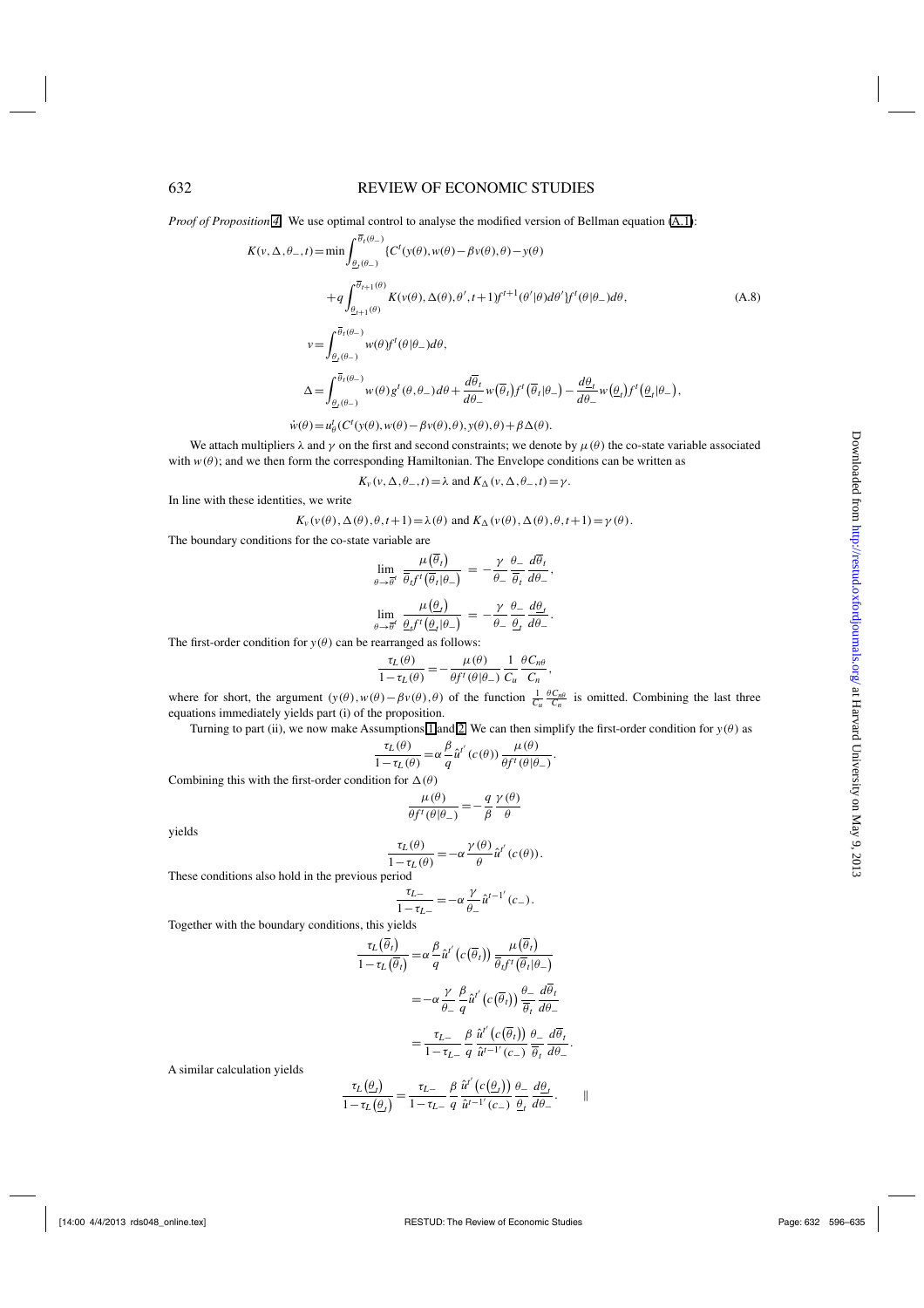#### B. A USEFUL LEMMA

**Lemma 3.** *Suppose that*

$$
f^t(\theta|\theta_{-}) = \frac{1}{\theta \sigma_t \sqrt{2\pi}} e^{-\frac{\left(\log\left(\frac{\theta}{\theta_{-}e^{\mu_t \log}(\theta_{-})}\right)\right)^2}{2\sigma_t^2}},
$$
(A.9)

*where*  $\mu_t(\theta_-)$  *is an arbitrary function of*  $\theta_-$  *and*  $\sigma_t$  *is a constant. Then* 

$$
\theta_{-}f_{\theta_{-}}^{t}(\theta|\theta_{-}) = -\left(1+\theta_{-}\frac{d\mu_{t}^{log}}{d\theta_{-}}\right)\left(\theta f_{\theta}^{t}(\theta|\theta_{-}) + f^{t}(\theta|\theta_{-})\right).
$$

*Proof of Lemma* [2.](#page-17-0) We start with  $\Delta_t$ . Integrate  $\Delta_t = \int w_{t+\tau} g^t(\theta_{t+\tau}|\theta_t) d\theta_{t+\tau}$  by parts, using Lemma 3 to obtain an expression for  $g^t(\theta_{t+\tau}|\theta_t)$ . Using  $\mu_t(\theta_t) = \tau(\hat{\mu}_t(\theta_t) - \frac{1}{2}\theta_t \hat{\sigma}_t^2)$  we obtain

$$
\theta_t \Delta_t = \int \left[ \theta_{t+\tau} u_\theta^{t+\tau} + e^{-\rho \tau} \theta_{t+\tau} \Delta_{t+\tau} \right] \left( 1 + \theta_t \tau \frac{d \hat{\mu}_t^{log}}{d \theta_t} \right) f^t \left( \theta_{t+\tau} | \theta_t \right) d \theta_{t+\tau}.
$$

This implies that in the continuous-time limit, we can write

$$
d(\theta_t \Delta_t) = \left[\rho - \theta_t \frac{d\hat{\mu}_t^{\log}}{d\theta}\right] (\theta_t \Delta_t) - \theta_t u_{\theta}^t + \tilde{\sigma}_{\Delta,t} \hat{\sigma}_t \theta_t dW_t,
$$

for some function  $\tilde{\sigma}_{\Delta,t}$  of the state variables  $(v_t, \Delta_t, \theta_t, t)$ . Applying Ito's lemma, we infer that  $\{\Delta\}$  solves the following stochastic differential equation:

$$
d\Delta_t = \left[ \left( \rho - \hat{\mu}_t - \theta_t \frac{d\hat{\mu}_t^{\log}}{d\theta} \right) \Delta_t - u_\theta^t - \sigma_{\Delta,t} \hat{\sigma}_t \right] dt + \sigma_{\Delta,t} \hat{\sigma}_t dW_t,
$$

where  $\sigma_{\Delta,t} = \tilde{\sigma}_{\Delta,t} - \Delta_t$ .

Turning now to  $v_t$ , note that the definition of  $v_t$  as the net present value of utility implies that  $\{v\}$  solves a differential equation of the form  $dv_t = \rho v_t dt - u^t dt + \sigma_{v,t} \sigma_t dW_t$  for some  $\sigma_{v,t}$ . Finally, in the continuous-time limit, the constraint  $\dot{w}(\theta) = \tau \theta u_{\theta}^t + \beta \theta \Delta(\theta)$  simply amounts to the requirement that the sensitivity of continuation utility to productivity changes be  $\sigma_{v,t} = \theta_t \Delta_t$ . Therefore,  $\{v\}$  solves the following differential equation:

$$
dv_t = \rho v_t dt - u^t dt + \theta_t \Delta_t \hat{\sigma}_t dW_t.
$$

*Proof of Proposition* [5.](#page-18-0) The first-order conditions for  $c_t$ ,  $y_t$ , and  $\sigma_{\Delta,t}$  in the HJB equation can be written as

$$
\lambda_t = \frac{1}{\hat{u}'_t(c_t)},
$$
  
\n
$$
\frac{\tau_{L,t}}{1 - \tau_{L,t}} = -\alpha \frac{\gamma_t}{\lambda_t} \frac{1}{\theta_t},
$$
  
\n
$$
\sigma_{\Delta,t} = \frac{K_{\Delta} - K_{\nu\Delta}\theta_t \Delta_t - \theta_t K_{\Delta\theta}}{K_{\Delta\Delta}}.
$$

Applying Ito's lemma to  $\lambda_t = K_v(\nu_t, \Delta_t, \theta_t, t)$ , and differentiating the HJB equation with respect to  $\nu_t$  (using the Envelope theorem) immediately yields that the drift term of  $\lambda_t$  is equal to zero. Hence,  $\lambda_t$  is a martingale. We can therefore write

$$
d\lambda_t = (K_{vv}\theta_t\Delta_t + K_{v\Delta}\sigma_{\Delta,t} + K_{v\theta}\theta_t)\hat{\sigma}_t dW_t.
$$

Using the first-order condition for  $\sigma_{\Delta,t}$ , we obtain

$$
\frac{d\lambda_t}{\lambda_t} = \sigma_{\lambda,t} \hat{\sigma}_t dW_t,
$$

where

$$
\sigma_{\lambda,t} = \frac{1}{K_{\nu}} \left( \frac{K_{\nu\nu} K_{\Delta\Delta} - K_{\nu\Delta}^2}{K_{\Delta\Delta}} \theta_t \Delta_t + K_{\nu\Delta} \frac{K_{\Delta} - \theta_t K_{\Delta\theta}}{K_{\Delta\Delta}} + K_{\nu\theta} \theta_t \right).
$$

Applying Ito's lemma to  $\gamma_t = K_\Delta(v_t, \Delta_t, \theta_t, t)$ , and differentiating the HJB equation with respect to  $\Delta_t$  (using the Envelope theorem) yields that the drift term of  $\gamma_t$  is equal to

$$
-\left(K_{\nu\nu}\theta_t^2\Delta_t\hat{\sigma}_t^2+K_{\nu\Delta}\theta_t\sigma_{\Delta,t}\hat{\sigma}_t^2+K_{\nu\theta}\theta_t^2\hat{\sigma}_t^2-\left(\hat{\mu}_t+\theta_t\frac{d\hat{\mu}_t^{\log}}{d\theta}\right)K_{\Delta}\right)dt,
$$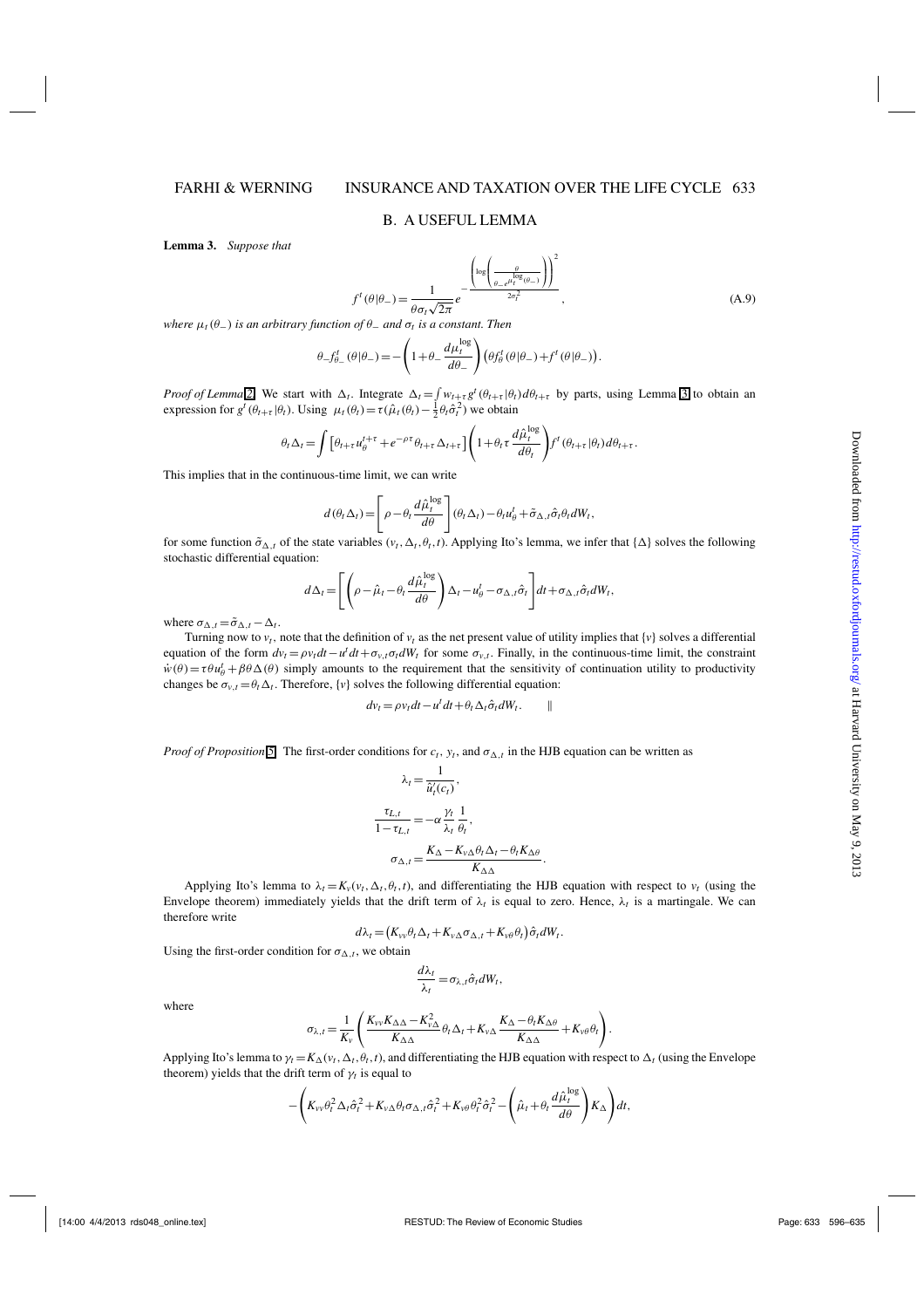# <span id="page-38-0"></span>634 REVIEW OF ECONOMIC STUDIES

which using the definition of  $\gamma_t$ , the first-order condition for  $\sigma_{\Delta,t}$  and the expression for  $\sigma_{\lambda,t}$ , we get

$$
-\theta\lambda_t\sigma_{\lambda,t}\hat{\sigma}_t^2dt + \left(\hat{\mu}_t + \theta_t\frac{d\hat{\mu}_t^{\text{log}}}{d\theta}\right)\gamma_t dt.
$$

Similarly, the volatility term of  $\gamma_t$  is given by

$$
(K_{\Delta\nu}\theta_t\Delta_t+K_{\Delta\Delta}\sigma_{\Delta,t}+K_{\Delta\theta}\theta_t)\hat{\sigma}_t dW_t,
$$

which using the first-order condition for  $\sigma_{\Delta,t}$ , we can rewrite this as

 $\nu_t \hat{\sigma}_t dW_t$ .

Hence we have

$$
d\gamma_t = \left[ -\theta_t \lambda_t \sigma_{\lambda,t} \hat{\sigma}_t^2 + \left( \hat{\mu}_t + \theta_t \frac{d\hat{\mu}_t^{\log}}{d\theta} \right) \gamma_t \right] dt + \gamma_t \hat{\sigma}_t dW_t. \qquad \parallel
$$

#### REFERENCES

- ABRAHAM, A. and PAVONI, N. (2008), "Efficient Allocations with Moral Hazard and Hidden Borrowing and Lending: A Recursive Formulation", *Review of Economic Dynamics*, **11**, 781–803.
- AIYAGARI, S. R., MARCET,A., SARGENT, T. J. and SEPPALA, J. (2002), "Optimal Taxation without State-Contingent Debt", *Journal of Political Economy*, **110**, 1220–1254.
- ALBANESI, S. and SLEET, C. (2006), "Dynamic Optimal Taxation with Private Information", *Review of Economic Studies*, **73**, 1–30.

ALES, L. and MAZIERO, P. (2009), "Accounting for Private Information" (Mimeo).

- ATKINSON, A. and STIGLITZ, J. (1976), "The Design of Tax Structure: Direct vs. Indirect Taxation", *Journal of Public Economics*, **6**, 55–75.
- BARRO, R. J. (1979), "On the Determination of the Public Debt", *Journal of Political Economy*, **87**, 940–971.
- BATTAGLINI, M. (2005), "Long-Term Contracting with Markovian Consumers", *American Economic Review*, **95**, 637–658.
- BATTAGLINI, M. and COATE, S. (2008), "Pareto Efficient Income Taxation with StochasticAbilities", *Journal of Public Economics*, **92**, 844–868.
- CONESA, J. C., KITAO, S. and KRUEGER, D. (2009), "Taxing Capital? Not a Bad Idea after All!", *American Economic Review*, **99**, 25–48.
- DIAMOND, P. A. (1998), "Optimal Income Taxation: An Example with a U-Shaped Pattern of Optimal Marginal Tax Rates", *American Economic Review*, **88**, 83–95.
- DIAMOND, P. A. and MIRRLEES, J. A. (1978), "A Model of Social Insurance with Variable Retirement", *Journal of Public Economics*, **10**, 295–336.
- EROSA, A. and GERVAIS, M. (2002), "Optimal Taxation in Life-Cycle Economies", *Journal of Economic Theory*, **105**, 338–369.
- FARHI, E. and WERNING, I. (2008a), "Optimal Savings Distortions with Recursive Preferences", *Journal of Monetary Economics*, **55**, 21–42.
- FARHI, E. and WERNING, I. (2008b), "The Political Economy of Non-Linear Capital Taxation" (Mimeo).
- FARHI, E. and WERNING, I. (2009), "Capital Taxation: Quantitative Explorations of the Inverse Euler Equation" (Mimeo)
- FERNANDES, A. and PHELAN, C. (2000), "A Recursive Formulation for Repeated Agency with History Dependence", *Journal of Economic Theory*, **91**, 223–247.
- FUKUSHIMA, K. (2010), "Quantifying the Welfare Gains from SImple Tax Systems" (Mimeo).
- GARRETT, D. and PAVAN, A. (2010), "Dynamic Managerial Compensation: A Mechanism Design Approach" (Mimeo).
- GOLOSOV, M., KOCHERLAKOTA, N. and TSYVINSKI, A. (2003), "Optimal Indirect and Capital Taxation", *Review of Economic Studies*, **70**, 569–587.
- GOLOSOV, M., TROSHKIN, M. and TSYVINSKI, A. (2010), "Optimal Dynamic Taxes" (Mimeo).
- GOLOSOV, M. and TSYVINSKI,A. (2006), "Designing Optimal Disability Insurance:ACase forAsset Testing", *Journal of Political Economy*, **114**, 257–279.
- GOLOSOV, M., TSYVINSKI, A. and WERNING, I. (2006), "New Dynamic Public Finance: A User's Guide", *NBER Macroeconomics Annual 2006*, forthcoming.
- HEATHCOTE, J., PERRI, F. and VIOLANTE, G. L. (2010), "Unequal We Stand: An Empirical Analysis of Economic Inequality in the United States: 1967-2006", *Review of Economic Dynamics*, **13**, 15–51.